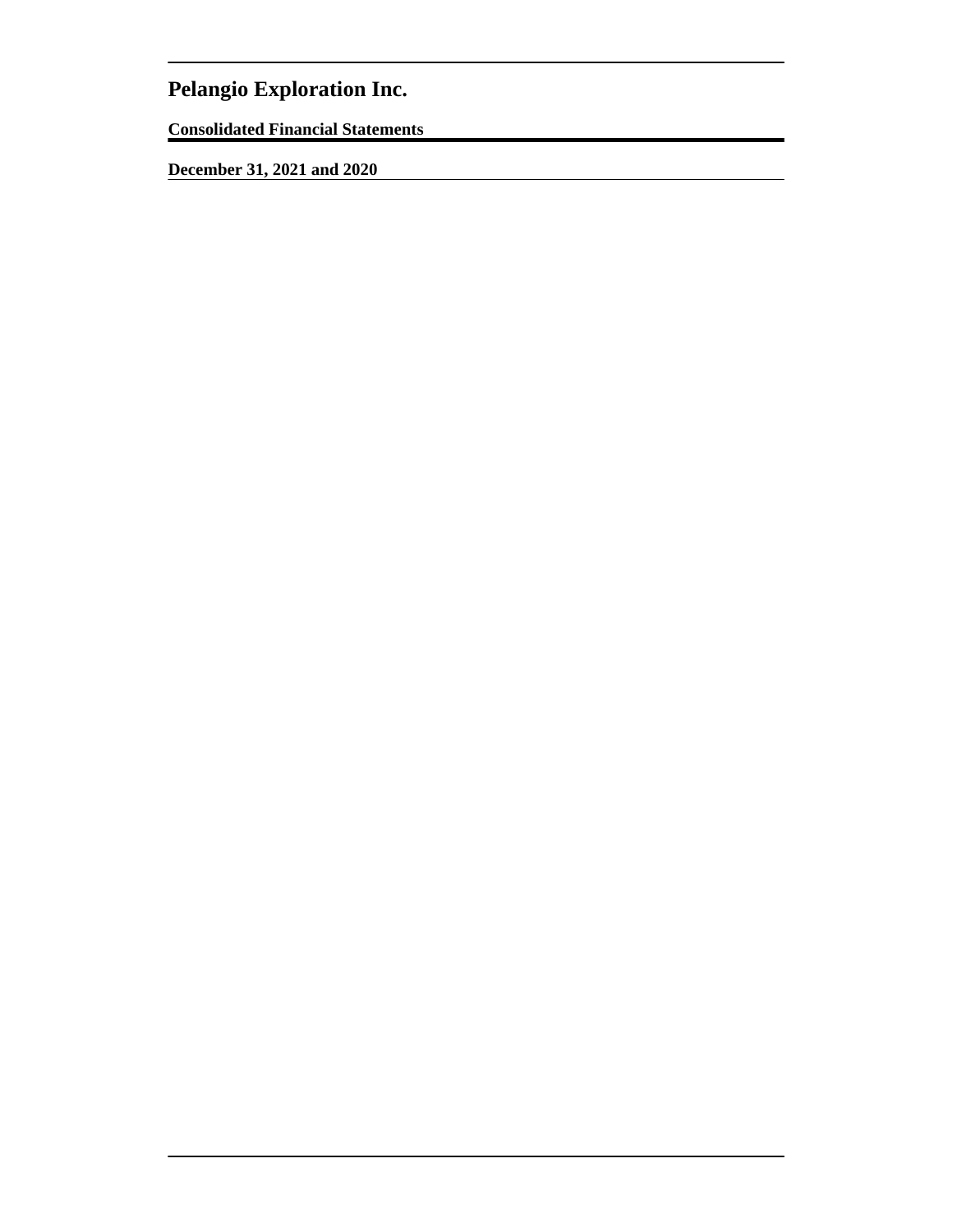### **Index to Consolidated Financial Statements**

### **December 31, 2021 and 2020 Page**

| Independent Auditor's Report                                 | $1 - 3$  |
|--------------------------------------------------------------|----------|
| <b>Consolidated Balance Sheets</b>                           | 4        |
| Consolidated Statements of Changes in Equity                 | 5        |
| Consolidated Statements of Operations and Comprehensive Loss | 6        |
| <b>Consolidated Statements of Cash Flows</b>                 | 7        |
| Notes to Consolidated Financial Statements                   | $8 - 47$ |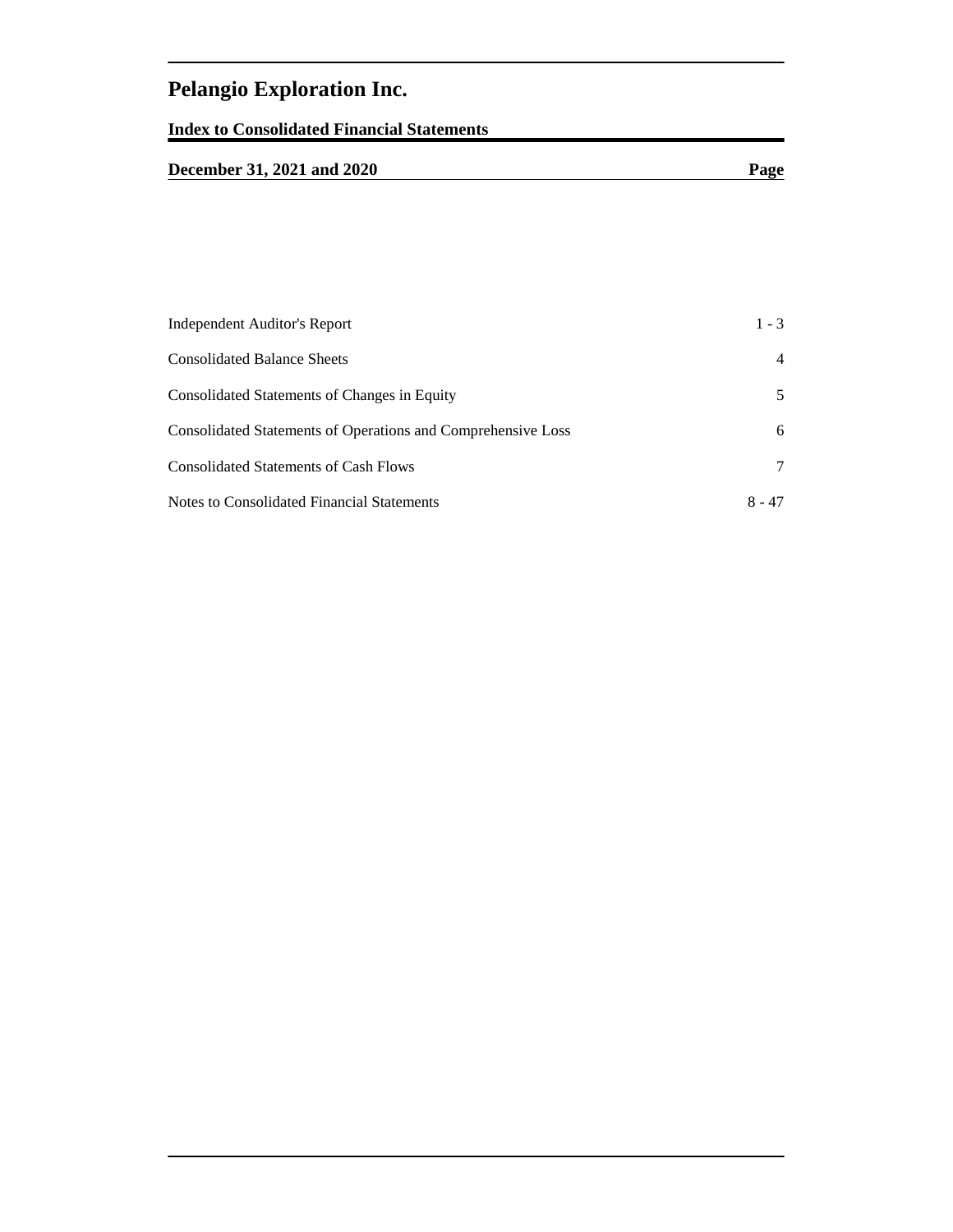# McGovern **Hurley**

Audit. Tax. Advisory.

#### **Independent Auditor's Report**

To the Shareholders of Pelangio Exploration Inc.

#### **Opinion**

We have audited the consolidated financial statements of Pelangio Exploration Inc. and its subsidiaries (the "Company"), which comprise the consolidated balance sheets as at December 31, 2021 and 2020, and the consolidated statements of changes in equity, consolidated statements of operations and comprehensive loss and consolidated statements of cash flows for the years then ended, and notes to the consolidated financial statements, including a summary of significant accounting policies.

In our opinion, the accompanying consolidated financial statements present fairly, in all material respects, the consolidated financial position of the Company as at December 31, 2021 and 2020 and its consolidated financial performance and its consolidated cash flows for the years then ended in accordance with International Financial Reporting Standards ("IFRS").

#### **Basis for opinion**

We conducted our audit in accordance with Canadian generally accepted auditing standards. Our responsibilities under those standards are further described in the Auditor's responsibilities for the audit of the consolidated financial statements section of our report. We are independent of the Company in accordance with the ethical requirements that are relevant to our audit of the consolidated financial statements in Canada. We have fulfilled our other ethical responsibilities in accordance with these requirements. We believe that the audit evidence we have obtained is sufficient and appropriate to provide a basis for our opinion.

#### **Material uncertainty related to going concern**

We draw attention to Note 1 in the consolidated financial statements, which indicates that the Company incurred a net loss during the year ended December 31, 2021 and, as of that date, the Company had a working capital deficiency, and an accumulated deficit. As stated in Note 1, these events or conditions, along with other matters as set forth in Note 1, indicate that material uncertainties exist that cast significant doubt on the Company's ability to continue as a going concern. Our opinion is not modified in respect of this matter.

#### **Other information**

Management is responsible for the other information. The other information comprises Management's Discussion and Analysis

Our opinion on the consolidated financial statements does not cover the other information and we do not express any form of assurance conclusion thereon.

In connection with our audit of the consolidated financial statements, our responsibility is to read the other information and, in doing so, consider whether the other information is materially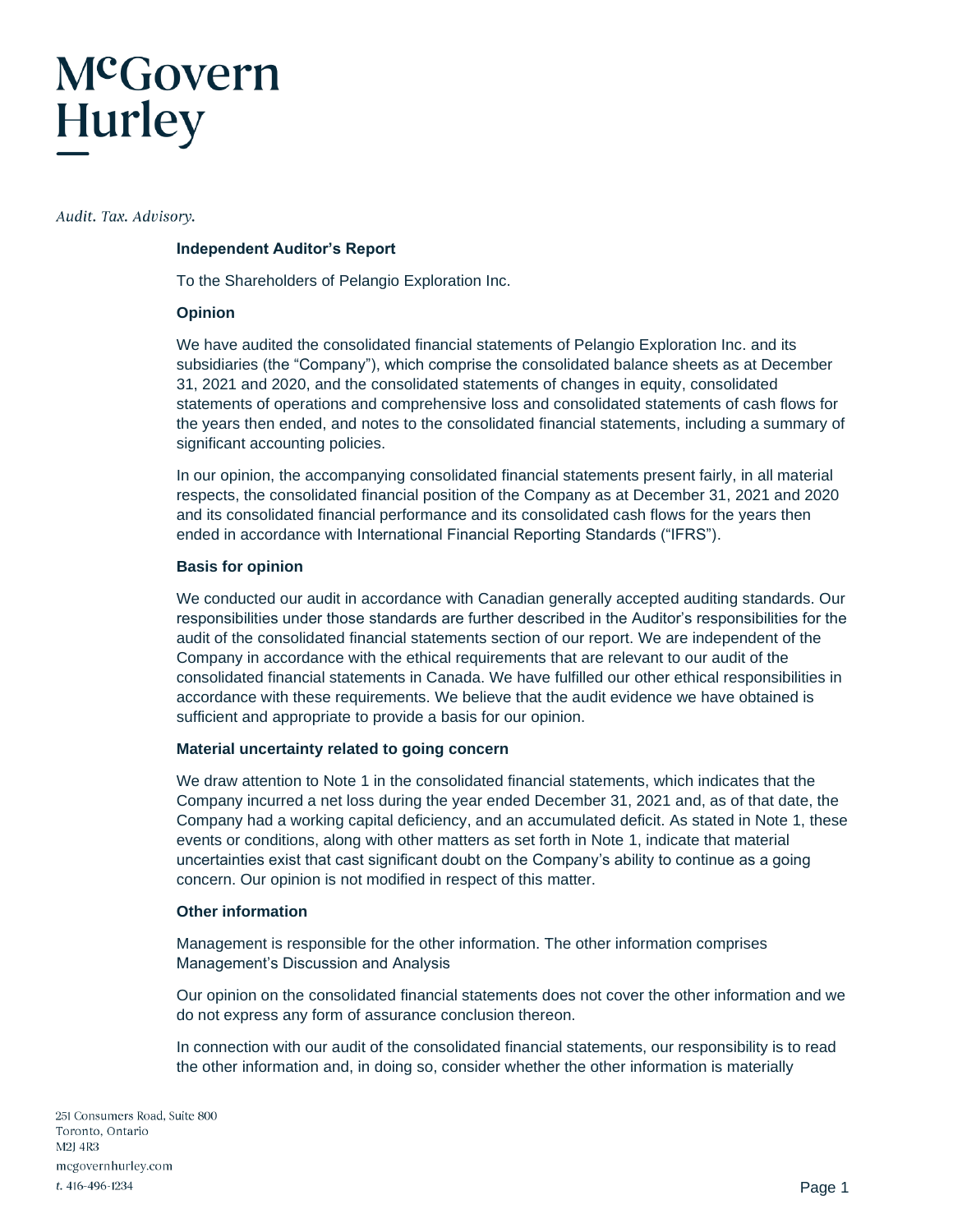# McGovern Hurley

inconsistent with the consolidated financial statements or our knowledge obtained in the audit or otherwise appears to be materially misstated.

We obtained Management's Discussion and Analysis prior to the date of this auditor's report. If, based on the work we have performed, we conclude that there is a material misstatement of this other information, we are required to report that fact. We have nothing to report in this regard.

#### **Responsibilities of management and those charged with governance for the consolidated financial statements**

Management is responsible for the preparation and fair presentation of the consolidated financial statements in accordance with IFRS, and for such internal control as management determines is necessary to enable the preparation of consolidated financial statements that are free from material misstatement, whether due to fraud or error.

In preparing the consolidated financial statements, management is responsible for assessing the Company's ability to continue as a going concern, disclosing, as applicable, matters related to going concern and using the going concern basis of accounting unless management either intends to liquidate the Company or cease operations, or has no realistic alternative but to do so.

Those charged with governance are responsible for overseeing the Company's financial reporting process.

#### **Auditor's responsibilities for the audit of the consolidated financial statements**

Our objectives are to obtain reasonable assurance about whether the consolidated financial statements as a whole are free from material misstatement, whether due to fraud or error, and to issue an auditor's report that includes our opinion. Reasonable assurance is a high level of assurance, but is not a guarantee that an audit conducted in accordance with Canadian generally accepted auditing standards will always detect a material misstatement when it exists. Misstatements can arise from fraud or error and are considered material if, individually or in aggregate, they could reasonably be expected to influence the economic decisions of users taken on the basis of these consolidated financial statements.

As part of an audit in accordance with Canadian generally accepted auditing standards, we exercise professional judgement and maintain professional skepticism throughout the audit. We also:

• Identify and assess the risks of material misstatement of the consolidated financial statements, whether due to fraud or error, design and perform audit procedures responsive to those risks, and obtain audit evidence that is sufficient and appropriate to provide a basis for our opinion. The risks of not detecting a material misstatement resulting from fraud is higher than for one resulting from error, as fraud may involve collusion, forgery, intentional omissions, misrepresentations, or the override of internal control.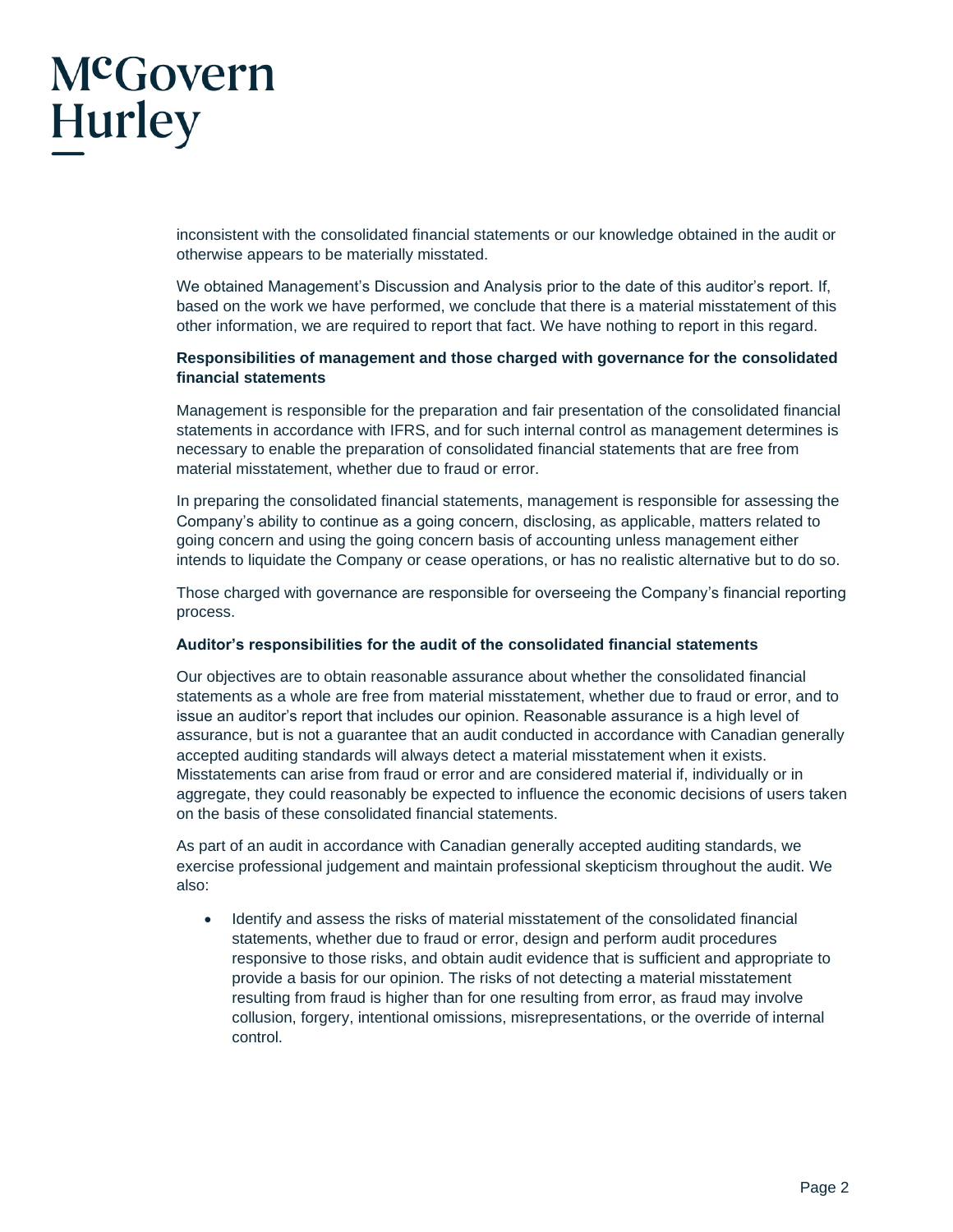# M<sup>c</sup>Govern **Hurley**

- Obtain an understanding of internal control relevant to the audit in order to design audit procedures that are appropriate in the circumstances, but not for the purpose of expressing an opinion on the effectiveness of the Company's internal control.
- Evaluate the appropriateness of accounting policies used and the reasonableness of accounting estimates and related disclosures made by management.
- Conclude on the appropriateness of management's use of the going concern basis of accounting and, based on the audit evidence obtained, whether a material uncertainty exists related to events or conditions that may cast significant doubt on the Company's ability to continue as a going concern. If we conclude that a material uncertainty exists, we are required to draw attention in our auditor's report to the related disclosures in the consolidated financial statements or, if such disclosures are inadequate, to modify our opinion. Our conclusions are based on the audit evidence obtained up to the date of our auditor's report. However, future events or conditions may cause the Company to cease to continue as a going concern.
- Evaluate the overall presentation, structure and content of the consolidated financial statements, including the disclosures, and whether the consolidated financial statements represent the underlying transactions and events in a manner that achieves fair presentation.

We communicate with those charged with governance regarding, among other matters, the planned scope and timing of the audit and significant audit findings, including any significant deficiencies in internal control that we identify during our audit.

We also provide those charged with governance with a statement that we have complied with relevant ethical requirements regarding independence, and to communicate with them all relationships and other matters that may reasonably be thought to bear on our independence, and where applicable, related safeguards.

The engagement partner of the audit resulting in this independent auditor's report is Chris Milios.

**McGovern Hurley LLP**

Me<sub>ctevern</sub> Hurley UP

**Chartered Professional Accountants Licensed Public Accountants**

Toronto, Ontario April 28, 2022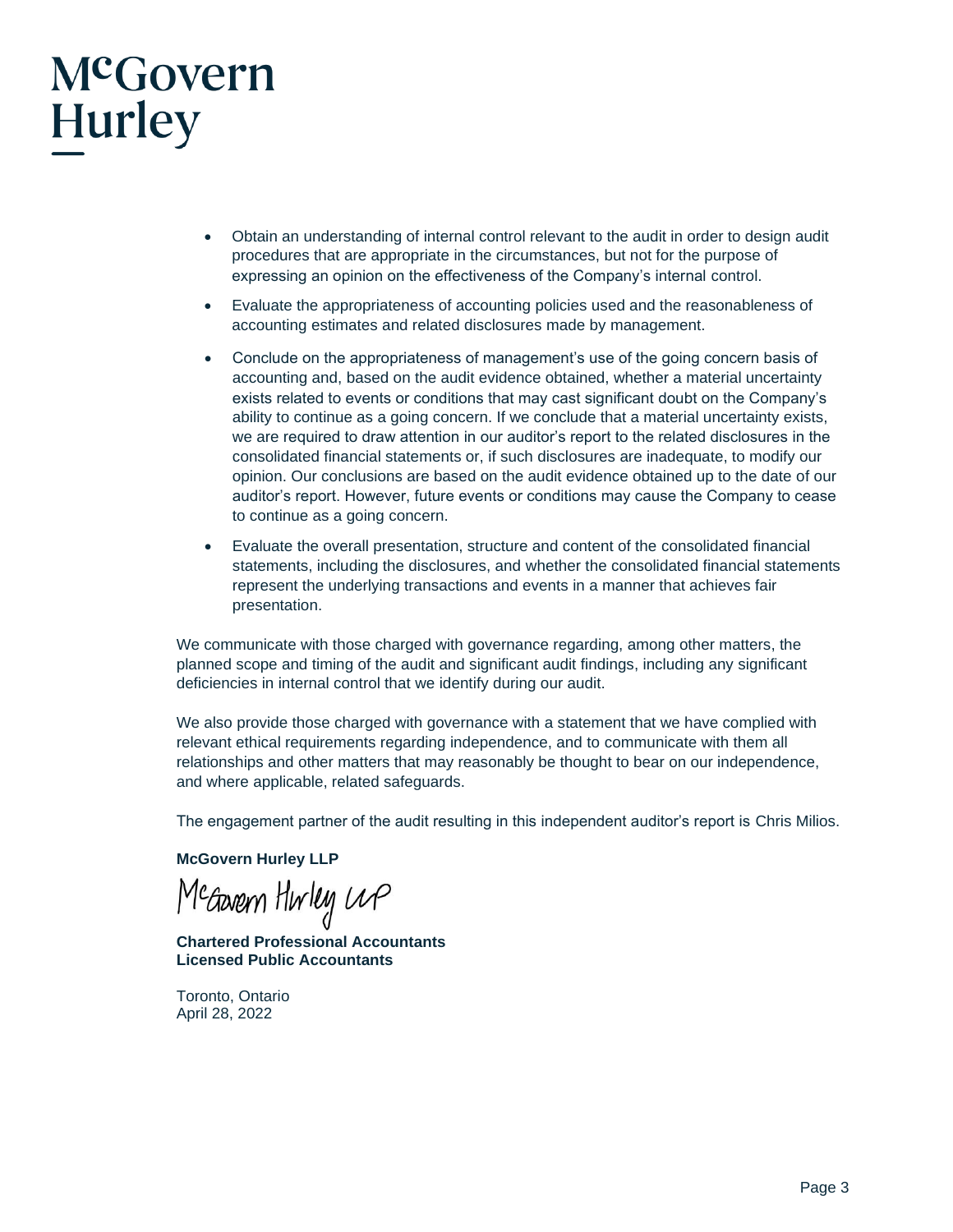#### **Consolidated Balance Sheets**

Expressed in Canadian Dollars

| As at,                                            | December 31, December 31, |              |  |
|---------------------------------------------------|---------------------------|--------------|--|
|                                                   | 2021                      | 2020         |  |
|                                                   | \$                        | \$           |  |
| <b>Assets</b>                                     |                           |              |  |
| <b>Current:</b>                                   |                           |              |  |
| Cash                                              | 714,644                   | 2,097,410    |  |
| Amounts receivable                                | 49,197                    | 16,284       |  |
| Prepaid expenses                                  | 90,127                    | 66,388       |  |
| Marketable securities, note 6                     | 362,548                   | 376,726      |  |
| Total current assets                              | 1,216,516                 | 2,556,808    |  |
| <b>Non-current assets:</b>                        |                           |              |  |
| <b>Equipment</b> , note 8                         | 9,915                     | 12,994       |  |
| <b>Total Assets</b>                               | 1,226,431                 | 2,569,802    |  |
| <b>Liabilities</b>                                |                           |              |  |
| <b>Current:</b>                                   |                           |              |  |
| Accounts payable and accrued liabilities, note 11 | 700,883                   | 619,965      |  |
| Flow-through share liability, note 9              |                           | 156,442      |  |
| Total current liabilities                         | 700,883                   | 776,407      |  |
| Loan repayable, note 15                           | 40,000                    | 40,000       |  |
|                                                   |                           |              |  |
| <b>Total Liabilities</b>                          | 740,883                   | 816,407      |  |
| <b>Shareholders' Equity</b>                       |                           |              |  |
| <b>Issued capital, note 9</b>                     | 58,507,212                | 57,585,961   |  |
| Equity reserves, note 10                          | 2,573,340                 | 2,135,865    |  |
| <b>Shares to be issued</b>                        | 31,500                    |              |  |
| <b>Deficit</b>                                    | (60, 626, 504)            | (57,968,431) |  |
| <b>Total Shareholders' Equity</b>                 | 485,548                   | 1,753,395    |  |
| <b>Total Liabilities and Shareholders' Equity</b> | 1,226,431                 | 2,569,802    |  |

Going concern, commitments and contingencies, *notes 1, 7 and 12* Subsequent events, *note 16*

See accompanying notes to the consolidated financial statements.

Approved on behalf of the Board:

"Ingrid Hibbard" Director

"JC St-Amour" Director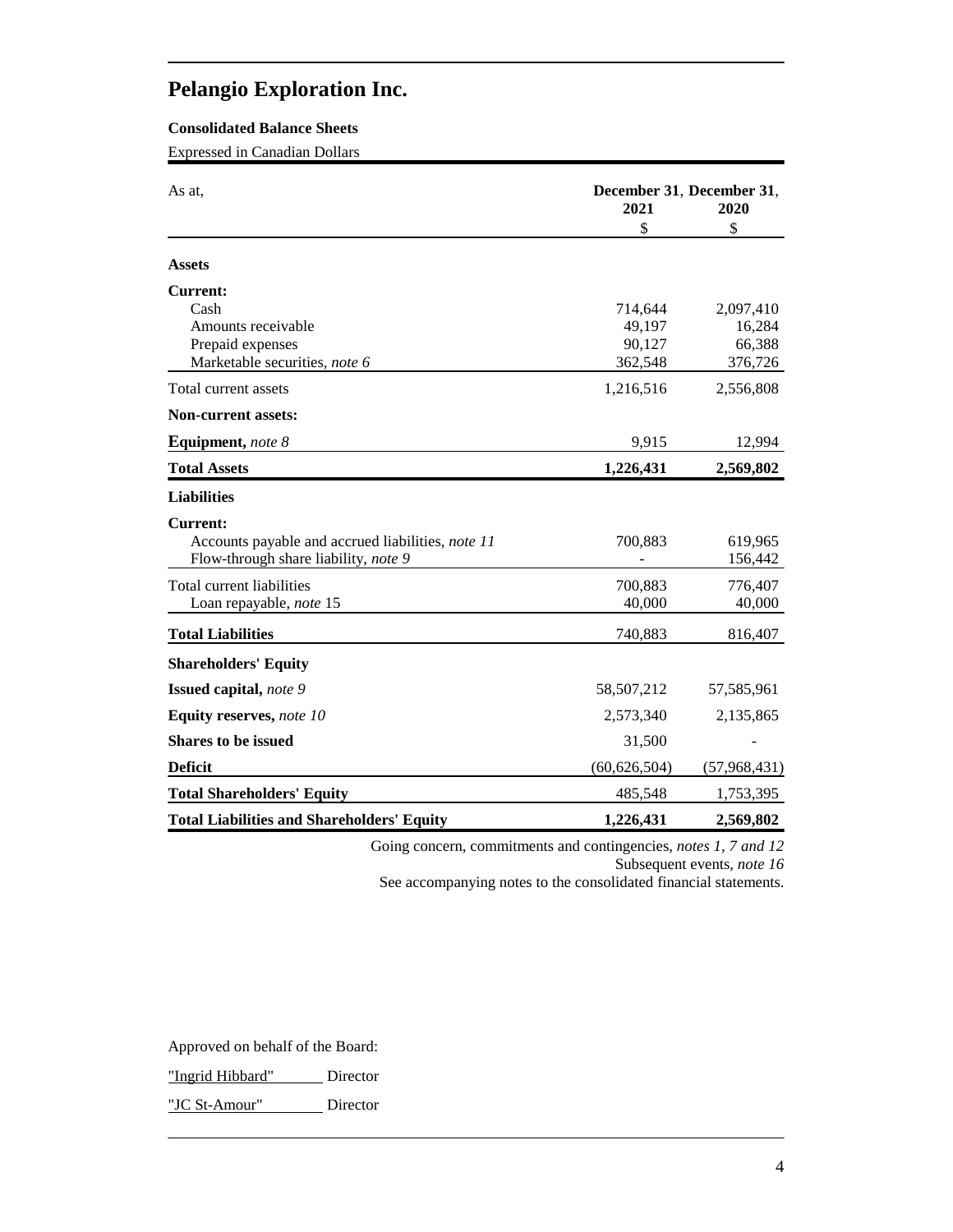#### **Consolidated Statements of Changes in Equity**

Expressed in Canadian Dollars

|                                                       | <b>Shares</b><br># | <b>Share</b><br>Capital | <b>Equity</b><br>reserves<br>\$ | <b>Shares</b> to<br>be issued<br>\$ | <b>Deficit</b><br>\$ | <b>Total</b><br>equity |
|-------------------------------------------------------|--------------------|-------------------------|---------------------------------|-------------------------------------|----------------------|------------------------|
| December 31, 2019                                     | 41,634,965         | 55,271,909              | 1,413,093                       |                                     | (56,610,770)         | 74,232                 |
| Exercise of options                                   | 12,500             | 3,375                   | (1,625)                         |                                     |                      | 1,750                  |
| Exercise of warrants                                  | 88,142             | 25,488                  | (7, 859)                        |                                     |                      | 17,629                 |
| Expiry of warrants                                    |                    |                         | (403, 757)                      |                                     | 403,757              |                        |
| Expiry of options                                     |                    |                         | (45,090)                        |                                     | 45,090               |                        |
| Non-brokered private placement, net of issuance costs | 24,020,000         | 2,852,358               |                                 |                                     |                      | 2,852,358              |
| Valuation of warrants issued in private placement     |                    | (920, 202)              | 920,202                         |                                     |                      |                        |
| Flow-through shares issued, net of issuance costs     | 4,127,436          | 612,961                 |                                 |                                     |                      | 612,961                |
| Flow-through share liability                          |                    | (280, 928)              |                                 |                                     |                      | (280, 928)             |
| Shares issued for property                            | 150,000            | 21,000                  |                                 |                                     |                      | 21,000                 |
| Share based payments                                  |                    |                         | 260,901                         |                                     |                      | 260,901                |
| Loss for the year                                     |                    |                         |                                 |                                     | (1,806,508)          | (1,806,508)            |
| December 31, 2020                                     | 70,033,043         | 57,585,961              | 2,135,865                       |                                     | (57,968,431)         | 1,753,395              |
| Expiry of options                                     |                    |                         | (67, 872)                       |                                     | 67,872               |                        |
| Non-brokered private placement, net of issuance costs | 3,629,700          | 333,992                 |                                 |                                     |                      | 333,992                |
| Valuation of warrants issued in private placement     |                    | (171, 275)              | 171,275                         |                                     |                      |                        |
| Flow-through shares issued, net of issuance costs     | 4,687,500          | 701,034                 |                                 |                                     |                      | 701,034                |
| Shares issued for property                            | 350,000            | 57,500                  |                                 |                                     |                      | 57,500                 |
| Share based payments                                  |                    |                         | 334,072                         |                                     |                      | 334,072                |
| Shares to be issued                                   |                    |                         |                                 | 31,500                              |                      | 31,500                 |
| Loss for the year                                     |                    |                         |                                 |                                     | (2,725,945)          | (2,725,945)            |
| <b>Balance at December 31, 2021</b>                   | 78,700,243         | 58,507,212              | 2,573,340                       | 31,500                              | (60, 626, 504)       | 485,548                |

See accompanying notes to the consolidated financial statements.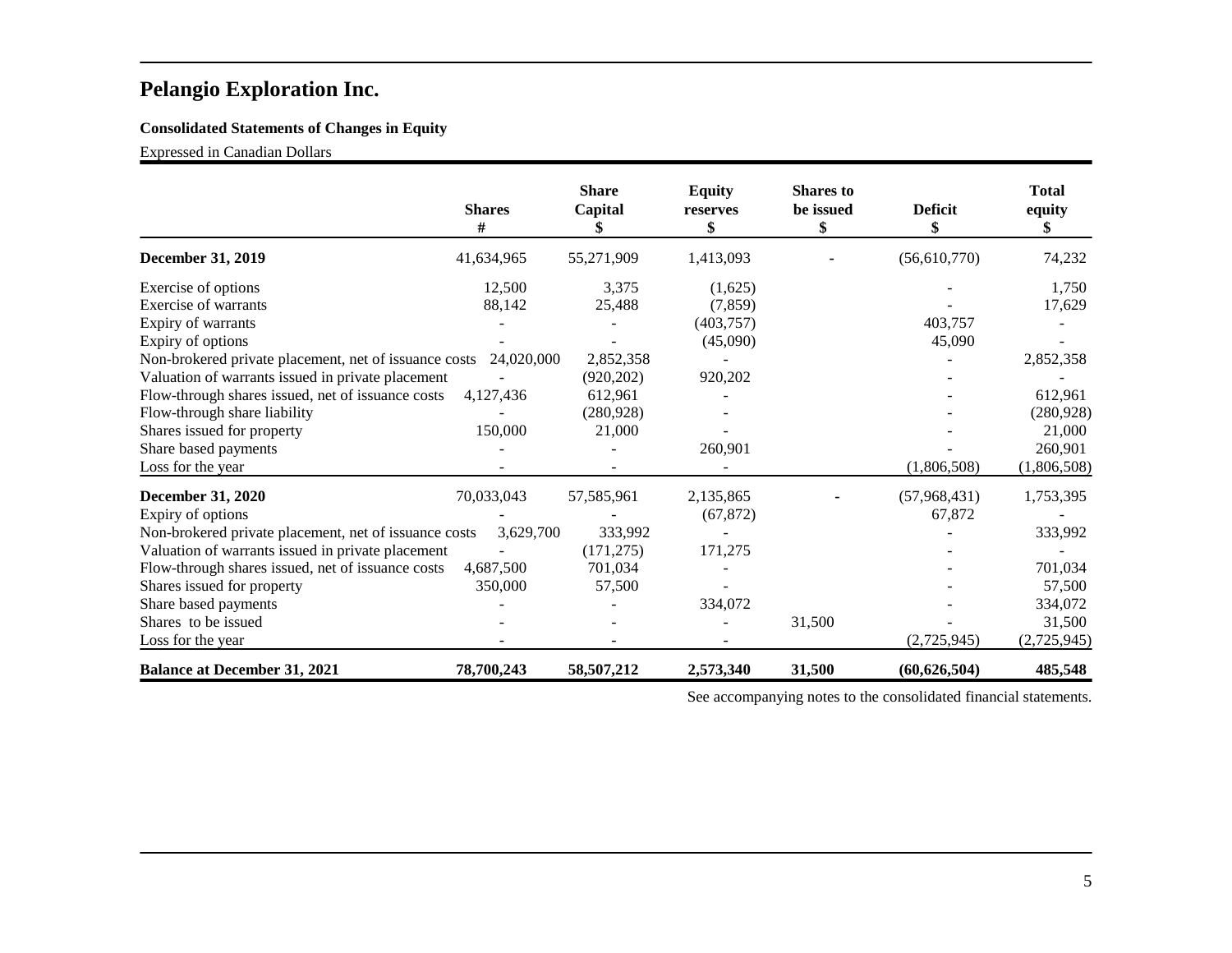### **Consolidated Statements of Operations and Comprehensive Loss**

Expressed in Canadian Dollars

| For the years ended December 31,                               | 2021        | 2020          |
|----------------------------------------------------------------|-------------|---------------|
|                                                                | \$          | \$            |
|                                                                |             |               |
| <b>Expenses:</b>                                               | 145,364     | 105,556       |
| Salaries and employee benefits<br>Consulting services, note 11 | 299,897     | 455,325       |
| Exploration and evaluation expenses, note 7                    | 1,923,308   | 969,052       |
| Foreign exchange loss (gain)                                   | (49, 152)   | 12,536        |
| Insurance                                                      | 28,703      | 23,530        |
| Investor relations                                             | 65,697      | 88,002        |
| Office and general                                             | 81,262      | 64,037        |
| Professional fees, note 11                                     | 172,211     | 195,611       |
| Share-based payments, note 10                                  | 334,072     | 260,901       |
| Transfer agent and filing fees                                 | 42,652      | 60,699        |
| Amortization, note 8                                           | 3,078       | 4,184         |
|                                                                |             |               |
| Total expenses                                                 | 3,047,092   | 2,239,433     |
|                                                                |             |               |
| Loss before other items                                        | (3,047,092) | (2, 239, 433) |
| Other items:                                                   |             |               |
|                                                                |             |               |
| Property option, <i>note</i> 7                                 | 126,250     | 235,726       |
| Realized gain on disposal of marketable securities, note 6     | 35,954      | 2,188         |
| Interest revenue                                               | 3,695       | 525           |
| Unrealized gain (loss) on marketable securities, note 6        | (1,194)     | 70,000        |
| Flow-through share premium income, note 9                      | 156,442     | 124,486       |
| Total other items                                              | 321,147     | 432,925       |
| Net loss and comprehensive loss for the year                   | (2,725,945) | (1,806,508)   |
|                                                                |             |               |
| Net loss per common share:                                     |             |               |
| - basic                                                        | (0.04)      | (0.04)        |
| - diluted                                                      | (0.04)      | (0.04)        |
| Weighted average number of common shares outstanding:          |             |               |
| - basic                                                        | 72,858,655  | 50,157,069    |
| - diluted                                                      | 72,858,655  | 50,157,069    |

See accompanying notes to the consolidated financial statements.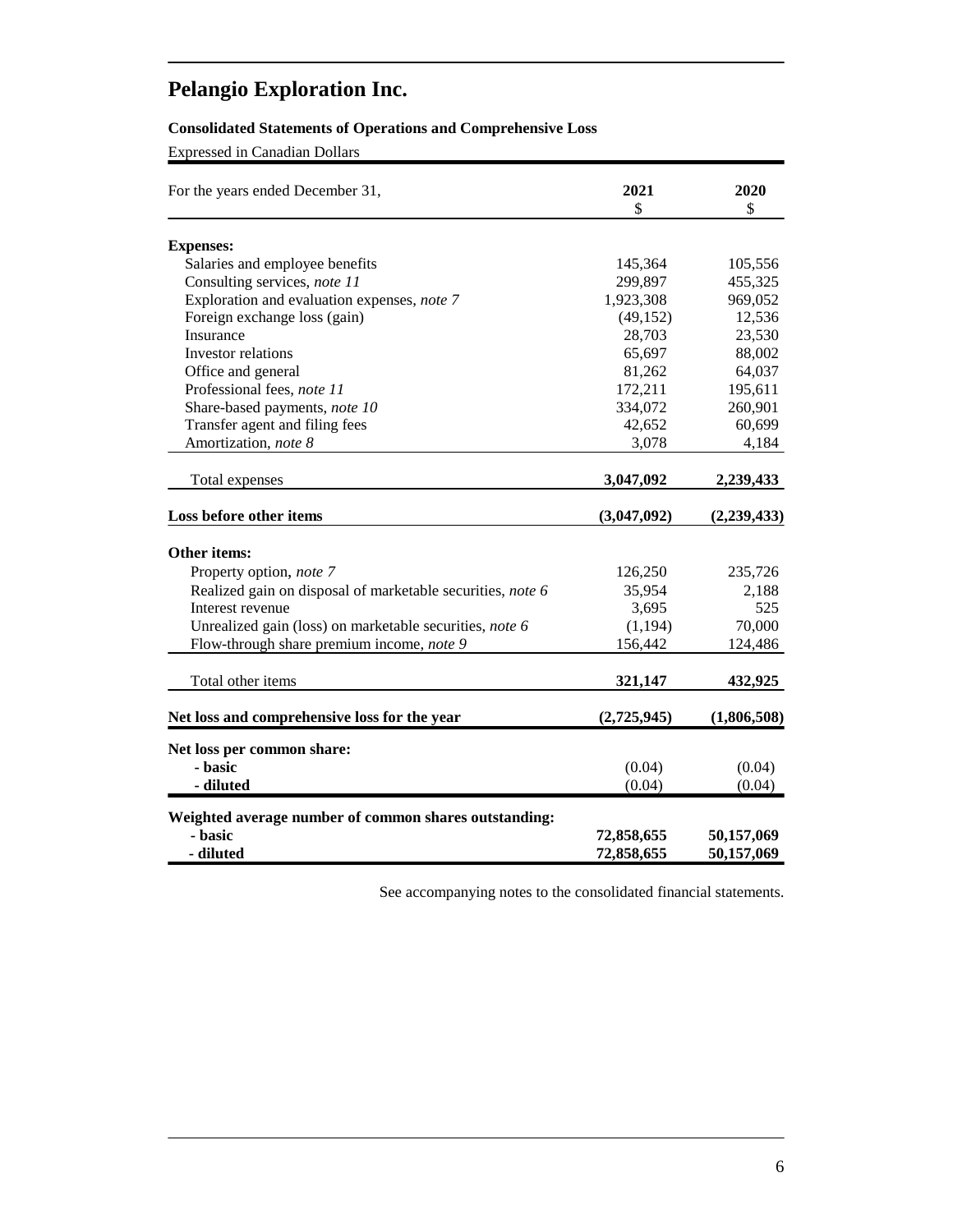### **Consolidated Statements of Cash Flows**

Expressed in Canadian dollars

| For the years ended December 31,                      | 2021<br>\$  | 2020<br>\$  |
|-------------------------------------------------------|-------------|-------------|
| Cash was provided by (used in):                       |             |             |
| <b>Operating activities:</b>                          |             |             |
| Net loss for the year                                 | (2,725,945) | (1,806,508) |
| Items not affecting cash:                             |             |             |
| Realized gain on disposal of marketable               |             |             |
| securities, note 6                                    | (35,954)    | (2,188)     |
| Unrealized loss (gain) on marketable                  |             |             |
| securities, note 6                                    | 1,194       | (70,000)    |
| Shares issued for exploration and evaluation          |             |             |
| expenses                                              | 57,500      | 21,000      |
| Shares received for option income                     | (76, 250)   | (230, 726)  |
| Flow-through share premium income, note 9             | (156, 442)  | (124, 486)  |
| Amortization, note 8                                  | 3,078       | 4,184       |
| Share-based payments, note 10                         | 334,072     | 260,901     |
|                                                       | (2,598,747) | (1,947,823) |
| Cash was provided by (used to finance) changes in the |             |             |
| following working capital items:                      |             |             |
| Amounts receivable                                    | (32,902)    | 20,968      |
| Prepaid expenses                                      | (23, 739)   | (19,687)    |
| Accounts payable and accrued liabilities              | 104,912     | 81,918      |
| Net change in non-cash working capital                | 48,271      | 83,199      |
| Net cash used in operating activities                 | (2,550,476) | (1,864,624) |
| <b>Investing activities:</b>                          |             |             |
| Purchase of marketable securities                     | (33,216)    |             |
| Proceeds from disposal of marketable securities       | 84,400      | 45,069      |
| Net cash provided by investing activities             | 51,184      | 45,069      |
| <b>Financing activities:</b>                          |             |             |
| Loan from related party                               | 50,000      |             |
| Increase in long-term debt                            |             | 40,000      |
| Shares to be issued                                   | 31,500      |             |
| Non-brokered private placement, note 9                | 362,970     | 3,028,400   |
| Issue costs, note 9                                   | (28, 978)   | (176, 042)  |
| Flow-through shares, note 9                           | 750,000     | 633,200     |
| Issue costs, note 9                                   | (48,966)    | (20, 239)   |
| Options exercised                                     |             | 1,750       |
| Warrants exercised, notes 9 and 10                    |             | 17,629      |
| Net cash provided by financing activities             | 1,116,526   | 3,524,698   |
| Change in cash                                        | (1,382,766) | 1,705,143   |
| Cash, beginning of year                               | 2,097,410   | 392,267     |
| Cash, end of year                                     | 714,644     | 2,097,410   |
| Supplemental information,                             |             |             |
| Finders' warrants issued, note 9                      | 12,630      | 39,820      |
| Marketable securities disposed of in settlement of    |             |             |
| accounts payable, note 6                              | 74,004      | 35,038      |

See accompanying notes to the consolidated financial statements.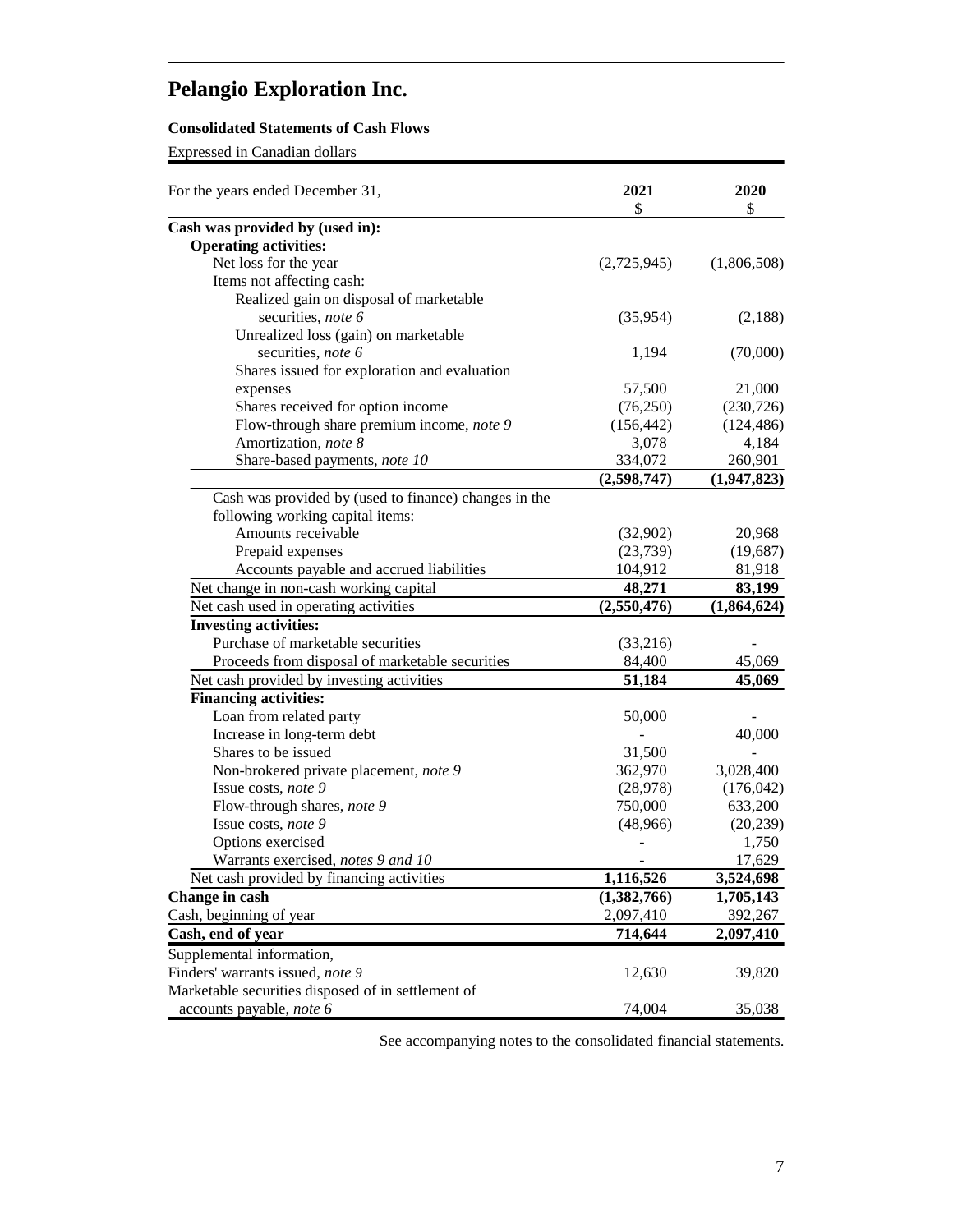#### **Notes to the Consolidated Financial Statements**

#### December 31, 2021 and 2020

(expressed in Canadian dollars unless otherwise noted)

#### **1. Nature of operations and going concern**

Pelangio Exploration Inc. (the "Company" or "Pelangio") was incorporated on February 27, 2008 under the Alberta Business Corporations Act and continued under the Canada Business Corporations Act (the "Act") on June 25, 2009. The principal business of the Company is the acquisition, exploration and development of mineral property interests in Canada and Ghana, Africa. The Company is a publicly listed company incorporated in Canada with limited liability under the legislation of Canada. The head office is located at 82 Richmond Street, Toronto, Ontario M5C 1P1.

The business of mining and exploring for minerals involves a high degree of risk and there can be no assurance that current exploration programs will result in profitable mining operations. The recoverability of amounts expended on exploration and evaluation activities is dependant upon a discovery of economically recoverable reserves, confirmation of the Company's interest in the underlying mineral claims, the ability of the Company to obtain necessary financing to complete the development and future profitable production or, alternatively, upon disposition of such properties at a profit. The Company may also be subject to increases in taxes and royalties, renegotiation of contracts, expropriation, currency exchange fluctuations and restrictions and political uncertainty.

Although the Company has taken steps to verify title to the properties on which it is conducting exploration and in which it has an interest, in accordance with industry standards for the current stage of exploration of such properties, these procedures do not guarantee the Company's title. Property title may be subject to government licensing requirements, unregistered prior claims and agreements, aboriginal claims, social license requirements and non-compliance with regulatory requirements.

The Company had a net loss of \$2,725,945 (2020 - \$1,806,508) for the year ended December 31, 2021 and had an accumulated deficit of \$60,626,504 (2020 - \$57,968,431) and working capital of \$515,633 (2020 - \$1,780,401) as at December 31, 2021. These conditions indicate the existence of material uncertainties that cast significant doubt on the Company's ability to continue as a going concern. The Company's ability to continue as a going concern is dependent on the Company being able to satisfy its liabilities as they become due, the Company being able to obtain the necessary financing to complete the development of its mineral properties, the attainment of profitable mining operations, and, or the receipt of proceeds from the disposition of its mineral properties. The outcome of these matters cannot be predicted at this time. There is no assurance that funds will be available on terms acceptable to the Company or at all. These consolidated financial statements do not include any adjustments to the carrying values and classification of assets and liabilities that would be necessary if the Company were unable to realize its assets or discharge its liabilities in anything other than the ordinary course of operations. Such adjustments could be material.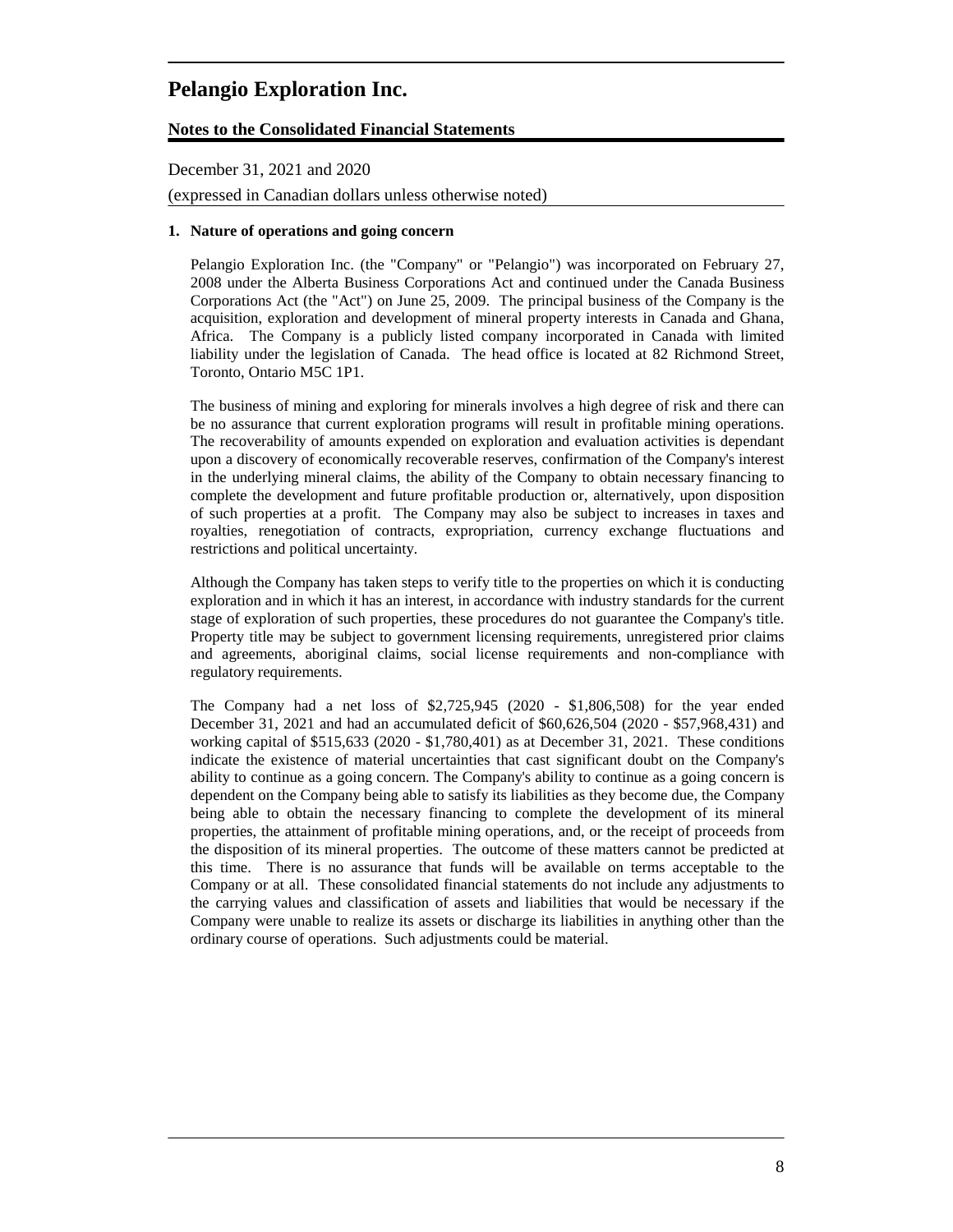#### **Notes to the Consolidated Financial Statements**

#### December 31, 2021 and 2020

(expressed in Canadian dollars unless otherwise noted)

#### **1. Nature of operations and going concern (continued)**

The outbreak of the novel strain of coronavirus, specifically identified as "COVID-19", has resulted in governments worldwide enacting emergency measures to combat the spread of the virus. These measures, which include the implementation of travel bans, self-imposed quarantine periods and social distancing, have caused material disruption to businesses globally resulting in an economic slowdown. Global equity markets have experienced significant volatility and weakness. Governments and central banks have reacted with significant monetary and fiscal interventions designed to stabilize economic conditions. The duration and impact of the COVID-19 outbreak is unknown at this time, as is the efficacy of the government and central bank interventions. It is not possible to reliably estimate the length and severity of these developments and the impact on the financial results and condition of the Company in future periods.

#### **2. Basis of presentation**

(a) Statement of compliance with International Financial Reporting Standards

These consolidated financial statements, including comparatives, have been prepared in accordance and compliance with International Financial Reporting Standards ("IFRS") issued by the International Accounting Standards Board ("IASB") and interpretations of the International Financial Reporting Interpretations Committee ("IFRIC").

(b) Basis of preparation

These consolidated financial statements have been prepared on a historical cost basis.

These consolidated financial statements were authorized for issuance by the Board of Directors on April 28, 2022.

#### Future Accounting changes

Certain pronouncements were issued by the IASB or the IFRIC that are mandatory for accounting periods commencing on or after January 1, 2022. Many are not applicable or do not have a significant impact to the Company and have been excluded.

IAS 1 – In February 2021, the IASB issued 'Disclosure of Accounting Policies' with amendments that are intended to help preparers in deciding which accounting policies to disclose in their financial statements. The amendments are effective for year ends beginning on or after January 1, 2023.

IAS 1 – Presentation of Financial Statements ("IAS 1") was amended in January 2020 to provide a more general approach to the classification of liabilities under IAS 1 based on the contractual arrangements in place at the reporting date. The amendments clarify that the classification of liabilities as current or noncurrent is based solely on a company's right to defer settlement at the reporting date. The right needs to be unconditional and must have substance. The amendments also clarify that the transfer of a company's own equity instruments is regarded as settlement of a liability, unless it results from the exercise of a conversion option meeting the definition of an equity instrument. The amendments are effective for annual periods beginning on January 1, 2023.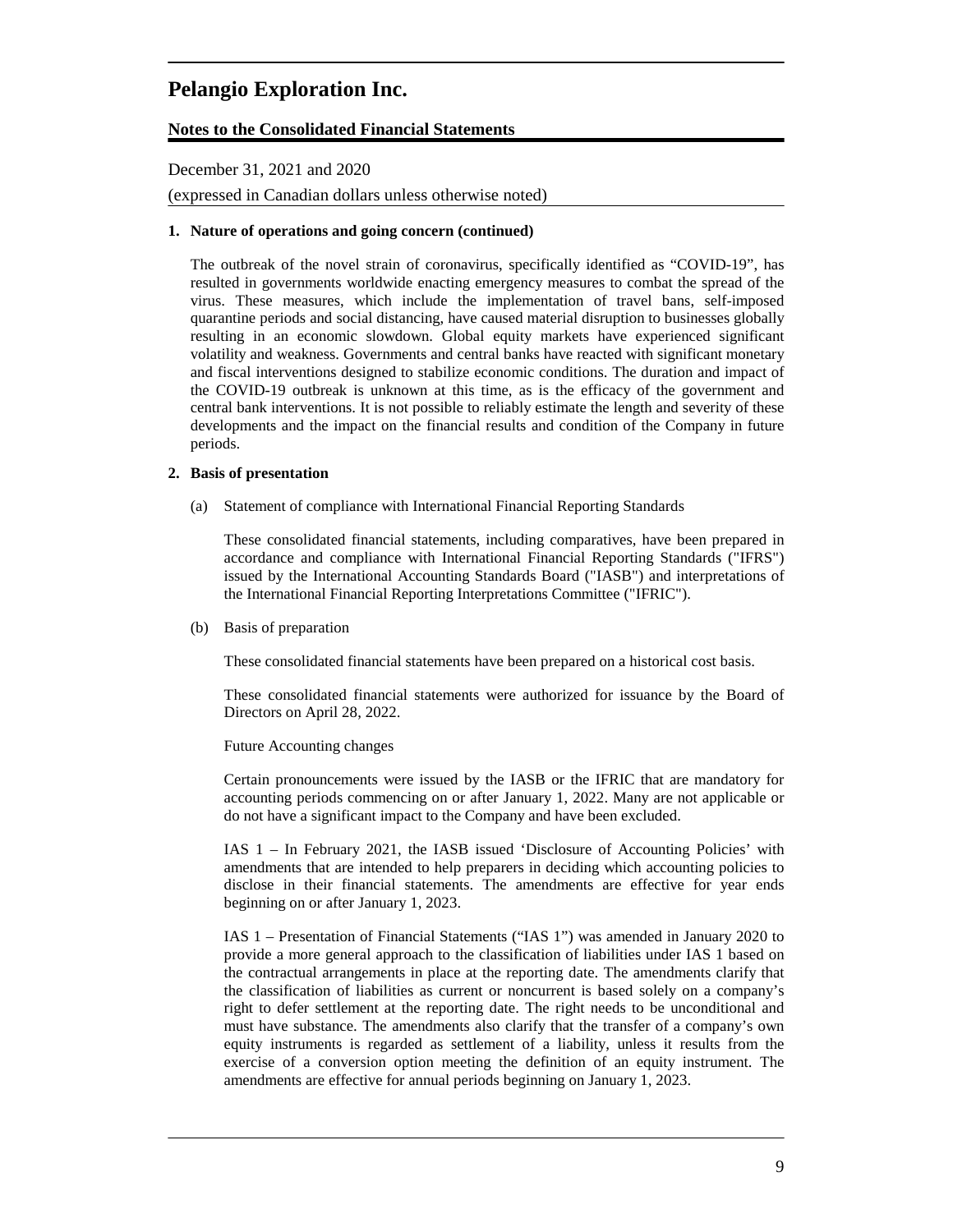#### **Notes to the Consolidated Financial Statements**

#### December 31, 2021 and 2020

(expressed in Canadian dollars unless otherwise noted)

#### **2. Basis of presentation (continued)**

(b) Basis of preparation (continued)

IAS 8 – In February 2021, the IASB issued 'Definition of Accounting Estimates' to help entities distinguish between accounting policies and accounting estimates. The amendments are effective for year ends beginning on or after January 1, 2023.

IAS 37 – Provisions, Contingent Liabilities, and Contingent Assets ("IAS 37") was amended. The amendments clarify that when assessing if a contract is onerous, the cost of fulfilling the contract includes all costs that relate directly to the contract – i.e. a full-cost approach. Such costs include both the incremental costs of the contract (i.e. costs a company would avoid if it did not have the contract) and an allocation of other direct costs incurred on activities required to fulfill the contract – e.g. contract management and supervision, or depreciation of equipment used in fulfilling the contract. The amendments are effective for annual periods beginning on January 1, 2022.

IAS 16 – Property, Plant and Equipment ("IAS 16") was amended. The amendments introduce new guidance, such that the proceeds from selling items before the related property, plant and equipment is available for its intended use can no longer be deducted from the cost. Instead, such proceeds are to be recognized in profit or loss, together with the costs of producing those items. The amendments are effective for annual periods beginning on January 1, 2022.

IFRS 10 – Consolidated Financial Statements ("IFRS 10") and IAS 28 – Investments in Associates and Joint Ventures ("IAS 28") were amended in September 2014 to address a conflict between the requirements of IAS 28 and IFRS 10 and clarify that in a transaction involving an associate or joint venture, the extent of gain or loss recognition depends on whether the assets sold or contributed constitute a business. The effective date of these amendments is yet to be determined, however early adoption is permitted.

#### **3. Significant accounting policies**

(a) Currency translation

The functional and reporting currency of the Company and its subsidiaries is the Canadian dollar. Transactions in currencies other than the functional currency are recorded at the rates of exchange prevailing on the dates of transactions. Monetary assets and liabilities that are denominated in foreign currencies are translated at the rates prevailing at each reporting date. Non-monetary items that are measured in terms of historical cost in a foreign currency are not retranslated. Foreign currency translation differences are recognized in profit or loss.

(b) Basis of consolidation

These consolidated financial statements include the accounts of the Company and its subsidiaries. All material intercompany transactions and balances are eliminated on consolidation. For partly owned subsidiaries, the interest attributable to non-controlling shareholders is reflected in non-controlling interest. The Company owns all subsidiaries at 100% for all periods presented (see Note 11).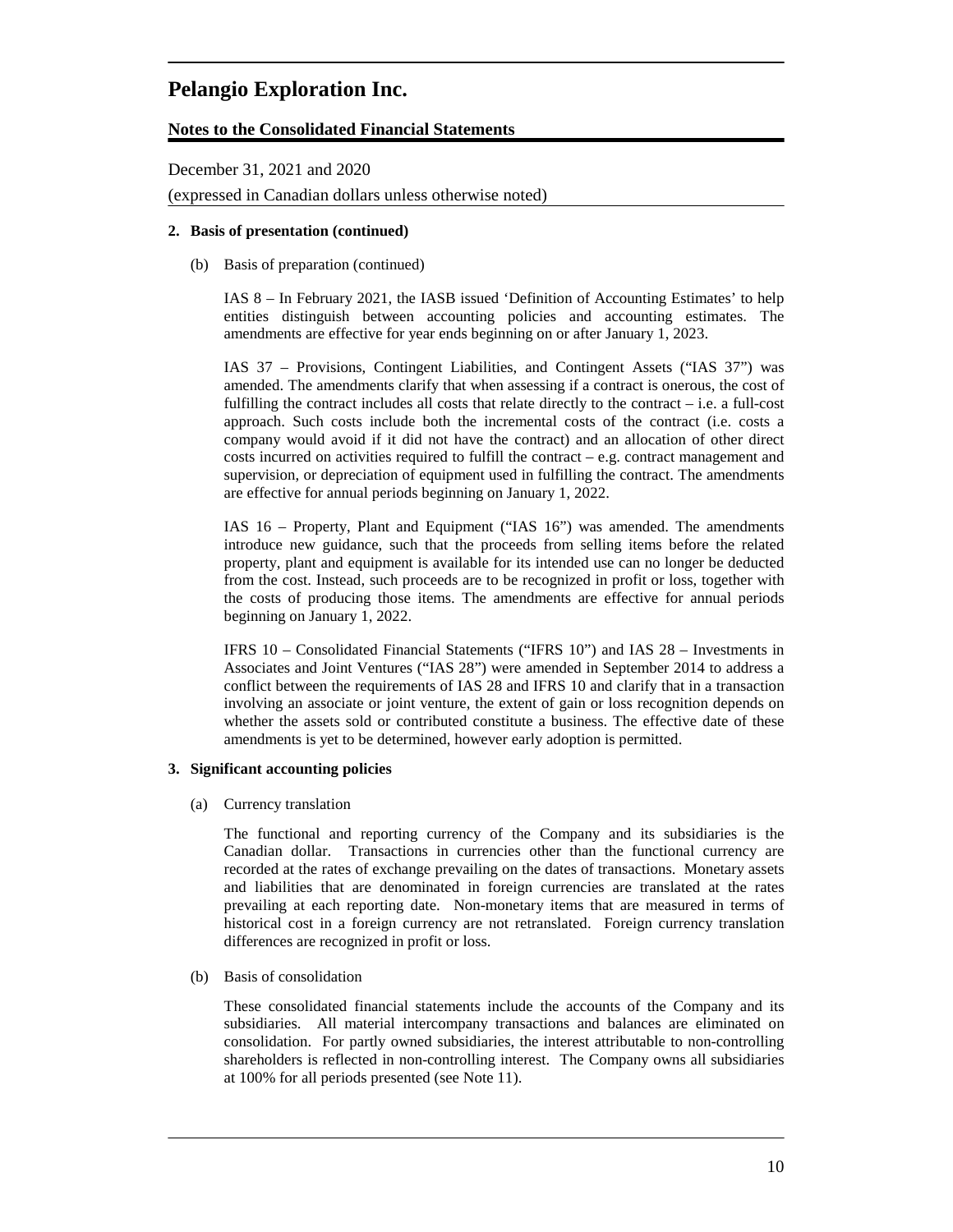#### **Notes to the Consolidated Financial Statements**

#### December 31, 2021 and 2020

(expressed in Canadian dollars unless otherwise noted)

#### **3. Significant accounting policies (continued)**

(b) Basis of consolidation (continued)

Subsidiaries consist of entities over which the Company is exposed to, or has rights to, variable returns as well as the ability to affect those returns through the power to direct the relevant activities of the entity. Subsidiaries are fully consolidated from the date control is transferred to the Company and are de-consolidated from the date control ceases.

(c) Critical judgments and estimation uncertainties

The preparation of consolidated financial statements in conformity with IFRS requires the Company's management to make judgments, estimates and assumptions about future events that affect the amounts reported in the consolidated financial statements and related notes to the consolidated financial statements. Although these estimates are based on management's best knowledge of the amount, event or actions, actual results may differ from those estimates and these differences could be material.

The areas which require management to make significant judgments, estimates and assumptions in determining carrying values include, but are not limited to:

i) Assets' carrying values and impairment charges

In the determination of carrying values and impairment charges, management looks at the higher of recoverable amount or fair value less costs to sell in the case of assets and at objective evidence, significant or prolonged decline of fair value on financial assets indicating impairment. These determinations and their individual assumptions require that management make a decision based on the best available information at each reporting period.

ii) Mineral reserve estimates

The figures for mineral reserves and mineral resources are determined in accordance with National Instrument 43-101, "Standards of Disclosure for Mineral Projects", issued by the Canadian Securities Administrators. There are numerous uncertainties inherent in estimating mineral reserves and mineral resources, including many factors beyond the Company's control. Such estimation is a subjective process, and the accuracy of any mineral reserve or mineral resource estimate is a function of the quantity and quality of available data and of the assumptions made and judgments used in engineering and geological interpretation. Differences between management's assumptions including economic assumptions such as metal prices and market conditions could have a material effect in the future on the Company's financial position and results of operations.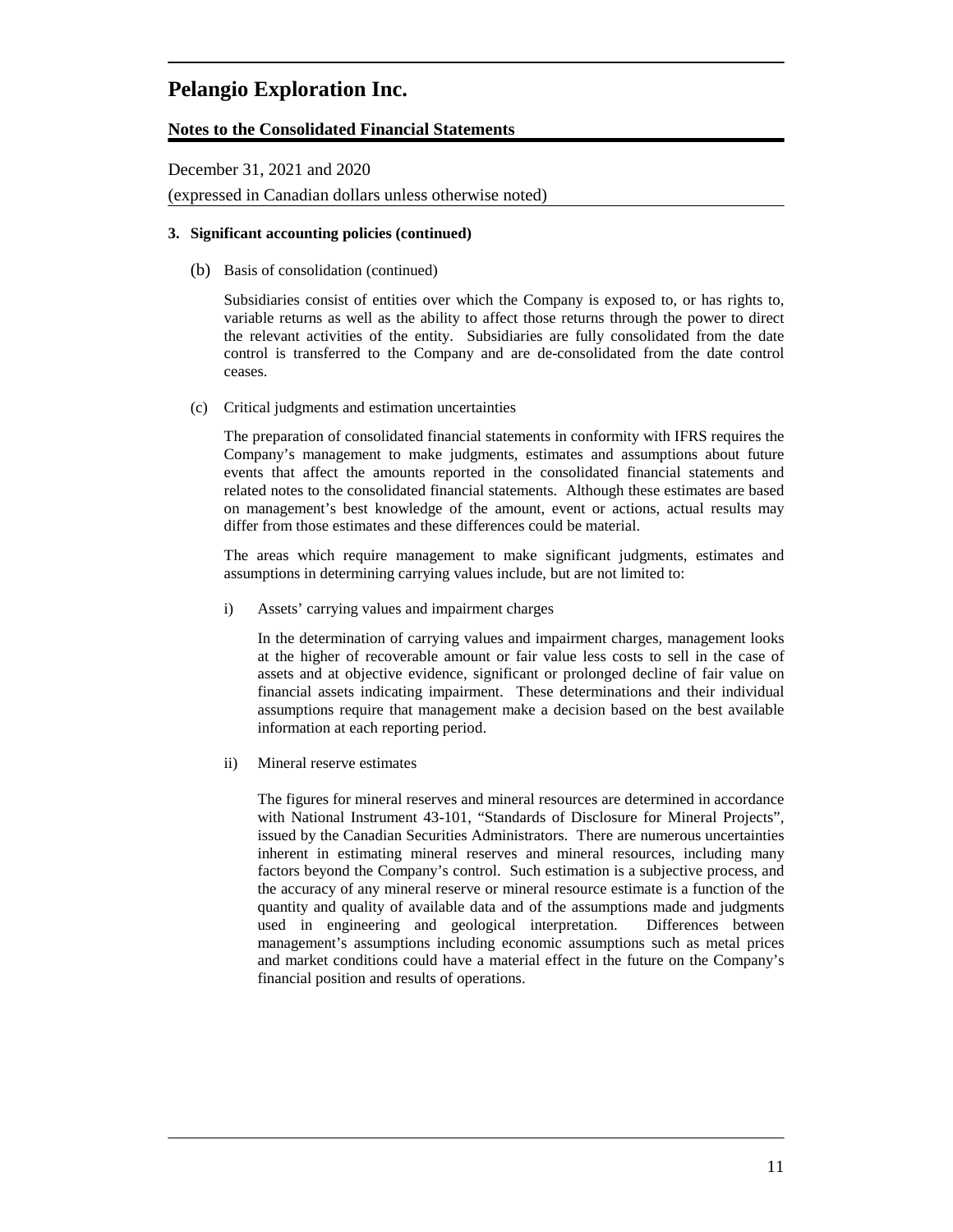#### **Notes to the Consolidated Financial Statements**

#### December 31, 2021 and 2020

(expressed in Canadian dollars unless otherwise noted)

#### **3. Significant accounting policies (continued)**

iii) Estimation of closure and reclamation costs and the timing of expenditure

The cost estimates are updated annually during the life of a mine to reflect known developments, (e.g. revisions to cost estimates and to the estimated lives of operations), and are subject to review at regular intervals. Closure, reclamation and similar liabilities are estimated based on the Company's interpretation of current regulatory requirements, constructive obligations and are measured at fair value. Fair value is determined based on the net present value of estimated future cash expenditures for the settlement of closure, reclamation or similar liabilities that may occur upon closure of the mine. Such estimates are subject to change based on changes in laws and regulations and negotiations with regulatory authorities.

iv) Income, value added, withholding and other taxes

The Company is subject to income, value added, withholding and other taxes. Significant judgment is required in determining the Company's provisions for taxes. There are many transactions and calculations for which the ultimate tax determination is uncertain during the ordinary course of business. The Company recognizes liabilities for anticipated tax audit issues based on estimates of whether additional taxes will be due. The determination of the Company's income, value added, withholding and other tax liabilities requires interpretation of complex laws and regulations. The Company's interpretation of taxation law as applied to transactions and activities may not coincide with the interpretation of the tax authorities. All tax related filings are subject to government audit and potential reassessment subsequent to the financial statement reporting period. Where the final tax outcome of these matters is different from the amounts that were initially recorded, such differences will impact the tax related accruals and deferred income tax provisions in the period in which such determination is made.

v) Share-based payments

Management determines costs for share-based payments using market-based valuation techniques. The fair value of the market-based and performance-based share awards are determined at the date of grant using generally accepted valuation techniques. Assumptions are made and judgment used in applying valuation techniques. These assumptions and judgments include estimating the future volatility of the stock price, expected dividend yield, future employee turnover rates and future employee stock option exercise behaviours and corporate performance. Such judgments and assumptions are inherently uncertain. Changes in these assumptions affect the fair value estimates.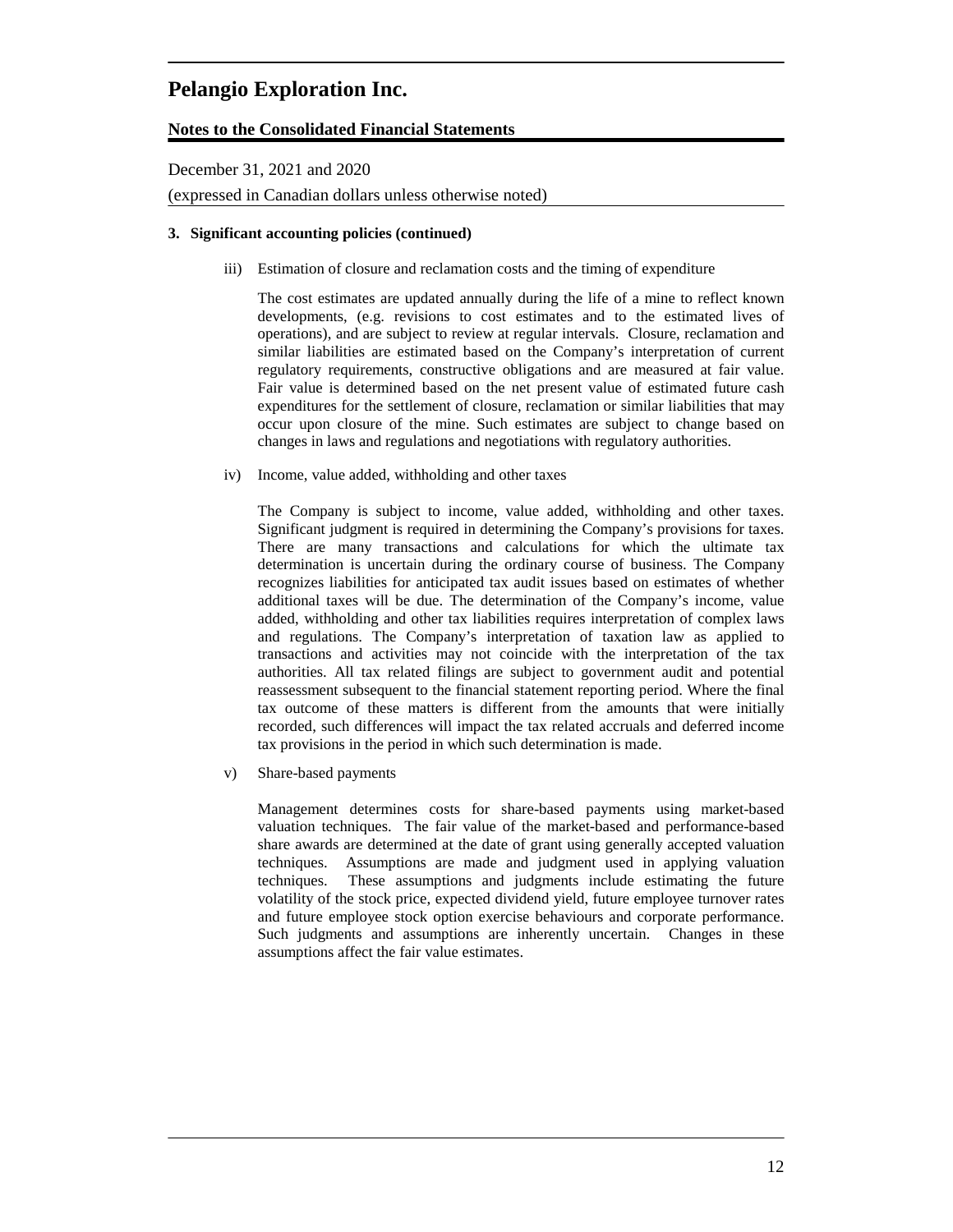#### **Notes to the Consolidated Financial Statements**

#### December 31, 2021 and 2020

#### (expressed in Canadian dollars unless otherwise noted)

#### **3. Significant accounting policies (continued)**

vi) Business combinations vs. asset acquisitions

Determination of whether a set of assets acquired and liabilities assumed constitute a business requires the Company to make certain judgments, taking into account all facts and circumstances. In making this determination, the Company considers items including, but not limited to: whether there are inputs and processes attributable to the set of assets and liabilities, the extent of the infrastructure in place, the work required to bring the acquired assets to production and whether the project has resources or reserves. Such judgments are inherently uncertain and could have a significant effect on the method of accounting for the acquisition and the disclosures required.

vii) Fair value of investment in securities not quoted in an active market

Where the fair value of financial assets and liabilities recorded on the consolidated balance sheet cannot be derived from active markets, they are determined using a variety of valuation techniques. The inputs to these models are derived from observable market data where possible, but where observable market data are not available, judgement is required to establish fair values. Refer to note 5 for further details.

viii) Contingencies

Refer to Note 12.

(d) Exploration and evaluation costs

Exploration and evaluation costs are expensed as incurred and included in the statement of operations and comprehensive loss until technical feasibility and commercial viability of extraction of reserves are demonstrable. Once a mine development decision has been made by the Company, subsequent expenditures incurred to develop the mine are capitalized to mineral properties. Exploration costs include an allocation of administration and salary costs as determined by management.

Farm-outs in the exploration and evaluation phase

The Company does not record any expenditures made by the farmee on its account. Any cash consideration received directly from the farmee is credited against costs expensed in relation to the whole interest with any excess accounted for by the farmor as a gain on disposal.

(e) Equipment

Equipment is carried at cost, less accumulated depreciation and accumulated impairment losses. Cost comprises the fair value of consideration given to acquire or construct an asset and includes the direct charges associated with bringing the asset to the location and condition necessary for putting it into use.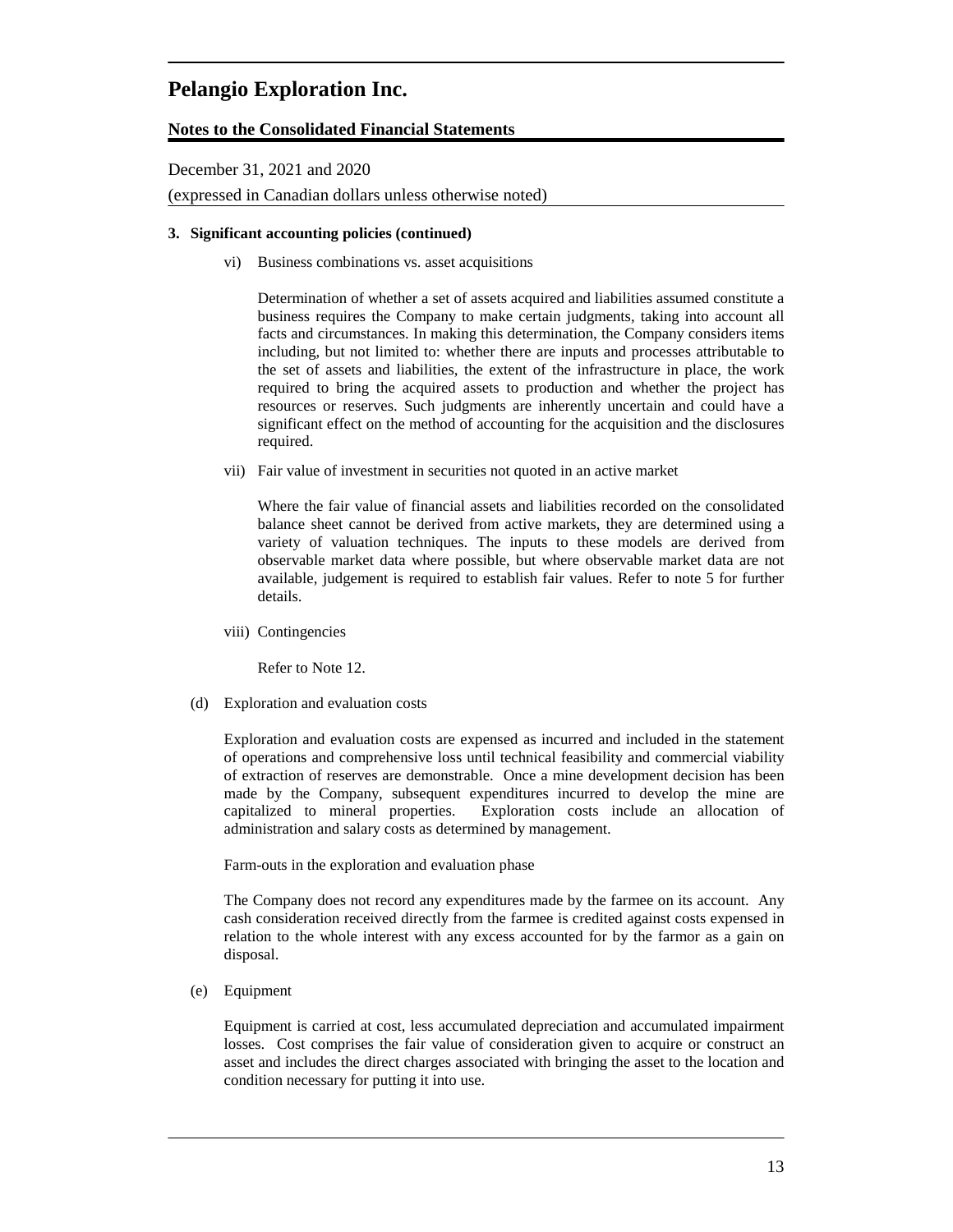#### **Notes to the Consolidated Financial Statements**

#### December 31, 2021 and 2020

(expressed in Canadian dollars unless otherwise noted)

#### **3. Significant accounting policies (continued)**

(e) Equipment (continued)

When parts of an item of equipment have different useful lives, they are accounted for as separate items (major components) of equipment.

Equipment is depreciated over the estimated useful lives of the assets on the declining balance basis using the following annual rates:

| Computer hardware       | 55% |
|-------------------------|-----|
| Furniture and equipment | 20% |
| <b>Vehicles</b>         | 30% |

#### (f) Provision for closure and reclamation

The Company records a liability based on the best estimate of costs for site closure and reclamation activities that the Company is legally or constructively required to remediate and the liability is recognized at the time environmental disturbance occurs.

The Company does not currently have any significant legal or constructive obligations relating to reclamation or closure of its exploration and evaluation property interests; and therefore, no closure and reclamation liabilities have been recorded as at December 31, 2021 and 2020.

(g) Income taxes

Deferred tax assets and liabilities are recognized for the future tax consequences attributable to differences between the financial statement carrying amounts of existing assets and liabilities and their respective tax bases. Deferred tax assets and liabilities are measured using substantively enacted tax rates expected to apply to taxable income in the years in which those temporary differences are expected to be recovered or settled. Deferred income tax assets also result from unused loss carry forwards, resource related pools and other deductions. A deferred tax asset is recognized for unused tax losses, tax credits and deductible temporary differences to the extent that it is probable that future taxable profits will be available against which they can be utilized. Deferred tax assets are reviewed at each reporting date and are reduced to the extent that it is no longer probable that the related tax benefit will be realized.

(h) Share capital

The Company records proceeds from share issuances net of issue costs and any tax effects.

Common shares issued for consideration other than cash, are valued based on their market value at the date they were issued.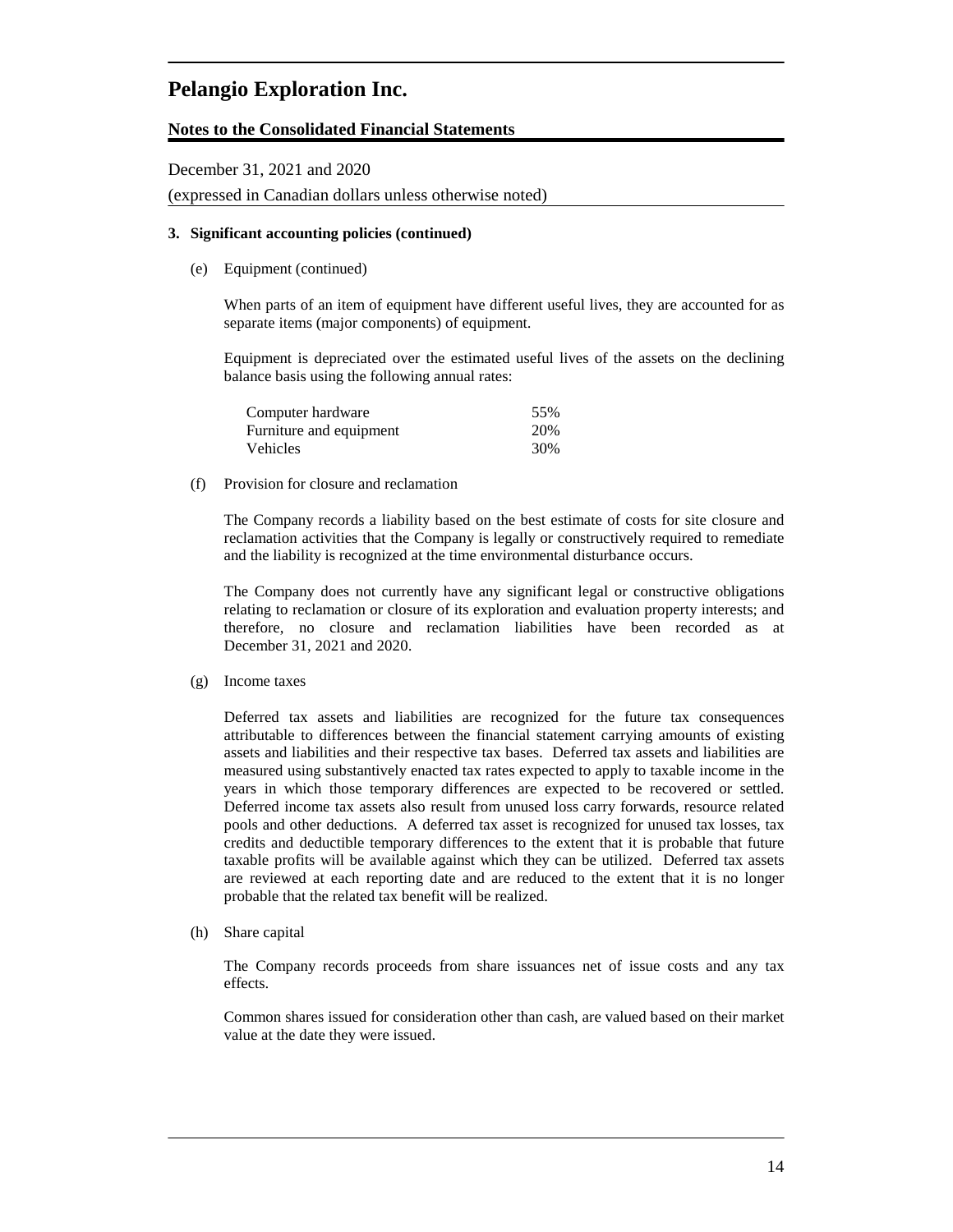#### **Notes to the Consolidated Financial Statements**

#### December 31, 2021 and 2020

(expressed in Canadian dollars unless otherwise noted)

#### **3. Significant accounting policies (continued)**

(i) Financial instruments

Financial assets and financial liabilities are recognized on the Company's balance sheet when the Company has become a party to the contractual provisions of the instrument. Financial assets are derecognized when the rights to receive cash flows from the assets have expired or have been transferred and the Company has transferred substantially all risks and rewards of ownership. The Company's financial instruments consist of cash, amounts receivable, public investments, private investments, accounts payable and accrued liabilities.

(i) Investments

Purchases and sales of investments are recognized on a trade date basis. Public and private investments at fair value through profit or loss are initially recognized at fair value, with changes in fair value reported in profit (loss).

At each financial reporting period, the Company's management estimates the fair value of its investments based on the criteria below and reflects such valuations in the financial statements.

Transaction costs are expensed as incurred in the statements of operation. The determination of fair value requires judgment and is based on market information where available and appropriate. At the end of each financial reporting period, the Company's management estimates the fair value of investments based on the criteria below and reflects such changes in valuations in the statements of income/loss. The Company is also required to present its investments (and other financial assets and liabilities reported at fair value) into three hierarchy levels (Level 1, 2, or 3) based on the transparency of inputs used in measuring the fair value, and to provide additional disclosure in connection therewith (see Note 5, "Fair value of financial instruments"). The three levels are defined as follows:

Level 1 – investment with quoted market price;

Level 2 – investment which valuation technique is based on observable market inputs; and

Level 3 – investment which valuation technique is based on non-observable market inputs.

#### **Publicly-traded investments:**

1. Securities, including shares, options, and warrants which are traded on a recognized securities exchange and for which no sales restrictions apply are recorded at fair values based on quoted closing prices at the statement of financial position date or the closing price on the last day the security traded if there were no trades at the statement of financial position date. These are included in Level 1 as disclosed in Note 5.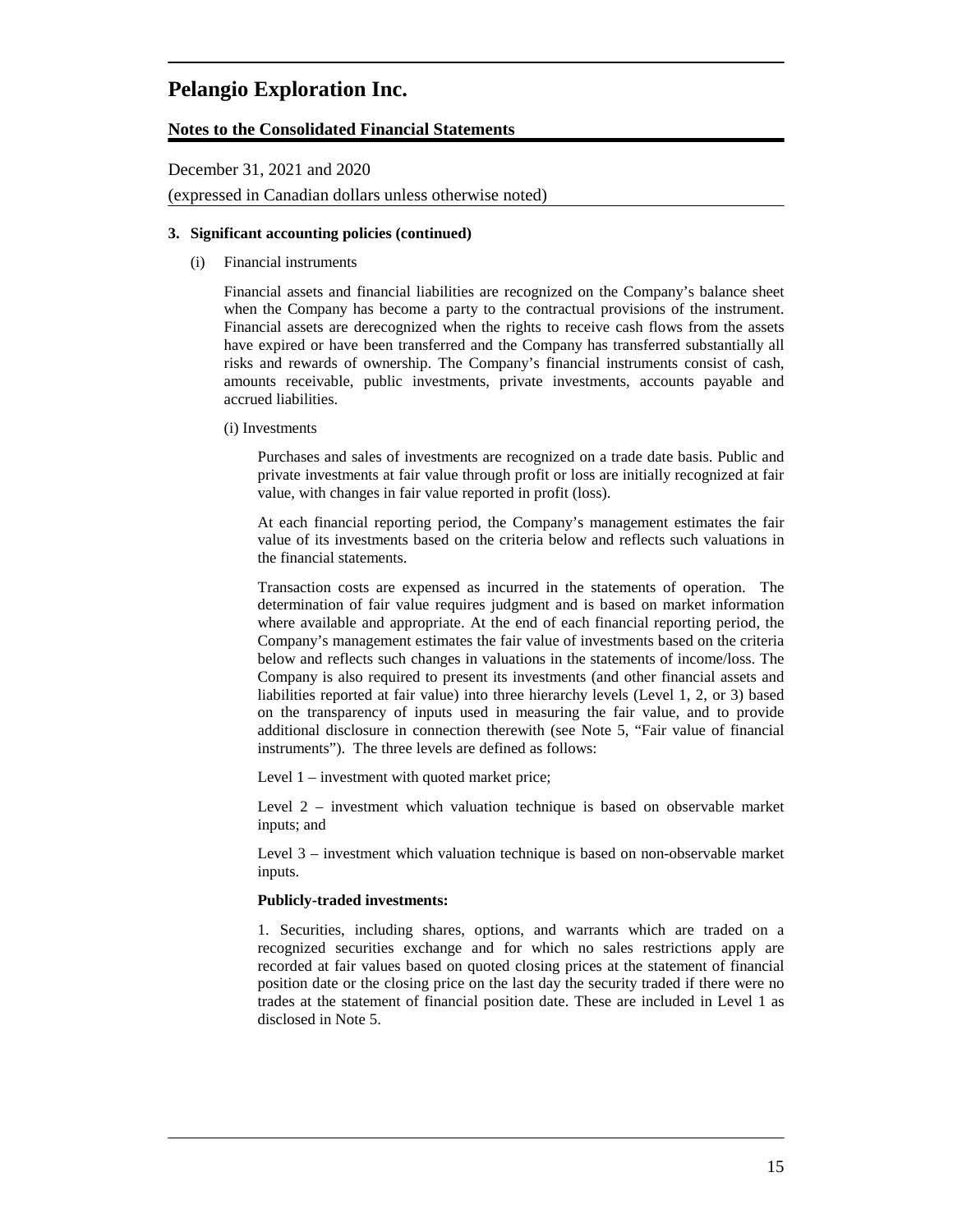#### **Notes to the Consolidated Financial Statements**

#### December 31, 2021 and 2020

(expressed in Canadian dollars unless otherwise noted)

#### **3. Significant accounting policies (continued)**

(i) Financial instruments (continued)

#### (i) Investments (continued)

2. Securities which are traded on a recognized securities exchange but which are escrowed or otherwise restricted as to sale or transfer are recorded at amounts discounted from market value. Shares that are received as part of a private placement that are subject to a standard four-month hold period are not discounted. In determining the discount for such investments, the Company considers the nature and length of the restriction, business risk of the investee corporation, relative trading volume and price volatility and any other factors that may be relevant to the ongoing and realizable value of the investments. These are included in Level 2 in Note 5.

3. Warrants or options of publicly-traded securities which do not have a quoted price are carried at an estimated fair value calculated using the Black-Scholes option pricing model if sufficient and reliable observable market inputs are available. If no such market inputs are available or reliable, the warrants and options are valued at intrinsic value. These are included in Level 2 as disclosed in Note 5.

The amounts at which the Company's publicly-traded investments could be disposed of may differ from carrying values based on market quotes, as the value at which significant ownership positions are sold is often different than the quoted market price due to a variety of factors such as premiums paid for large blocks or discounts due to illiquidity. Such differences could be material.

#### **Privately-held investments:**

1. Securities in privately-held companies (other than options and warrants) are initially recorded at cost, being the fair value at the time of acquisition. At the end of each financial reporting period, the Company's management estimates the fair value of investments based on the criteria below and reflects such valuations in the financial statements. These are included in Level 3 as disclosed in Note 5. Options and warrants of private companies are carried at their intrinsic value.

With respect to valuation, the financial information of private companies in which the Company has investments may not always be available, or such information may be limited and/or unreliable. Use of the valuation approach described below may involve uncertainties and determinations based on the Company's judgment and any value estimated from these may not be realized or realizable. In addition to the events described below, which may affect a specific investment, the Company will take into account general market conditions when valuing the privately-held investments in its portfolio. In the absence of occurrence of any of these events or any significant change in general market conditions indicates generally that the fair value of the investment has not materially changed.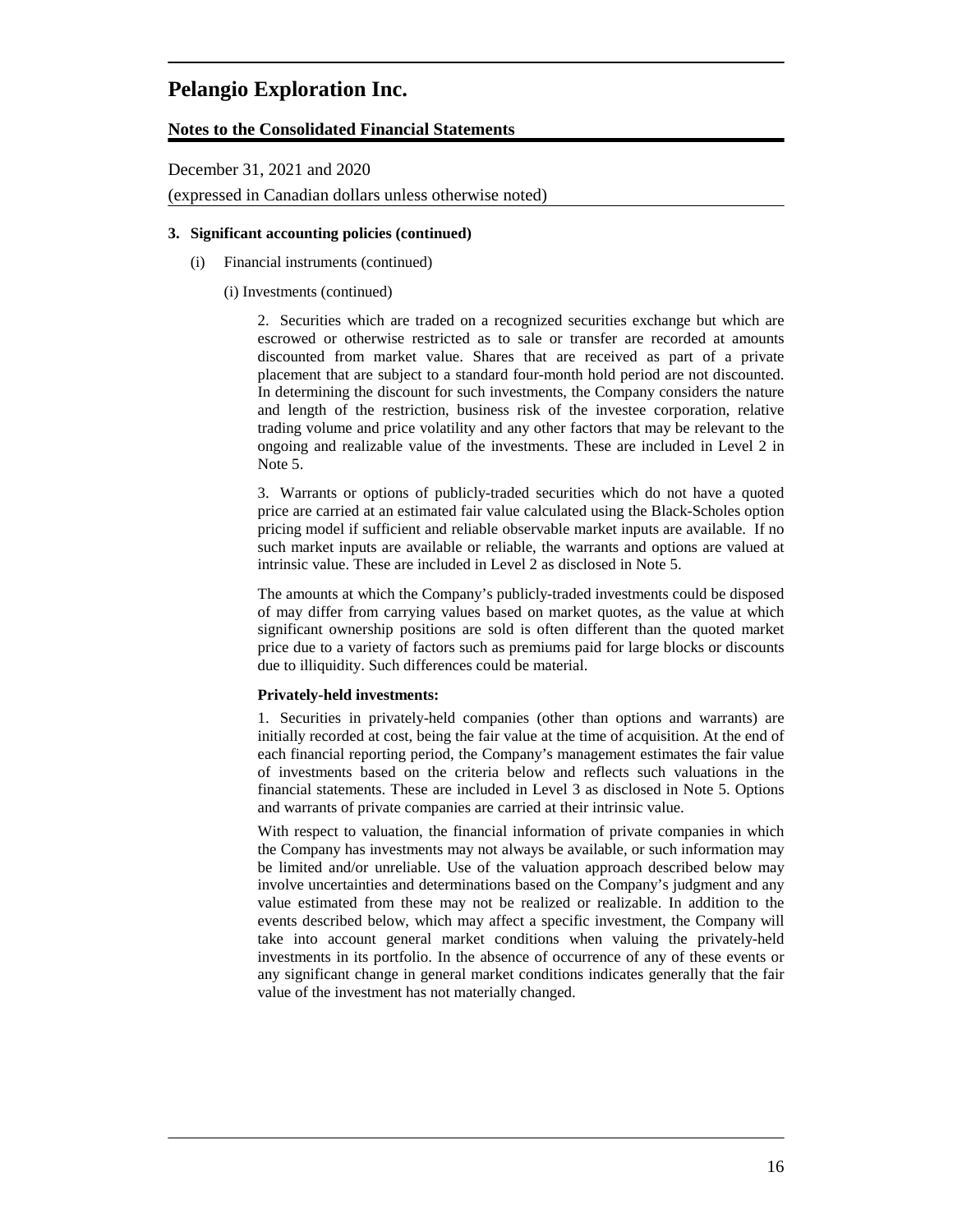#### **Notes to the Consolidated Financial Statements**

#### December 31, 2021 and 2020

#### (expressed in Canadian dollars unless otherwise noted)

#### **3. Significant accounting policies (continued)**

- (i) Financial instruments (continued)
	- (i) Investments (continued)

#### **Privately-held investments (continued):**

2. An upward adjustment is considered appropriate and supported by pervasive and objective evidence such as a significant subsequent equity financing by an unrelated investor at a transaction price higher than the Company's carrying value; or if there have been significant corporate, political or operating events affecting the investee company that, in management's opinion, have a positive impact on the investee company's prospects and therefore, its fair value. In these circumstances, the adjustment to the fair value of the investment will be based on management's judgment and any value estimated may not be realized or realizable. Such events include, without limitation:

- political changes in a country in which the investee company operates which, for example, reduce the corporate tax burden, permit mining where, or to an extent that, it was not previously allowed, or reduce or eliminate the need for permitting or approvals;
- receipt by the investee company of environmental, mining, aboriginal or similar approvals, which allow the investee company to proceed with its project(s);
- filing by the investee company of a National Instrument 43-101 technical report in respect of a previously non-compliant resource;
- release by the investee company of positive exploration results, which either proves or expands their resource prospects; and
- important positive management changes by the investee company that the Company's management believes will have a very positive impact on the investee company's ability to achieve its objectives and build value for shareholders.

3. Downward adjustments to carrying values are made when there is evidence of a decline in value as indicated by the assessment of the financial condition of the investment based on third party financing, operational results, forecasts, and other developments since acquisition, or if there have been significant corporate, political or operating events affecting the investee company that, in management's opinion, have a negative impact on the investee company's prospects and therefore, its fair value. The amount of the change to the fair value of the investment is based on management's judgment and any value estimated may not be realized or realizable.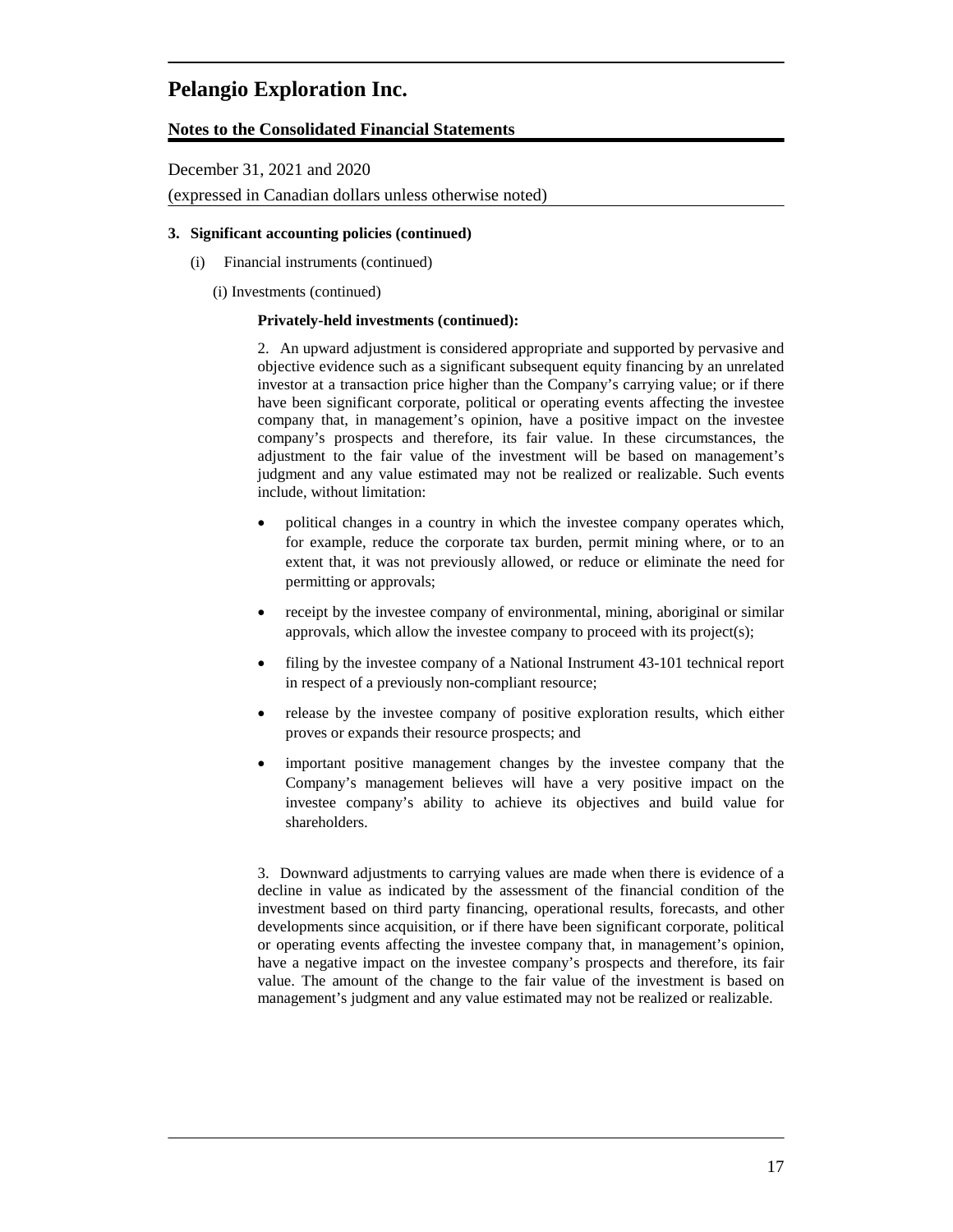#### **Notes to the Consolidated Financial Statements**

#### December 31, 2021 and 2020

(expressed in Canadian dollars unless otherwise noted)

#### **3. Significant accounting policies (continued)**

- (i) Financial instruments (continued)
	- (i) Investments (continued)

#### **Privately-held investments (continued):**

Such events include, without limitation:

- political changes in a country in which the investee company operates which increases the tax burden on companies, which prohibit mining where it was previously allowed, which increases the need for permitting or approvals, etc.;
- denial of the investee company's application for environmental, mining, aboriginal or similar approvals which prohibit the investee company from proceeding with its projects;
- the investee company releases negative exploration results;
- changes to the management of the investee company take place which the Company believes will have a negative impact on the investee company's ability to achieve its objectives and build value for shareholders;
- the investee company is placed into receivership or bankruptcy; and
- based on financial information received from the investee company, it is apparent to the Company that the investee company is unlikely to be able to continue as a going concern.

The resulting values may differ from values that would be realized had a ready market existed. The amounts at which the Company's privately-held investments could be disposed of may differ from the carrying value assigned. Such differences could be material.

(ii) Financial assets other than investments at fair value and liabilities

#### **Financial assets**

#### **Initial recognition and measurement**

Non-derivative financial assets within the scope of IFRS 9 are classified and measured as "financial assets at fair value", as either fair value through profit or loss ("FVPL") or fair value through other comprehensive income ("FVOCI"), and "financial assets at amortized costs", as appropriate. The Company determines the classification of financial assets at the time of initial recognition based on the Company's business model and the contractual terms of the cash flows.

All financial assets are recognized initially at fair value plus, in the case of financial assets not at FVPL, directly attributable transaction costs on the trade date at which the Company becomes a party to the contractual provisions of the instrument.

Financial assets with embedded derivatives are considered in their entirety when determining their classification at FVPL or at amortized cost. Amounts receivable held for collection of contractual cash flows are measured at amortized cost.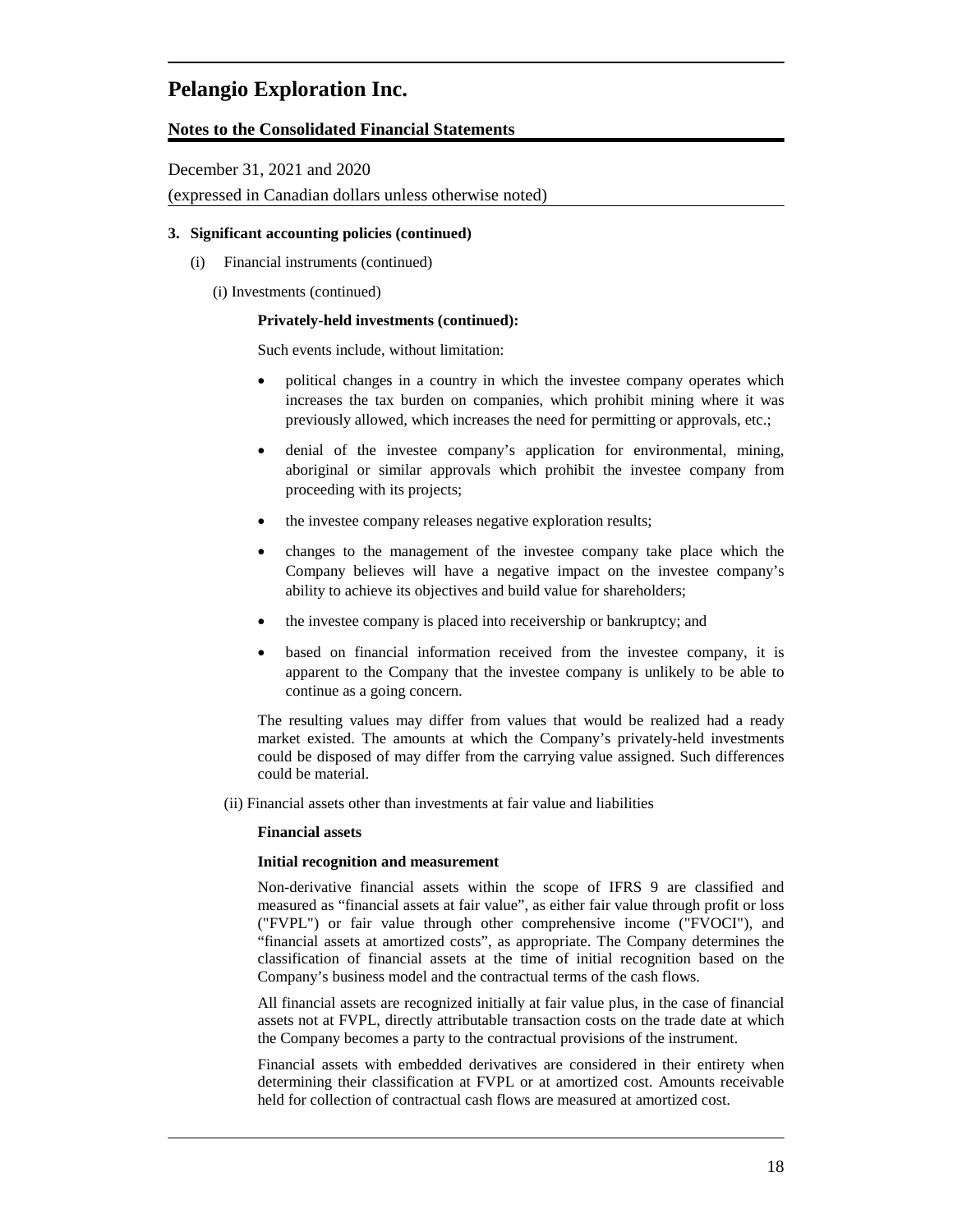#### **Notes to the Consolidated Financial Statements**

#### December 31, 2021 and 2020

(expressed in Canadian dollars unless otherwise noted)

#### **3. Significant accounting policies (continued)**

- (i) Financial instruments (continued)
	- (ii) Financial assets other than investments at fair value and liabilities (continued)

#### **Subsequent measurement – financial assets at amortized cost**

After initial recognition, financial assets measured at amortized cost are subsequently measured at the end of each reporting period at amortized cost using the Effective Interest Rate ("EIR") method. Amortized cost is calculated by taking into account any discount or premium on acquisition and any fees or costs that are an integral part of the EIR. Cash and amounts receivable were held at amortized cost.

#### **Subsequent measurement – financial assets at FVPL**

Financial assets measured at FVPL include financial assets management intends to sell in the short term and any derivative financial instrument that is not designated as a hedging instrument in a hedge relationship. Financial assets measured at FVPL are carried at fair value in the consolidated statements of financial position with changes in fair value recognized in other income or expense in the consolidated statements of loss. The Company's marketable securities are classified as financial assets at FVPL.

#### **Subsequent measurement – financial assets at FVOCI**

Financial assets measured at FVOCI are non-derivative financial assets that are not held for trading and the Company has made an irrevocable election at the time of initial recognition to measure the assets at FVOCI. The Company does not measure any financial assets at FVOCI.

After initial measurement, investments measured at FVOCI are subsequently measured at fair value with unrealized gains or losses recognized in other comprehensive income or loss in the consolidated statements of comprehensive loss. When the investment is sold, the cumulative gain or loss remains in accumulated other comprehensive income or loss and is not reclassified to profit or loss.

Dividends from such investments are recognized in other income in the consolidated statements of loss when the right to receive payments is established.

#### **Derecognition**

A financial asset is derecognized when the contractual rights to the cash flows from the asset expire, or the Company no longer retains substantially all the risks and rewards of ownership.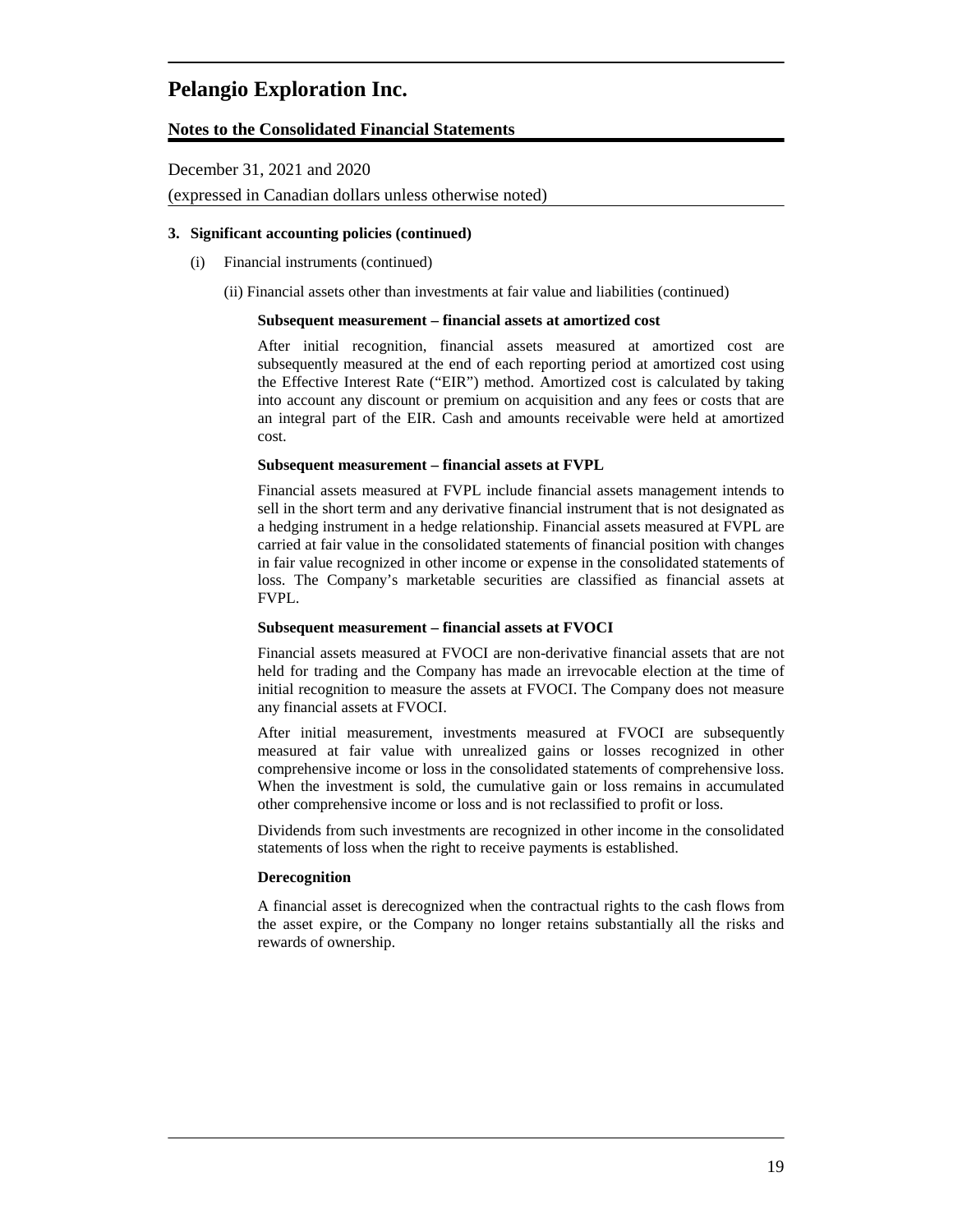#### **Notes to the Consolidated Financial Statements**

#### December 31, 2021 and 2020

(expressed in Canadian dollars unless otherwise noted)

#### **3. Significant accounting policies (continued)**

- (i) Financial instruments (continued)
	- (ii) Financial assets other than investments at fair value and liabilities (continued)

#### **Impairment of financial assets**

The Company's only financial assets subject to impairment are amounts receivable, which are measured at amortized cost. The Company has elected to apply the simplified approach to impairment as permitted by IFRS 9, which requires the expected lifetime loss to be recognized at the time of initial recognition of the receivable. To measure estimated credit losses, amounts receivable have been grouped based on shared credit risk characteristics, including the number of days past due. An impairment loss is reversed in subsequent periods if the amount of the expected loss decreases and the decrease can be objectively related to an event occurring after the initial impairment was recognized.

#### **Financial liabilities**

#### **Initial recognition and measurement**

Financial liabilities are measured at amortized cost, unless they are required to be measured at FVPL as is the case for held for trading or derivative instruments, or the Company has opted to measure the financial liability at FVPL. The Company's financial liabilities include accounts payable and accrued liabilities and loan repayable, which are each measured at amortized cost. All financial liabilities are recognized initially at fair value and in the case of long-term debt, net of directly attributable transaction costs.

#### **Subsequent measurement – financial liabilities at amortized cost**

After initial recognition, financial liabilities measured at amortized cost are subsequently measured at the end of each reporting period at amortized cost using the EIR method. Amortized cost is calculated by taking into account any discount or premium on acquisition and any fees or costs that are an integral part of the EIR.

#### **Derecognition**

A financial liability is derecognized when the obligation under the liability is discharged, cancelled or expires with any associated gain or loss recognized in other income or expense in the consolidated statements of operations.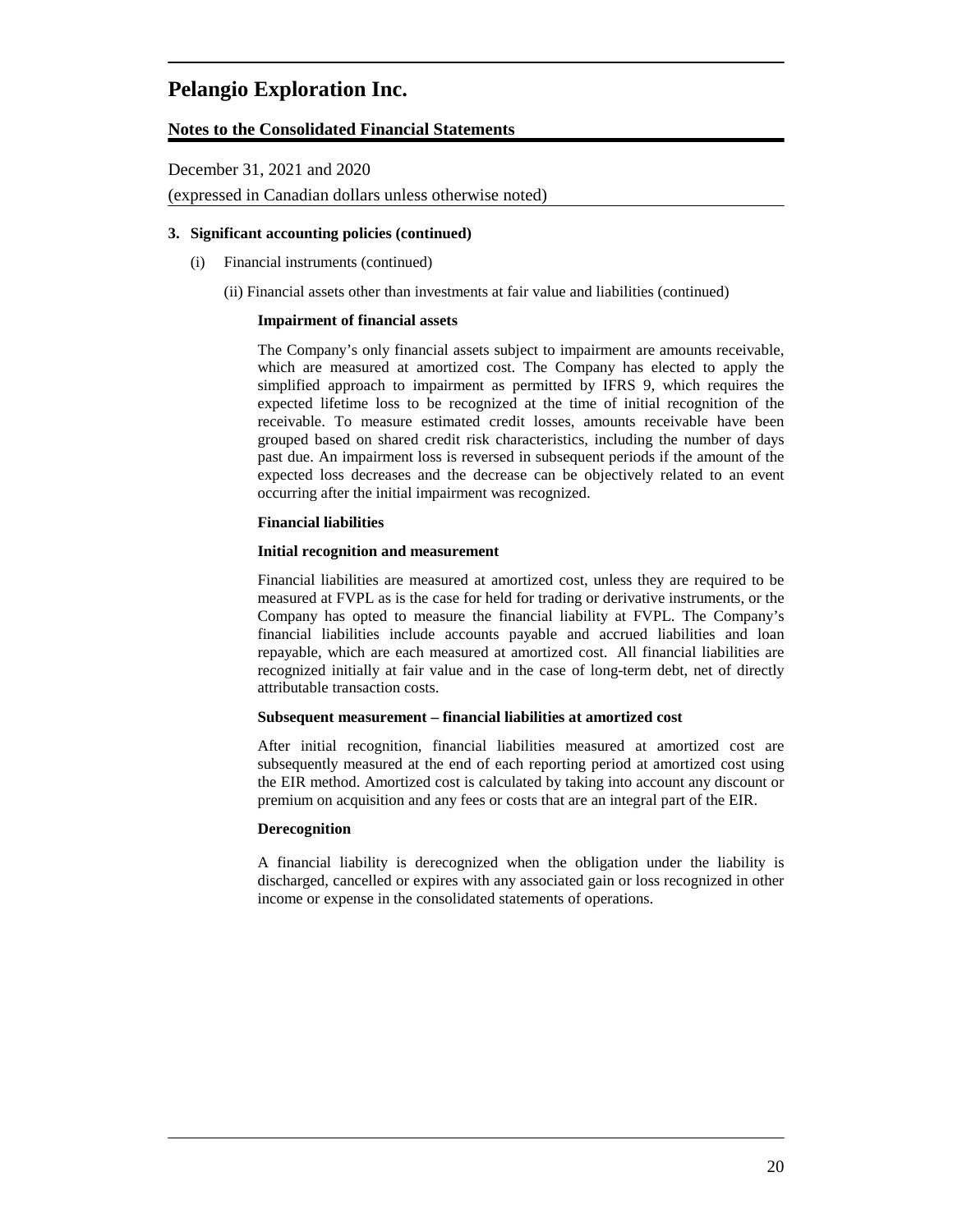#### **Notes to the Consolidated Financial Statements**

#### December 31, 2021 and 2020

(expressed in Canadian dollars unless otherwise noted)

#### **3. Significant accounting policies (continued)**

(j) Share-based payments

The Company has a share option plan that is described in note 10. Share-based payments to employees are measured at the fair value of the instruments issued and amortized over the vesting periods. Share-based payments to non-employees are measured at the fair value of the goods or services received or the fair value of the equity instruments issued, if it is determined the fair value of the goods or services cannot be reliably measured, and are recorded at the date the goods or services are received. The amount recognized as an expense is adjusted to reflect the number of awards expected to vest. The offset to the recorded cost is to equity reserves. Consideration received on the exercise of stock options is recorded as issued capital and the related equity reserve is transferred to issued capital. Charges for options that are forfeited before vesting are reversed from equity reserves. Upon expiry, the recorded value is transferred to deficit.

(k) Loss per share

Basic loss per share is calculated by dividing the loss available to common shareholders by the weighted average number of common shares outstanding in the period. For all periods presented, the loss available to common shareholders equals the reported loss attributable to owners of the Company. Diluted loss per share is calculated by assuming that the proceeds to be received on the exercise of dilutive share options and warrants are used to repurchase common shares at the average market price during the period. In the Company's case, diluted loss per share is the same as basic loss per share as the effects of including all outstanding options and warrants would be anti-dilutive.

(l) Impairment of non-current assets

The carrying value of equipment is assessed for impairment when indicators of such impairment exist. If any indication of impairment exists an estimate of the asset's recoverable amount is calculated. The recoverable amount is determined as the higher of the fair value less costs to sell for the asset and the asset's value in use.

If the carrying amount of the asset exceeds its recoverable amount, the asset is impaired and an impairment loss is charged to profit or loss so as to reduce the carrying amount to its recoverable amount.

A previously recognized impairment loss is reversed only if there has been a change in the estimates used to determine the asset's recoverable amount since the last impairment loss was recognized. If this is the case, the carrying amount of the asset is increased to its recoverable amount. The increased amount cannot exceed the carrying amount that would have been determined, net of depreciation, had no impairment loss been recognized for the asset in prior years. Such reversal is recognized in profit or loss.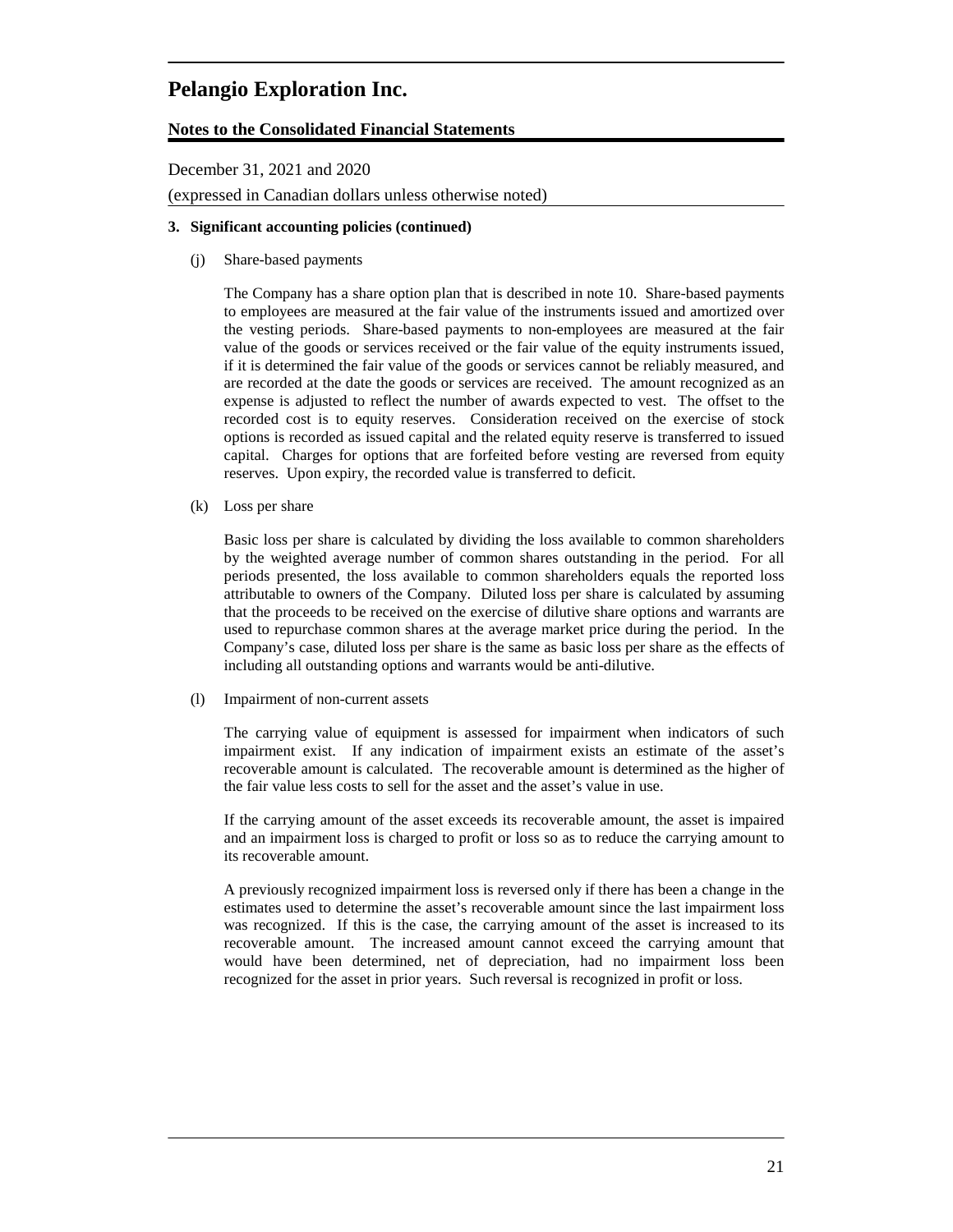#### **Notes to the Consolidated Financial Statements**

#### December 31, 2021 and 2020

(expressed in Canadian dollars unless otherwise noted)

#### **3. Significant accounting policies (continued)**

(m) Flow-through shares

Resource expenditure deductions for income tax purposes related to exploration activities funded by flow-through share arrangements are renounced to investors under Canadian income tax legislation. On issuance, the Company separates the flow-through share into (i) a flow-through share premium for which a liability is recognized, equal to the difference between the current market price of the Company's common shares and the issue price of the flow-through share and (ii) share capital. Upon expenses being incurred, the premium is recognized as premium income.

Proceeds received from the issuance of flow-through shares must be expended on Canadian resource property exploration within a period of two years.

#### **4. Operating segments**

*Geographical information*

The Company operates in two principal geographical areas – Ghana and Canada. Information about the Company's equipment by geographical location is detailed below:

| <b>Ghana</b> | \$9,262 | (December 31, 2020 - \$12,176) |
|--------------|---------|--------------------------------|
| Canada       | \$654   | (December 31, 2020 - \$818)    |

#### **5. Financial risk factors**

The Company's risk exposures and the impact on the Company's financial instruments are summarized below. There have been no significant changes in the risks, objectives, policies and procedures from the previous period.

#### **Credit risk**

The Company's credit risk is primarily attributable to cash. The Company has no significant concentration of credit risk arising from operations. Cash has been invested with reputable financial institutions, from which management believes the risk of loss to be remote.

#### **Liquidity risk**

The Company's approach to managing liquidity risk is to ensure that it will have sufficient liquidity to meet liabilities when due. As at December 31, 2021, the Company had a cash balance of \$714,644 (December 31, 2020 - \$2,097,410) to settle current liabilities of \$700,883 (December 31, 2020 - \$776,407). The Company's accounts payable and accrued liabilities generally have contractual maturities of less than 30 days and are subject to normal trade terms. The company's loan repayable is described in Note 15.

Of the accounts payable and accrued liabilities as at December 31, 2021, \$212,500 (2020 - \$212,500) is an amount of accrued wages to the Company president. This amount is unsecured, non-interest bearing and is due on demand.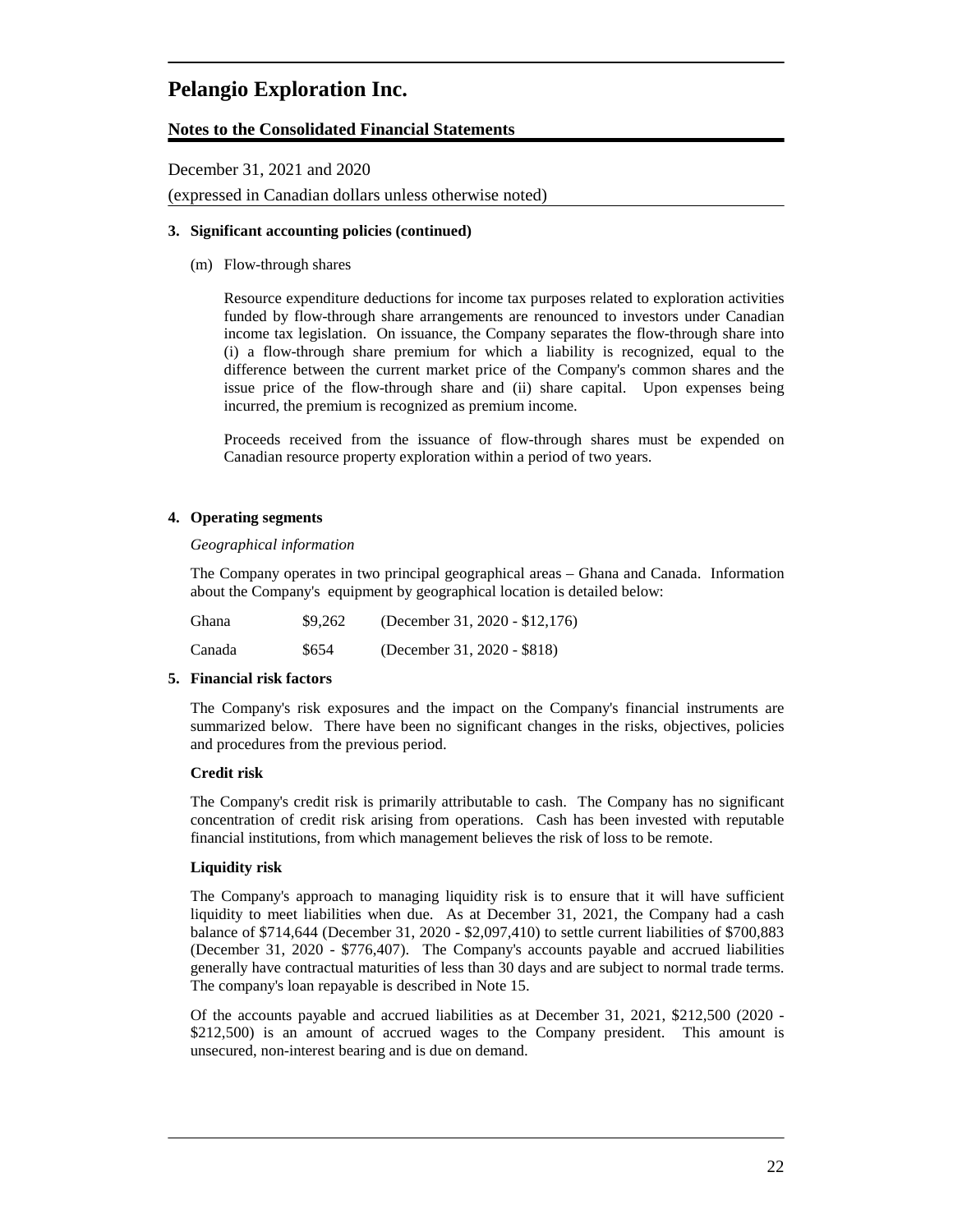#### **Notes to the Consolidated Financial Statements**

December 31, 2021 and 2020

(expressed in Canadian dollars unless otherwise noted)

#### **5. Financial risk factors (continued)**

#### **Fair value of financial instruments (continued)**

#### **Interest rate risk**

The Company has cash balances and no interest-bearing debt. The Company's current policy is to invest excess cash in investment-grade short-term deposit certificates issued by banking institutions. The Company periodically monitors the investments it makes and is satisfied with the credit ratings of its banks. The Company is sensitive to changes in the interest rates through interest income earned on its cash balance.

#### **Price risk**

Price risk with respect to commodity prices is remote since the Company is not a producing entity. The Company is exposed to price risk with respect to its marketable securities. Unfavourable market conditions could result in disposition of the investments at less than favourable prices.

#### **Fair value of financial instruments**

IFRS require that the Company disclose information about the fair value of its financial assets and liabilities. Fair value estimates are made at the balance sheet date based on relevant market information and information about the financial instrument. These estimates are subjective in nature and involve uncertainties in significant matters of judgement and therefore cannot be determined with precision. Changes in assumptions could significantly affect these estimates.

As at December 31, 2021 and 2020, the carrying and fair value amounts of the Company's financial instruments, other than marketable securities are approximately the same because of the short-term nature of these instruments.

Fair value measurements are classified using a fair value hierarchy that reflects the significance of the input used in making the measurements. The fair value hierarchy shall have the following levels: (a) quoted market prices (unadjusted) in active markets for identical assets or liabilities (Level 1); (b) inputs other than quoted prices included in Level 1 that are observable for the asset or liability, either directly (i.e., as prices) or indirectly (i.e., derived from prices) (Level 2); and (c) inputs for the asset or liability that are not based on observable market data (unobservable inputs) (Level 3).

The Company has determined the carrying values of its financial instruments as follows:

- i. The carrying values of cash, amounts receivable, accounts payable and accrued liabilities and loan repayable approximate their fair values due to the short-term nature of these instruments.
- ii. Public and private investments are carried at amounts in accordance with the Company's accounting policies as set out in Note 3.
- iii. Prior to maturity, the outstanding loans receivable are carried at their discounted value. Following their maturity, loans receivables are carried at their estimated realizable value.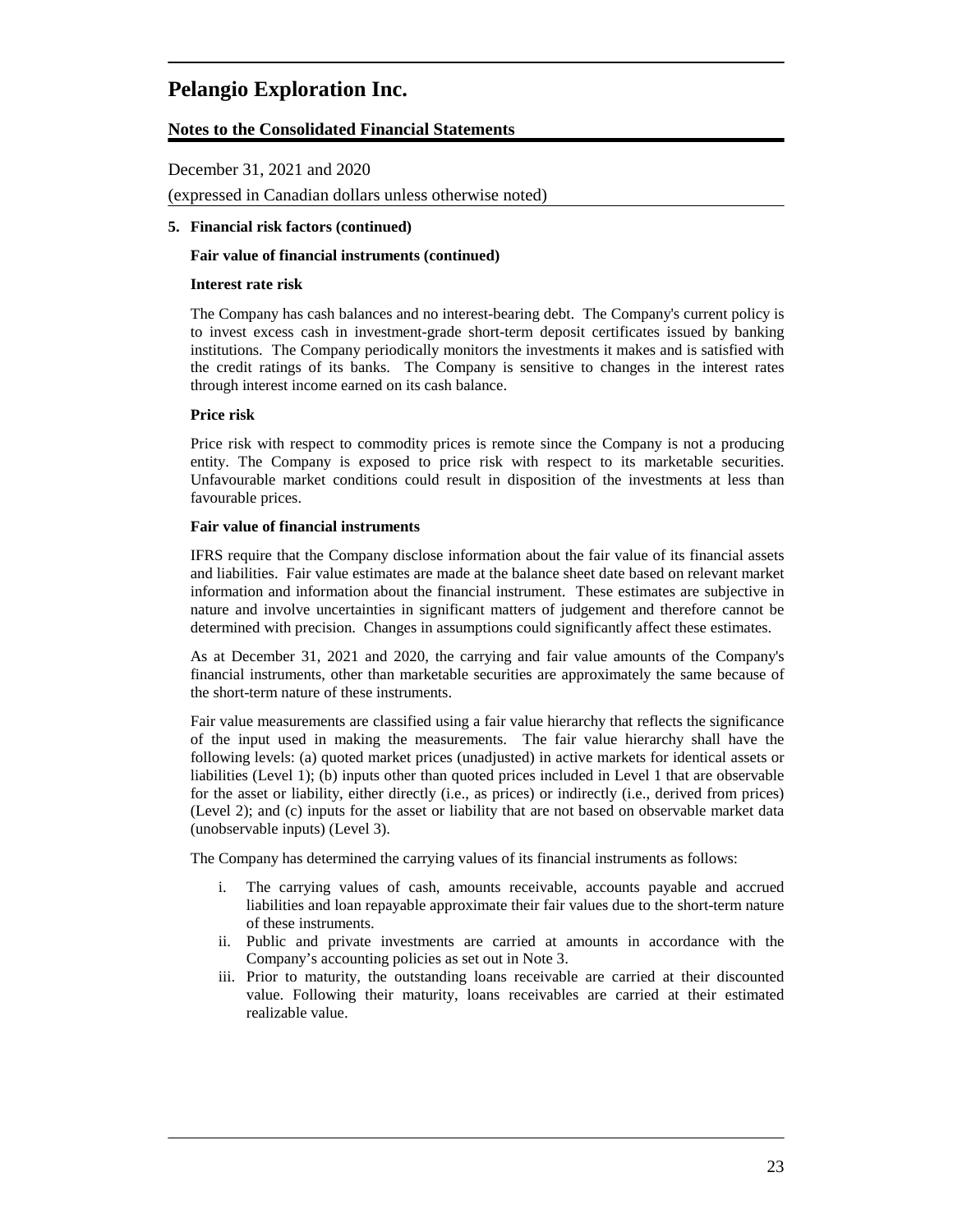### **Notes to the Consolidated Financial Statements**

#### December 31, 2021 and 2020

(expressed in Canadian dollars unless otherwise noted)

#### **5. Financial risk factors (continued)**

#### **Fair value of financial instruments (continued)**

The following table illustrates the classification and hierarchy of the Company's financial instruments, measured at fair value in the statements of financial position as at December 31, 2021.

|                             | Level 1       | Level 2        | Level 3        |         |
|-----------------------------|---------------|----------------|----------------|---------|
|                             |               | (Valuation)    | (Valuation)    |         |
|                             |               | technique -    | technique -    |         |
|                             | (Ouoted       | observable     | $non-$         |         |
| Investments, fair value     | Market price) | market inputs) | observable     | Total   |
|                             |               |                | market inputs) |         |
| Publicly traded investments | 170,822       |                |                | 170,822 |
| Private investment          |               |                | 191,726        | 191,726 |
| December 31, 2021           | 170,822       |                | 191,726        | 362,548 |
|                             |               |                |                |         |
|                             |               |                |                |         |
|                             | Level 1       | Level 2        | Level 3        |         |
|                             |               | (Valuation)    | (Valuation)    |         |
|                             |               | technique -    | technique -    |         |
|                             | (Quoted       | observable     | $non-$         |         |
| Investments, fair value     | Market price) | market inputs) | observable     | Total   |
|                             |               |                | market inputs) |         |
| Publicly traded investments | 120,000       |                |                | 120,000 |
| Private investment          |               |                | 256,726        | 256,726 |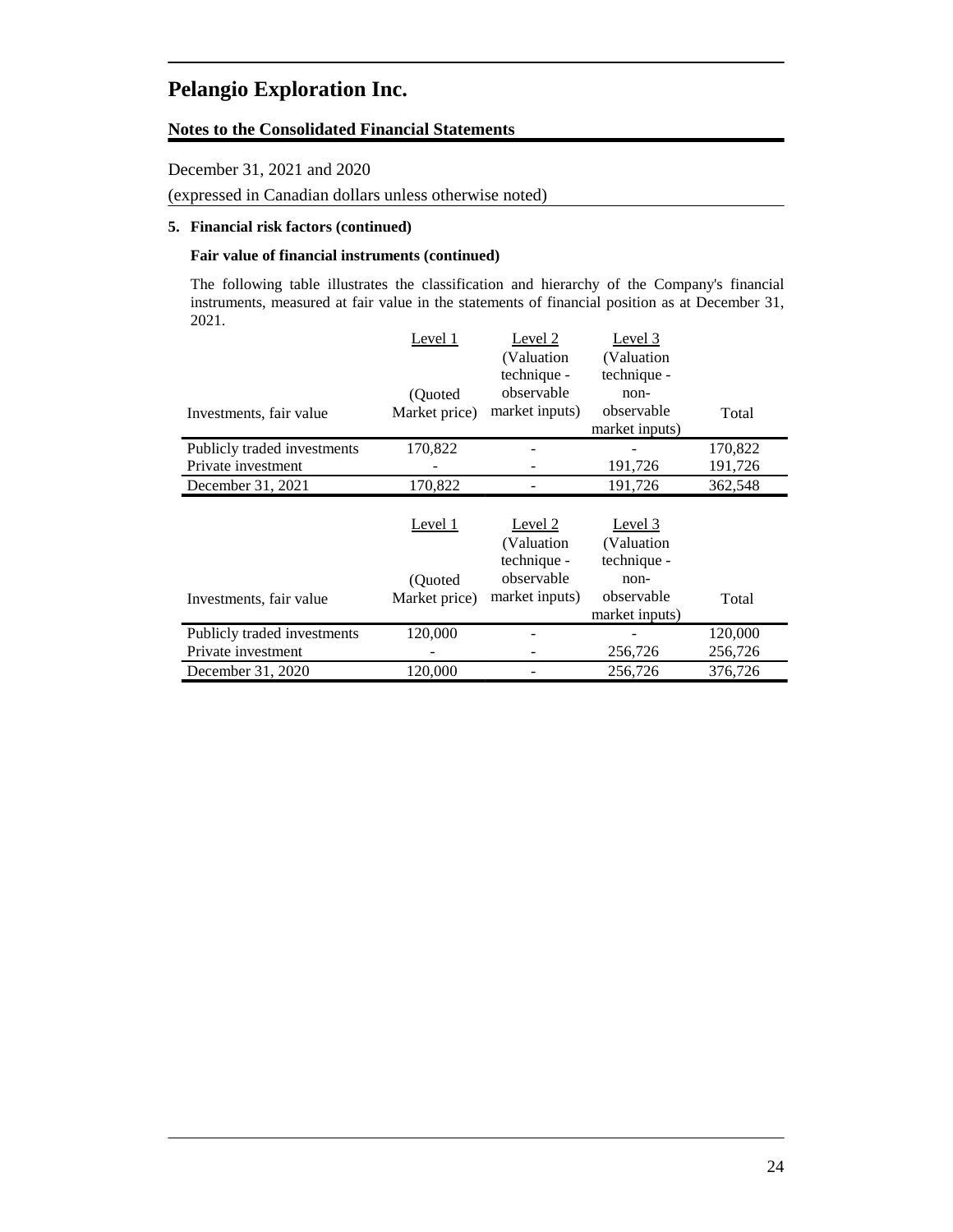#### **Notes to the Consolidated Financial Statements**

#### December 31, 2021 and 2020

(expressed in Canadian dollars unless otherwise noted)

#### **5. Financial risk factors (continued)**

#### **Fair value of financial instruments (continued)**

Within Level 3, the Company includes private company investments that are not quoted on an exchange. The key assumptions used in the valuation of these instruments include (but are not limited to) the value at which a recent financing was done by the investee, company-specific information, trends in general market conditions and the share performance of comparable publicly-traded companies. The following table presents the fair value, categorized by key valuation techniques and the unobservable inputs used within Level 3 as at December 31, 2021.

| Description      | Fair Value | Valuation<br>Technique | Significant<br>unobservable input(s) | Range of<br>significant<br>unobservabl<br>$e$ input(s) |
|------------------|------------|------------------------|--------------------------------------|--------------------------------------------------------|
| Record Gold Corp | \$191,726  | Recent<br>financing    | Marketability of<br>shares           | 0% discount                                            |

As valuations of investments for which market quotations are not readily available, are inherently uncertain, may fluctuate within short periods of time and are based on estimates, determination of fair value may differ materially from the values that would have resulted if a ready market existed for the investments. Given the size of the private investment portfolio, such changes may have a significant impact on the Company's financial condition or operating results.

#### **Record Gold Corp**

On September 2, 2020, the Company entered into an option agreement with Jubilee Minerals Inc. on its Birch Lake property. Consideration received for this option was 4,667,940 common shares of Record Gold Corp. The valuation is based on the most recent financing and management has determined that there are no reasonably possible alternative assumptions that would change the fair value significantly as at December 31, 2021. As at December 31, 2021, a  $+/-$  10% change in the fair value of Record Gold Corp will result in a corresponding  $+/-$ \$19,173 change in the carrying amount. While this illustrates the overall effect of changing the values of the unobservable inputs by a set percentage, the significance of the impact and the range of reasonably possible alternative assumptions may differ significantly between investments, given their different terms and circumstances.

The sensitivity analysis is intended to reflect the significant uncertainty inherent in the valuation of private investments under current market conditions, and the results cannot be extrapolated due to non-linear effects that changes in valuation assumptions may have on the estimated fair value of these investments. Furthermore, the analysis does not indicate a probability of changes occurring and it does not necessarily represent the Company's view of expected future changes in the fair value of these investments. Any management actions that may be taken to mitigate the inherent risks are not reflected in this analysis.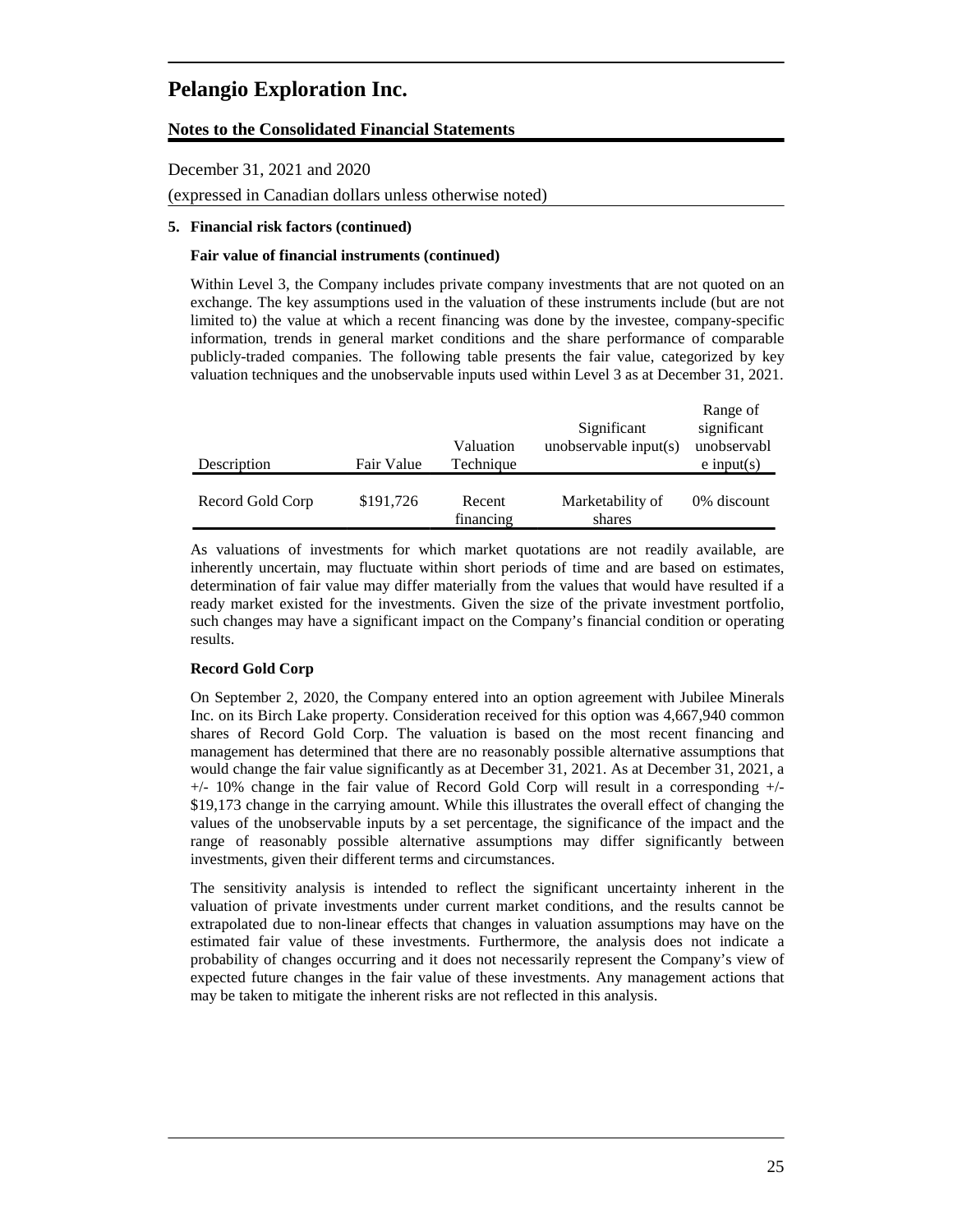#### **Notes to the Consolidated Financial Statements**

#### December 31, 2021 and 2020

(expressed in Canadian dollars unless otherwise noted)

#### **5. Financial risk factors (continued)**

#### **Market risk**

#### **Commodity price risk**

The ability of the Company to develop its properties and the future profitability of the Company is directly related to fluctuations in the market price of certain minerals.

#### **Foreign exchange risk**

The Company is subject to foreign exchange risk as some of its operating and investing activities are transacted in currencies other than the Canadian dollar, including the US dollar and the Ghanaian cedi. The Company is therefore subject to gains and losses due to fluctuations in these currencies relative to the Canadian dollar.

#### **Sensitivity analysis**

Based on management's knowledge and experience of the financial markets, management believes the following movements are "reasonably possible" over a one year period:

As at December 31, 2021, the Company held approximately \$15,000 (December 31, 2020 - \$147,000) of cash balances denominated in US dollars. As at December 31, 2021, the Company had accounts payable and accrued liabilities denominated in US dollars of \$70,000 (December 31, 2020 - \$36,000). A 10% change in the value of the Canadian dollar compared to the other foreign currencies in which the Company transacts would result in a corresponding foreign exchange gain/loss of approximately \$5,000 based on the balance of monetary assets and liabilities at December 31, 2021 (December 31, 2020 - \$11,000).

#### **6. Marketable securities**

The Company holds shares in certain public and private companies in the mining industry. During the year ended December 31, 2021, these shares were fair valued and this resulted in an unrealized gain (loss) of \$(1,194) (2020 - \$70,000).

The following table summarizes information regarding the Company's marketable securities for the years ended December 31, 2021 and December 31, 2020.

|                            | December 31, December 31, |           |  |
|----------------------------|---------------------------|-----------|--|
|                            | 2021                      | 2020      |  |
|                            | \$                        |           |  |
| Balance, beginning of year | 376,726                   | 153,919   |  |
| Acquisitions               | 109,466                   | 230,726   |  |
| Disposals                  | (158, 404)                | (80, 107) |  |
| Realized gains             | 35,954                    | 2,188     |  |
| Change in fair value       | (1,194)                   | 70,000    |  |
| Balance, end of year       | 362,548                   | 376,726   |  |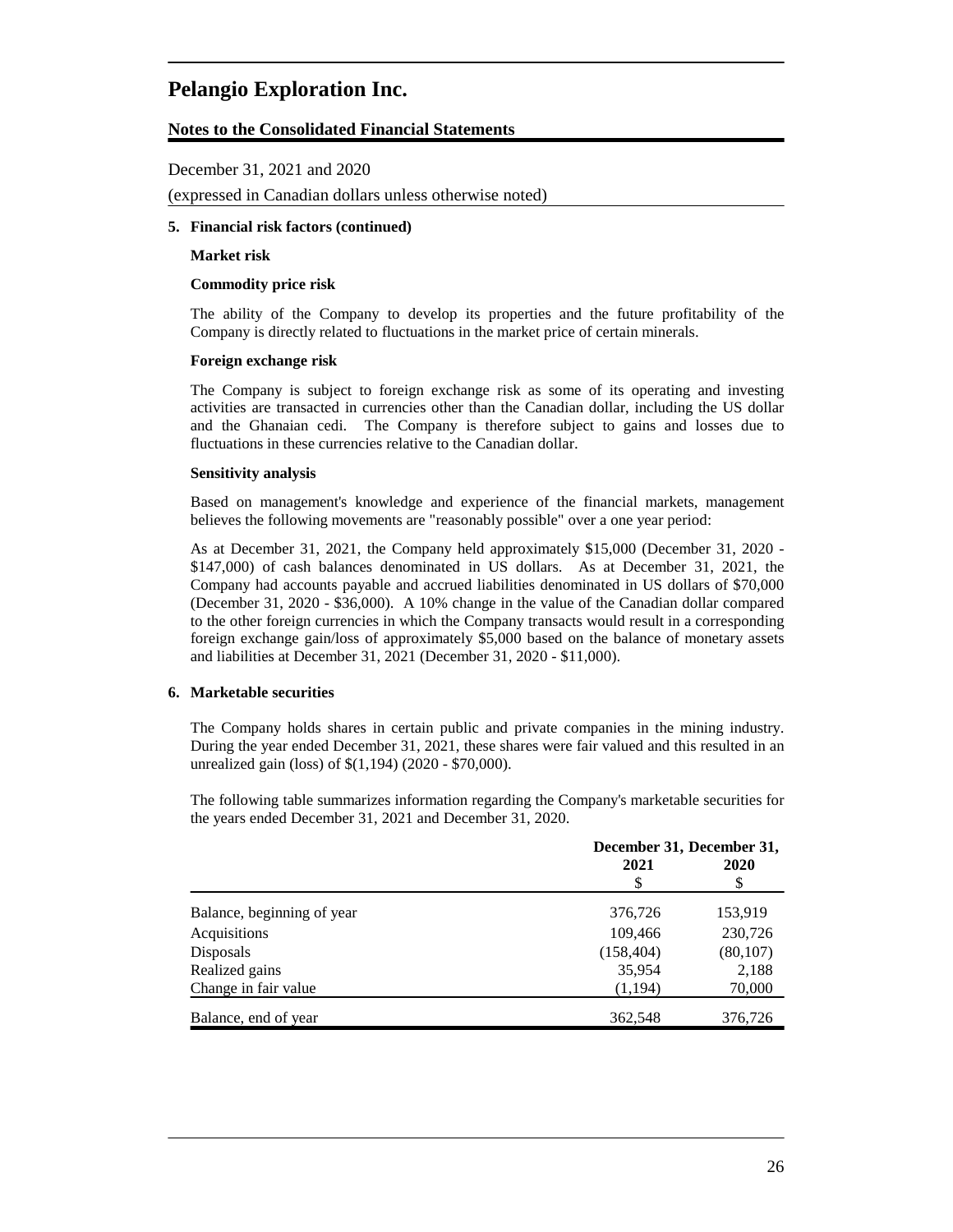### **Notes to the Consolidated Financial Statements**

December 31, 2021 and 2020

(expressed in Canadian dollars unless otherwise noted)

#### **7. Exploration and evaluation expenses**

Transactions related to Canadian exploration for the year ended December 31, 2021 and December 31, 2020 are as follows: December 31, December 31,

|                       |           | December 31, December 31, |
|-----------------------|-----------|---------------------------|
|                       | 2021      | 2020                      |
| <b>Grenfell</b>       | \$        | \$                        |
| Drilling and assaying | 5,800     | 238,650                   |
| Field supplies        | 3,167     | 23,976                    |
| Geologists            | 400       | 32,718                    |
| Other                 |           | 574                       |
| Wages                 |           | 3,075                     |
|                       | 9,367     | 298,993                   |
| <b>Hailstone</b>      |           |                           |
| Drilling and assaying | 196,055   | ÷,                        |
| Field supplies        | 1,027     | 41,665                    |
| Geologists            | 13,200    | 14,200                    |
| IP Survey             | 43,060    | 14,289                    |
| Option payments       | 50,000    | 15,000                    |
| Staking               | 600       |                           |
| Till sampling         |           | 20,819                    |
| Government rebate     | (37, 565) |                           |
|                       | 266,377   | 105,973                   |
|                       |           |                           |
| <b>Dome West</b>      |           |                           |
| Drilling and assaying | 270,710   | ÷,                        |
| Field supplies        | 18,005    | 75                        |
| Geologists            | 33,301    |                           |
| Option payments       | 96,000    | 51,000                    |
| Wages                 | 11,394    |                           |
|                       | 429,410   | 51,075                    |
| Gowan                 |           |                           |
| Drilling and assaying | 33,876    |                           |
| Field supplies        | 6,912     |                           |
| Geologists            | 7,600     |                           |
| Geophysics            | 2,250     |                           |
| <b>IP Survey</b>      | 51,687    |                           |
| <b>VTEM Survey</b>    | 26,387    |                           |
|                       | 128,712   | ۰                         |
| <b>Birch Lake</b>     |           |                           |
| Geologists            | 2,188     | $\overline{a}$            |
|                       | 2,188     | ۰                         |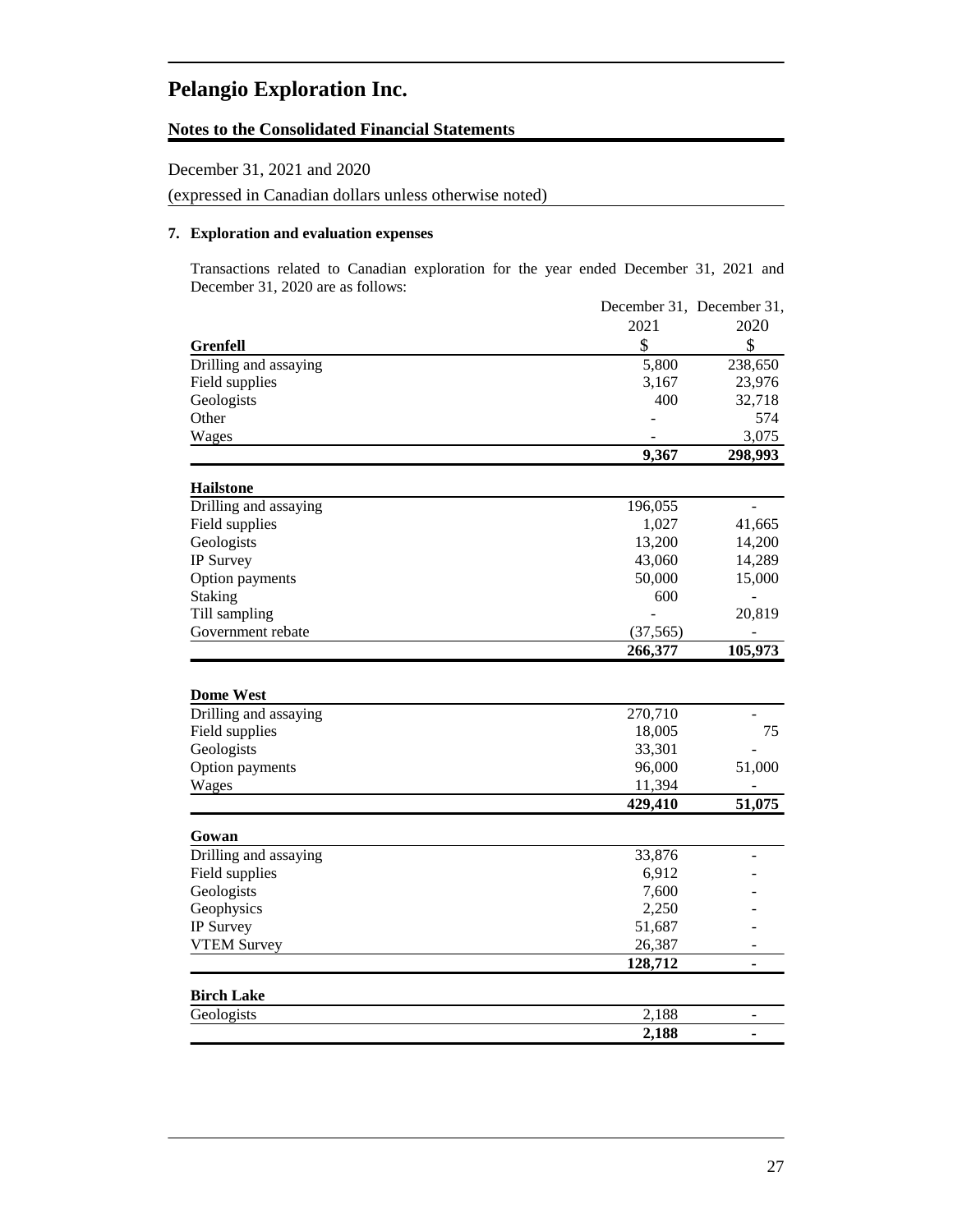### **Notes to the Consolidated Financial Statements**

December 31, 2021 and 2020

(expressed in Canadian dollars unless otherwise noted)

#### **7. Exploration and evaluation expenses (continued)**

| <b>Birch Lake West</b>            |         |         |
|-----------------------------------|---------|---------|
| Geologists                        | 1,700   | -       |
|                                   | 1,700   | ۰       |
| <b>Other</b>                      | 898     | 12,416  |
| <b>Dalton</b>                     |         |         |
| Drilling and assaying             |         | 125,786 |
| Field supplies                    | 296     | 7,180   |
| Geologists                        | 4,000   | 10,600  |
|                                   | 4,296   | 143,566 |
| <b>Total Canadian Exploration</b> | 842,948 | 612,023 |

Transactions related to Ghanian exploration for the year ended December 31, 2021 and for the year ended December 31, 2020 are as follows: December 31, December 31,

|                                 | December 31, December 31, |         |
|---------------------------------|---------------------------|---------|
|                                 | 2021                      | 2020    |
| <b>Manfo</b>                    | \$                        | \$      |
| Accounting services             | 3,665                     | 3,041   |
| Contract workers                | 39,142                    | 27,336  |
| Consultancy                     | 54,870                    |         |
| Corporate social responsibility | 704                       | 2,526   |
| Crop compensation               | 926                       | 207     |
| Drilling and assaying           | 90,481                    | 796     |
| Field supplies                  | 3,462                     | 3,162   |
| Geologists                      | 29,520                    | 36,497  |
| In-country logistics            | 7,343                     | 16,802  |
| Other                           | 3,143                     |         |
| Security                        |                           | 1,257   |
| Site meal services              | 5,030                     | 925     |
| Soil sampling                   |                           | 50,785  |
| Travel and vehicle              | 14,305                    | 10,478  |
|                                 | 252,591                   | 153,812 |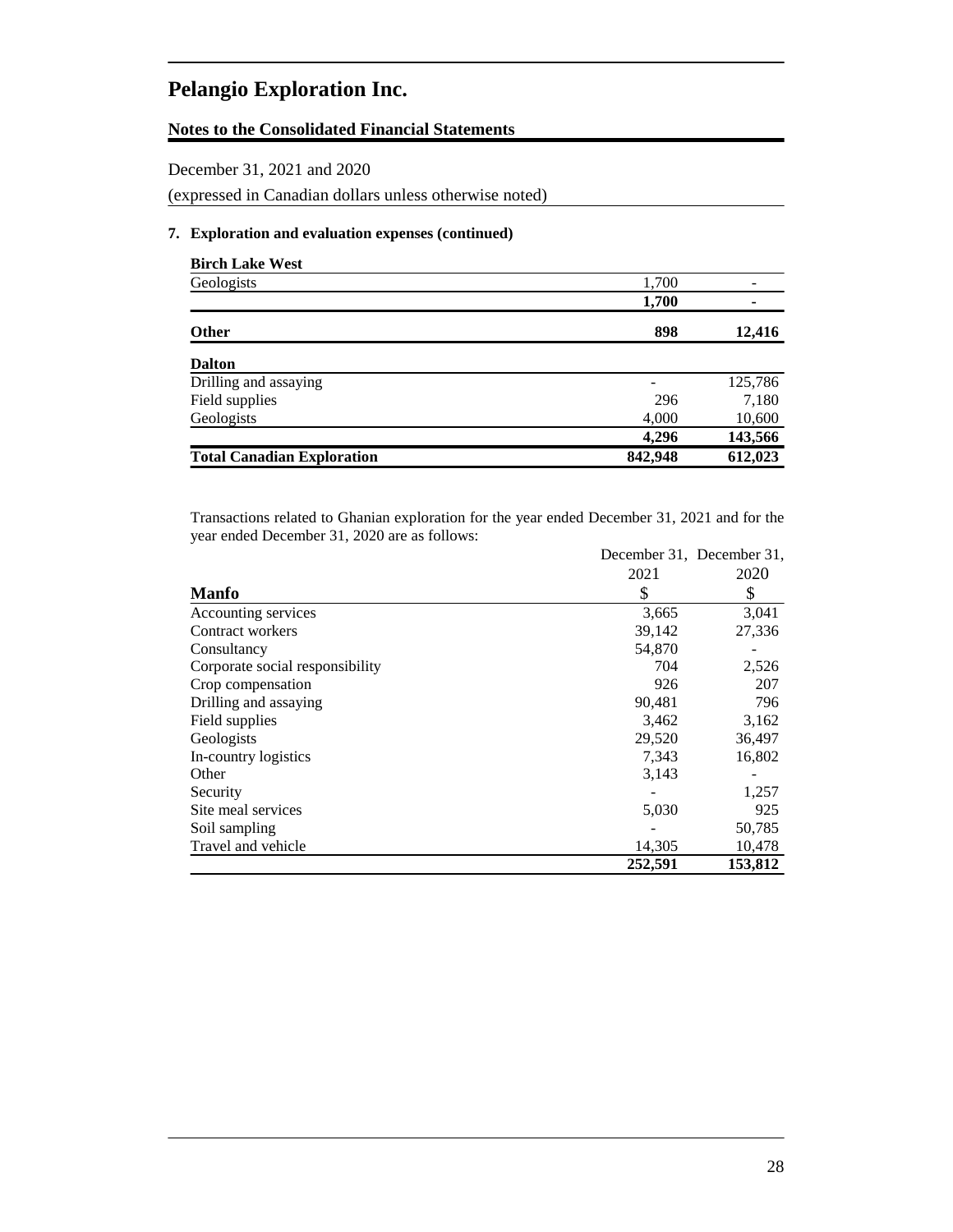#### **Notes to the Consolidated Financial Statements**

#### December 31, 2021 and 2020

(expressed in Canadian dollars unless otherwise noted)

#### **7. Exploration and evaluation expenses (continued)**

| <b>Dankran</b>                    |           |         |
|-----------------------------------|-----------|---------|
| Accounting services               | 916       |         |
| Accomodations                     | 1,402     |         |
| Contract workers                  | 14,528    | 504     |
| Consultancy                       | 79,354    |         |
| Corporate social responsibility   | 148       | 1,921   |
| Drilling and assaying             | 293,679   |         |
| Field supplies                    | 6,199     |         |
| Geologists                        | 57,387    | 18,668  |
| In-country logistics              | 21,322    | 73      |
| Option payments                   | 196,530   | 114,218 |
| Other                             | 1,345     |         |
| Permits and licenses              | 10        | 587     |
| Site meal services                | 7,673     | 130     |
| Soil sampling                     | 62,653    | 26,959  |
| Travel and vehicle                | 15,443    | 4,227   |
|                                   | 758,589   | 167,287 |
| Obuasi                            |           |         |
| Accounting services               | 2,749     | 4,725   |
| Contract workers                  | 1,727     | 1,739   |
| Consultancy                       | 32,397    |         |
| Corporate social responsibility   |           | 242     |
| Drilling and assaying             | 3,768     |         |
| Field supplies                    | 363       |         |
| Geologists                        |           | 16,864  |
| In-country logistics              | 1,209     | 8,193   |
| Other                             | 2,284     |         |
| Site meal services                |           | 278     |
| Soil sampling                     | 23,622    | 1,296   |
| Travel and vehicle                | 1,061     | 2,593   |
|                                   | 69,180    | 35,930  |
| <b>Total Ghanaian Exploration</b> | 1,080,360 | 357,029 |
|                                   |           |         |
| <b>Total Exploration</b>          | 1,923,308 | 969,052 |

#### **Obuasi, Ghana**

Pursuant to a letter agreement dated September 23, 2005, as amended November 18, 2005, and replaced by option agreements dated May 3, 2006, certain of the Company's subsidiaries acquired options to acquire 100% (subject to a 5% royalty interest and a 10% interest held by the Ghanaian government and the right of the Ghanaian government to acquire a further 20% interest on mutually agreed terms) of a property in southwest Ghana, West Africa. The optioned property consists of the Kyereboso #2, Kyereboso #3, Meduma and Adokwae concessions, which were acquired from two private Ghanaian corporations. The Meduma concession is in good standing until January 26, 2023. The Adokwae concession, the Kyereboso #2 and Kyereboso #3 renewal applications are pending and such renewals are not assured.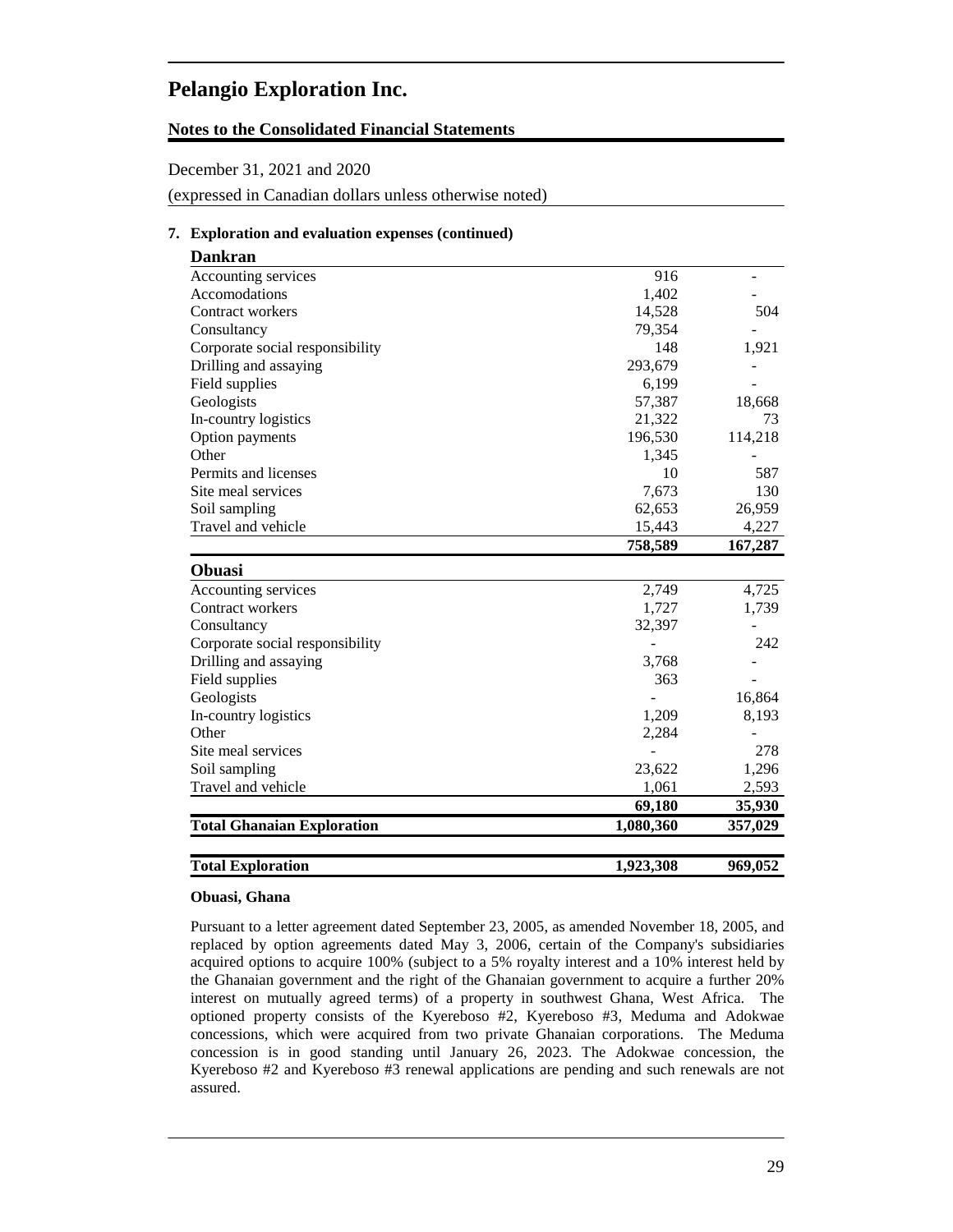#### **Notes to the Consolidated Financial Statements**

#### December 31, 2021 and 2020

(expressed in Canadian dollars unless otherwise noted)

#### **7. Exploration and evaluation expenses (continued)**

During 2011, the Company made the final payment and acquired a 100% interest in the Obuasi Property.

The property is subject to net smelter return royalties of 2%.

#### **Manfo, Ghana**

During 2010, the Company entered into three definitive option agreements in respect of the concessions comprising the Manfo Property pursuant to which the Company has an option to acquire a 100% interest (subject to a 5% royalty interest and a 10% interest held by the Ghanaian government and the right of the Ghanaian government to acquire a further 20% interest on mutually agreed terms) in each of the concessions. The optioned property consists of the Subriso, Twabidi and Sempekrom concessions, which were acquired from one private Ghanaian corporation. The Subriso concession is in good standing until January 27, 2024, the Sempekrom concession is in good standing until February 4, 2024 and Twabidi concession renewal is pending and such renewal is not assured. The Subriso, Twabidi and Sempekrom concessions are referred to as the Manfo Property.

During 2011, the Company completed the option terms and had earned a 100% interest in the Manfo Property. The property is subject to a 2% net smelter royalty ("NSR") subject to the Company's right to repurchase 1% of the NSR for a payment of US \$4,000,000.

The Company (or its successor or permitted assignee) will pay the optionor a discovery bonus totaling the sum of (i) US\$1,000,000 plus (ii) US\$1.00 per ounce of proven and probable gold reserves set out in the first positive feasibility study published or released in respect of the Manfo Property.

During 2013, the Company paid \$55,303 to enter into a review period with the optionor of the Manfo property regarding the NSR repurchase terms. The review period ends when the market conditions improve such that the Company is able to complete a single financing amount of greater than \$2,000,000. As at December 31, 2021, the Company remains in the review period.

#### **Dankran Property**

On November 12, 2020, the Company entered into an Option Agreement with BNT Resources Ghana Ltd., ("BNT") to acquire 100% interest in the Subriso-Kokotro concession, located adjacent to the Company's Obuasi project. In order to acquire a 100% interest in the Dankran property, the Company must:

- (a) pay to BNT \$50,000 USD upon receipt of offer letter from the Minerals Commission confirming the Commission's recommendation to the Minister to grant the prospecting license to BNT (paid);
- (b) pay to BNT \$50,000 USD upon the effective date of the agreement (paid);
- (c) pay to BNT \$100,000 USD upon or before six months from the effective date (paid);
- (d) pay to BNT \$100,000 USD on or before two years from the effective date;
- (e) issue to BNT 250,000 common shares on or before six months from the effective date (issued). The shares issued were valued at \$37,500 based on the quoted market price on the date of issuance;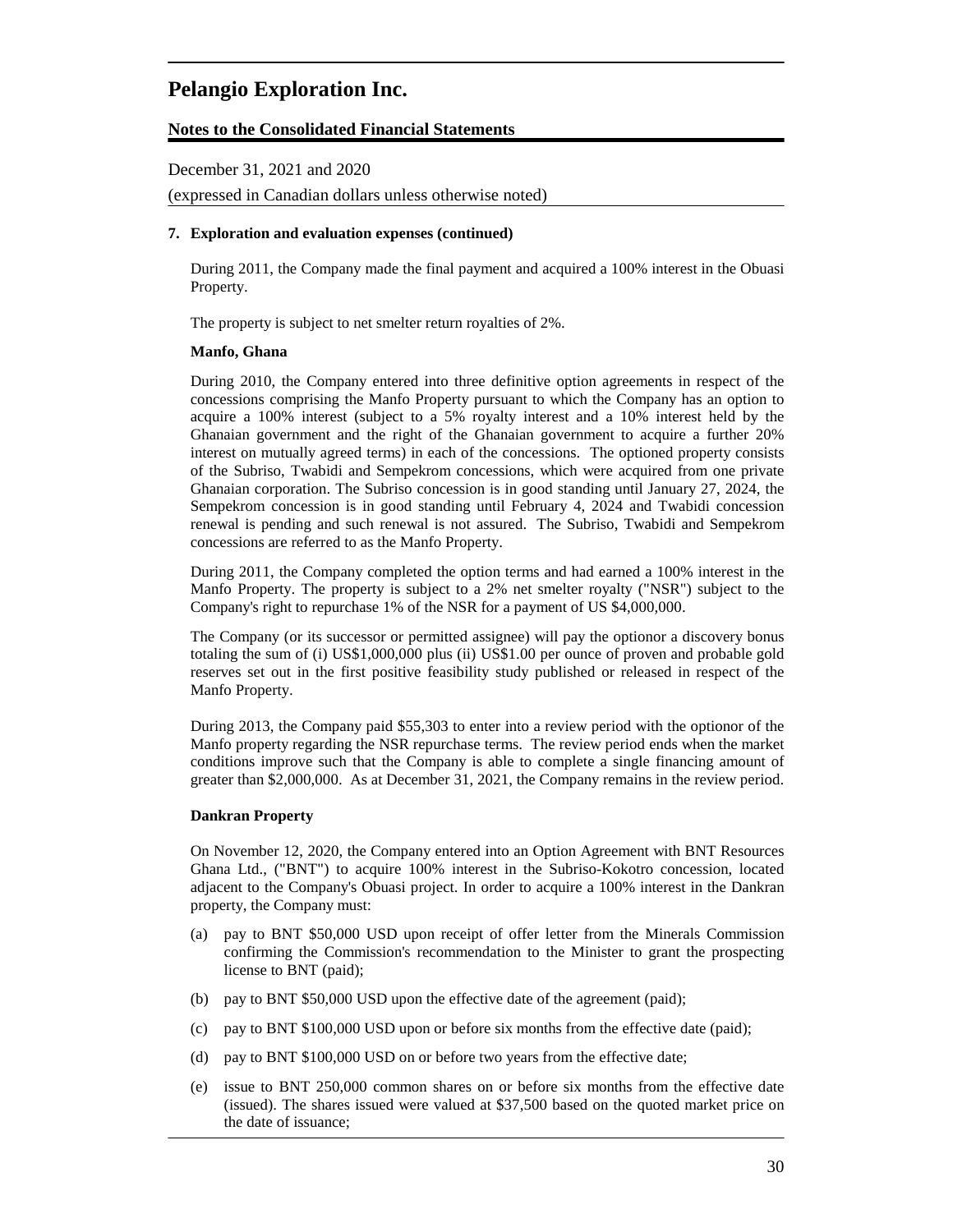#### **Notes to the Consolidated Financial Statements**

December 31, 2021 and 2020

(expressed in Canadian dollars unless otherwise noted)

#### **7. Exploration and evaluation expenses (continued)**

#### **Dankran Property (continued)**

- (f) issue to BNT 750,000 common shares on or before two years from the effective date; and
- (g) grant to BNT a 2% NSR within ten days of fulfilling (a) to (f) above.

#### **Grenfell Property**

The Grenfell Property consists of certain leases and claims located in Grenfell Township.

#### **Dome West Property**

The Dome West Property consists of certain mining cells in Tisdale Township. Pursuant to an agreement dated January 29, 2019, the Company has a right to earn a 100% interest in the property by issuing an aggregate of 500,000 shares, make cash payments of \$220,000 and complete \$750,000 of exploration expenses as follows:

- (a) issue 150,000 shares and cash payment of \$15,000 upon acceptance of the agreement by the TSXV (issued and paid). The shares issued were valued at \$45,000 based on the quoted market price on the date of issuance;
- (b) issue 150,000 shares and cash payment of \$30,000 and incur \$110,000 of exploration expenses on or before the first anniversary of the acceptance date (issued, paid and incurred)*.* The shares issued were valued at \$21,000 based on the quoted market price on the date of issuance;
- (c) issue 100,000 shares and cash payment of \$75,000 and incur \$115,000 of exploration expenses on or before the second anniversary of the acceptance date (issued, paid and incurred). The shares issued were valued at \$20,000 based on the quoted market price on the date of issuance;
- (d) issue 100,000 shares and cash payment of \$100,000 and incur \$225,000 of exploration expenses on or before the third anniversary of the acceptance date (issued and paid, see Note 16); and
- (e) incur \$300,000 of exploration expenses on or before the fourth anniversary of the acceptance date.

Upon exercise of the option the Dome West Property will be subject to net smelter return of 3%. The Company has the right to purchase a 1.0% royalty for \$1,000,000.

#### **Hailstone Property**

On July 15, 2019, the Company entered into an option agreement, amended October 1, 2019, to acquire a 90% interest in the Hailstone property, comprised of certain mineral claims located in La Ronge, Northern Mining District, Saskatchewan pursuant to an agreement between First Geolas Consulting and the Company. Pursuant to the agreement the company agreed to issue 50,000 shares, make cash payment of \$75,000 and complete \$285,000 of exploration expenditures over a three year period from the acceptance date of the agreement.

During 2021, the Company completed the option terms and had earned a 90% interest in the Hailstone Property. The property is subject to a 1.5% net smelter royalty ("NSR")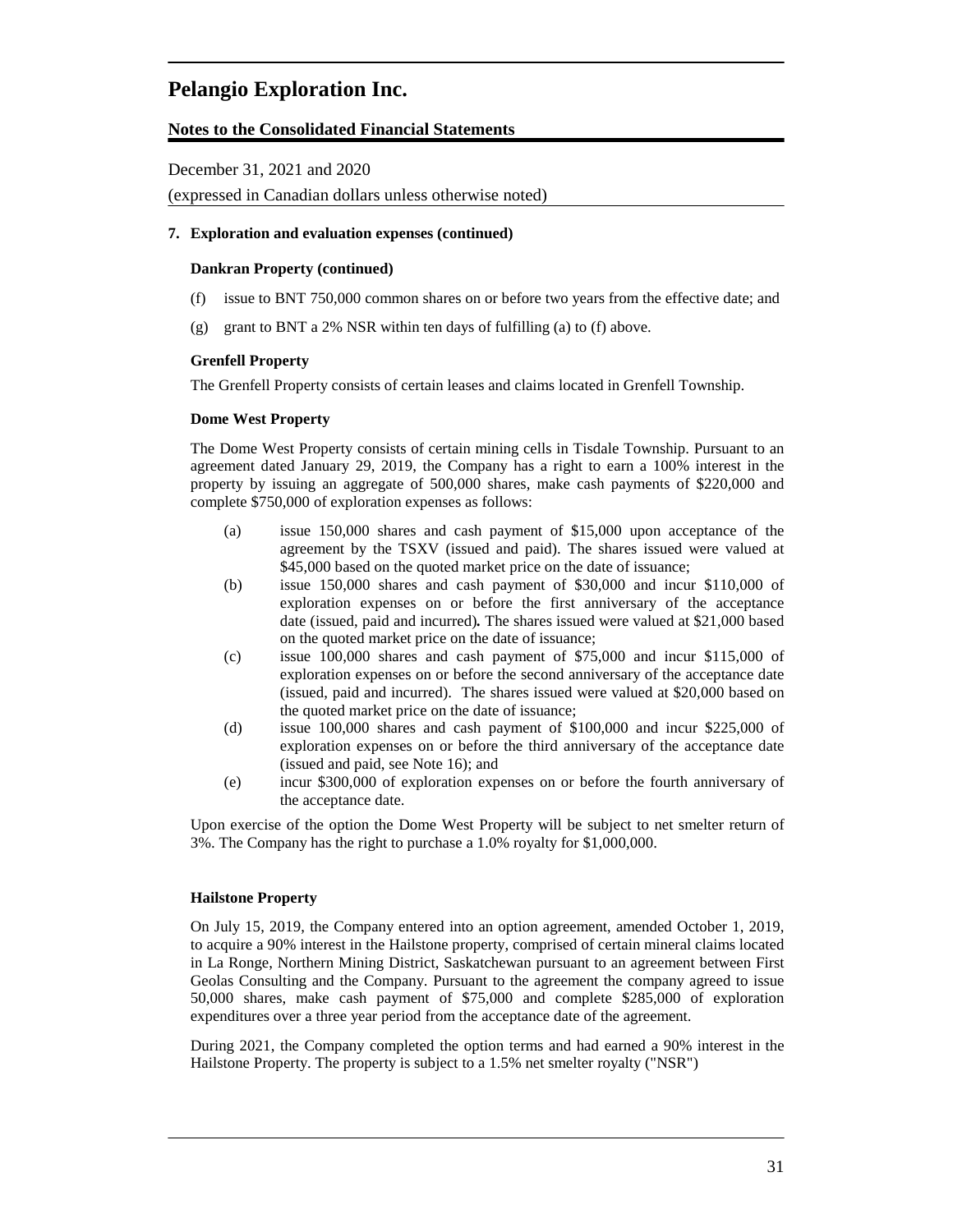#### **Notes to the Consolidated Financial Statements**

#### December 31, 2021 and 2020

(expressed in Canadian dollars unless otherwise noted)

#### **7. Exploration and evaluation expenses (continued)**

#### **Gowan Property**

The Gowan Property consists of certain claims located in Gowan Township.

#### **Birch Lake, Canada**

Birch Lake consists of the following:

- (i) A 100% interest in certain unpatented mining claims in Keigat Lake and Casummit Lake Townships, Ontario. The property is subject to net smelter return royalties of 2%.
- (ii) 100% interest in certain unpatented mining claims in Keigat Lake and Casummit Lake Townships, Ontario.

#### **Option Agreement Birch Lake**

The Company entered into an option agreement dated August 31, 2020, with Jubilee Minerals Inc., ("Jubilee") on the Birch Lake Project.

To exercise the option and earn a 70% interest in the Birch Lake Project, Jubilee must:

- (a) pay to Pelangio \$5,000 on the date the agreement is accepted by the TSXV (received); and
- (b) undertake a total of \$2,000,000 in exploration expenditures on the Birch Lake Project, within four years of the date of the Option Agreement (the "Effective Date") as follows:
	- (i) \$500,000 on or before the first anniversary of the Effective Date;
	- (ii) \$500,000 on or before the second anniversary of the Effective Date;
	- (iii) \$500,000 on or before the third anniversary of the Effective Date; and
	- (iv) \$500,000 on or before the fourth anniversary of the Effective Date.

As Jubilee did not complete \$500,000 of exploration expenses by August 31, 2021, this option agreement expired.

#### **Birch Lake West**

The Birch Lake West property consists of certain unpatented claims in the Casummit Lake Township, Ontario, west of and adjacent to the Company's Birch Lake property.

#### **Earn-in Agreement Birch Lake and Birch Lake West**

On October 4, 2021, the Company entered into an earn-in agreement with First Mining Gold Corp. ("First Mining") and Gold Canyon Resources Inc. ("Gold Canyon"), a wholly owned subsidiary of First Mining, on Pelangio's Birch Lake and Birch Lake West properties. Gold Canyon may earn up to an 80% interest in the Birch Lake properties by incurring \$3,500,000 of exploration expenditures, making \$750,000 of option payments to the Company, of which \$400,000 may be made in shares of First Mining at First Mining's option and issuing 1,300,000 shares of First Mining to the Company. The agreement covers six years and has a 51% earn-in point, as an intermediary step. The Company has received the initial option payment of \$50,000 and 250,000 shares of First Mining.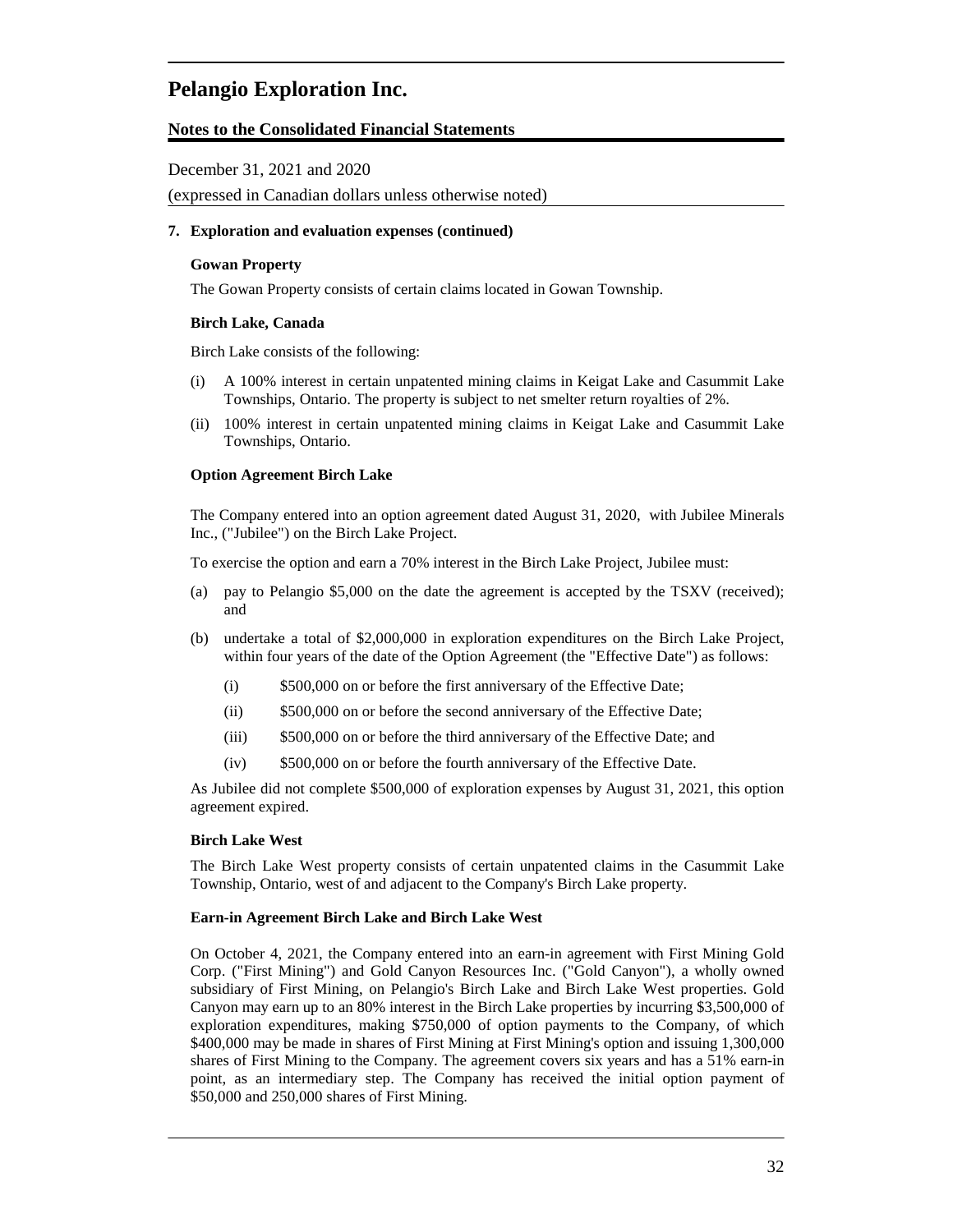#### **Notes to the Consolidated Financial Statements**

December 31, 2021 and 2020

(expressed in Canadian dollars unless otherwise noted)

#### **7. Exploration and evaluation expenses (continued)**

#### **Poirier Gold**

Poirier Gold consists of one mining lease made up of two mining claims in Bristol Township, Ontario. The property is subject to net smelter return royalties of 2%.

#### **Montcalm and Nova Properties**

The Montcalm and Nova Properties consists of a 1.25% NSR held on certain unpatented mining claims located in Montcalm and Nova Townships.

#### **8. Equipment**

|                                                                       | hardware      | <b>Computer Furniture and Vehicles</b><br>equipment |                  | <b>Total</b>     |
|-----------------------------------------------------------------------|---------------|-----------------------------------------------------|------------------|------------------|
|                                                                       | \$            | \$                                                  | \$               | \$               |
| Cost December 31, 2019                                                | 13,849        | 79,108                                              | 146,500          | 239,457          |
| Cost December 30, 2020                                                | 13,849        | 79,108                                              | 146,500          | 239,457          |
| December 31, 2021                                                     | 13,849        | 79,108                                              | 146,500          | 239,457          |
| Accumulated depreciation<br>December 31, 2019<br>Charges for the year | 13,343<br>278 | 68,149<br>2,192                                     | 140,787<br>1,714 | 222,279<br>4,184 |
| December 30, 2020<br>Charges for the year                             | 13,621<br>125 | 70,341<br>1,754                                     | 142,501<br>1,200 | 226,463<br>3,079 |
| December 31, 2021                                                     | 13,746        | 72,095                                              | 143,701          | 229,542          |
| Net book value<br>December 31, 2021                                   | 103           | 7,013                                               | 2,799            | 9,915            |
| Net book value<br>December 30, 2020                                   | 228           | 8,767                                               | 3,999            | 12,994           |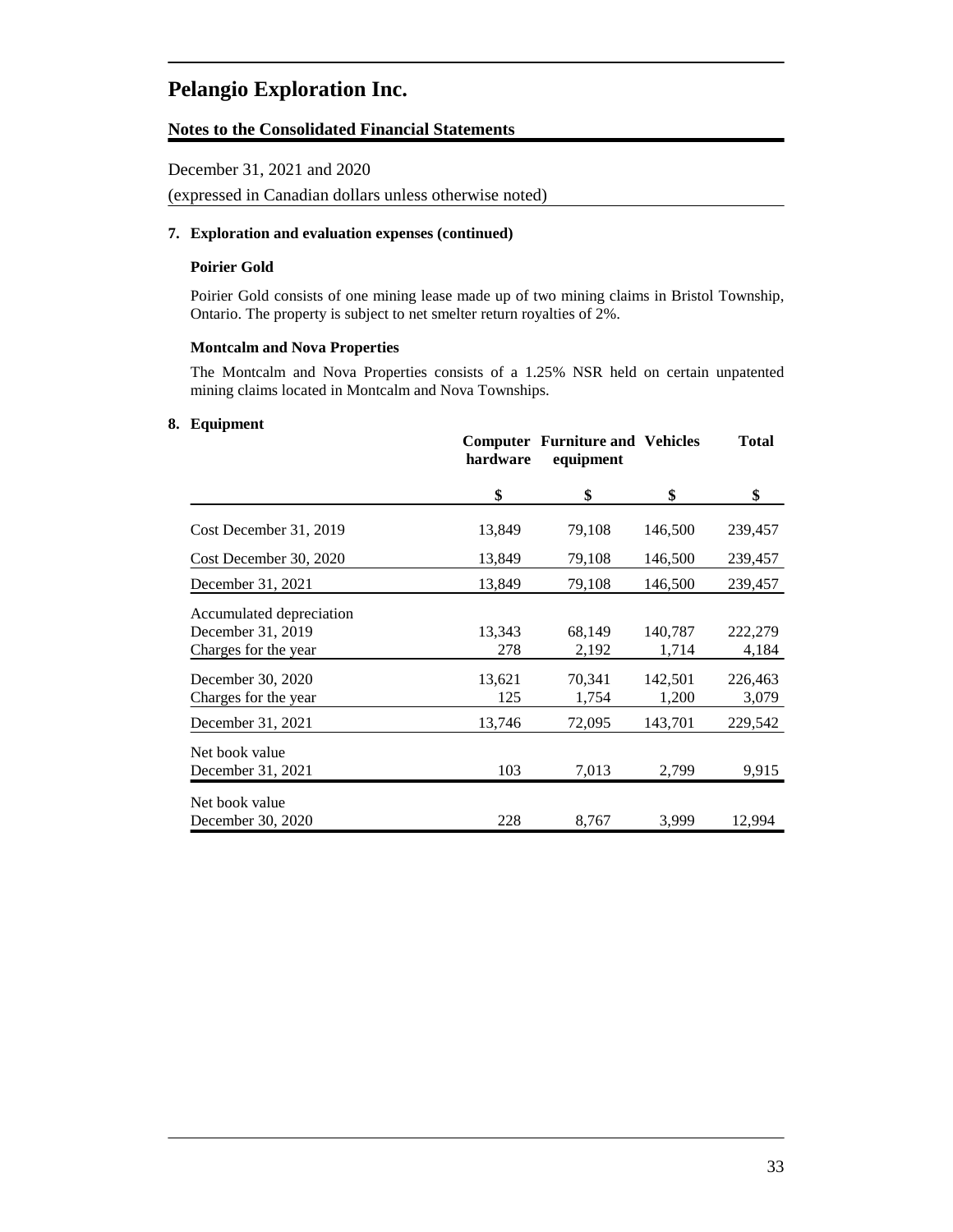#### **Notes to the Consolidated Financial Statements**

#### December 31, 2021 and 2020

(expressed in Canadian dollars unless otherwise noted)

#### **9. Issued Capital**

(i) Authorized

Authorized share capital consists of an unlimited number of common shares without par value.

(ii) Non-brokered private placements

In May 2020, the Company completed a non-brokered private placement financing in two tranches. The first tranche of 5,000,000 units at a price of \$0.12 per unit and 957,142 flow-through shares at a price of \$0.14 per flow-through share, for gross proceeds of \$734,000, closed on May 19, 2020. Each unit is comprised of one common share and one common share purchase warrant. Each warrant entitles the holder thereof to purchase one common share of the Company at a price of \$0.18 per common share until May 19, 2022.

The Company paid finder's fees of \$26,460 in cash and 220,500 non-transferable finder's warrants, with each such warrant entitling the holder thereof to acquire one common share at a price of \$0.18 per share until May 19, 2022.

The second tranche of 4,420,000 units at a price of \$0.12 per unit and 1,325,000 flowthrough shares at a price of \$0.14 per flow-through share for gross proceeds of \$715,900 closed on May 27, 2020. Each hard dollar unit is comprised of one common share and one common share purchase warrant. Each warrant entitles the holder thereof to purchase one common share of the Company at a price of \$0.18 per common share until May 19, 2022.

The Company paid finder's fees of \$5,530 in cash and 40,250 non-transferable finder's warrants, with each such warrant entitling the holder thereof to acquire one common share at a price of \$0.18 per share until May 19, 2022.

The flow-through shares were issued at a premium to the current market price of the Company's shares at the day of the issue. The premium was recognized as a current liability for \$133,069 with a subsequent pro-rata reduction of the liability recognized as flow-through premium income as the required expenditures are incurred.

In December 2020, the Company completed a non-brokered private placement financing in two tranches. The first tranche of 7,950,000 units at a price of \$0.13 per unit and 1,220,000 flow-through shares at a price of \$0.17 per flow-through share, for gross proceeds of \$1,240,900, closed December 3, 2020. Each unit is comprised of one common share and one common share purchase warrant. Each warrant entitles the holder thereof to purchase one common share of the Company at a price of \$0.18 per common share until December 3, 2022.

The Company paid finder's fees of \$50,778 in cash and 379,400 non-transferrable finder's warrants, with each such warrant entitling the holder thereof to acquire one common share at a price of \$0.18 per share until December 3, 2022.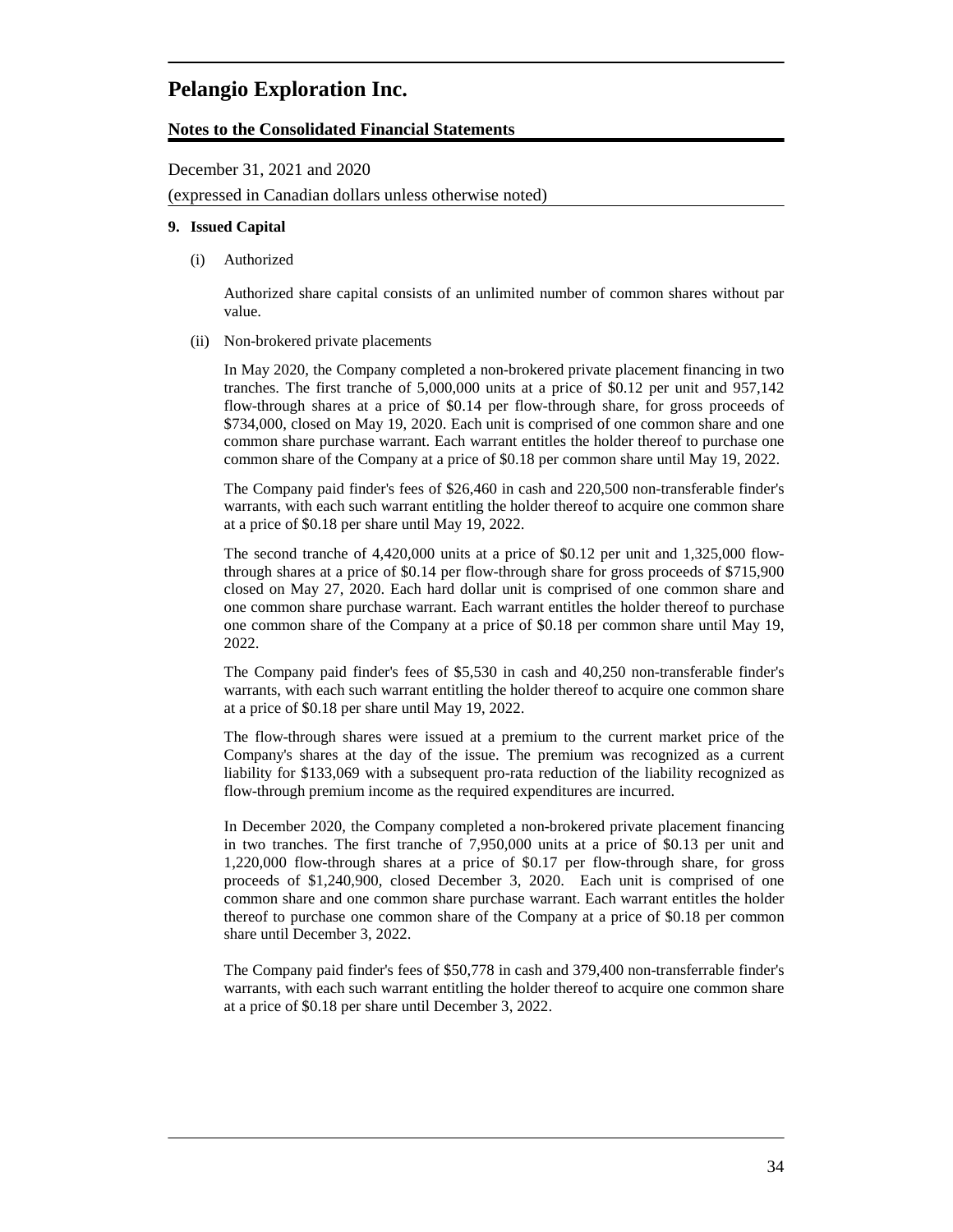#### **Notes to the Consolidated Financial Statements**

#### December 31, 2021 and 2020

(expressed in Canadian dollars unless otherwise noted)

#### **9. Issued capital (continued)**

(ii) Non-brokered private placements (continued)

The second tranche of 6,650,000 units at a price of \$0.13 per unit and 625,294 flowthrough shares at a price of \$0.17 per flow-through share, for gross proceeds of \$970,800, closed December 10, 2020. Each unit is comprised of one common share and one common share purchase warrant. Each warrant entitles the holder thereof to purchase one common share of the Company at a price of \$0.18 per common share until December 3, 2022.

The Company paid finder's fees of \$48,230 in cash and 364,000 non-transferrable finder's warrants, with each such warrant entitling the holder thereof to acquire one common share at a price of \$0.18 per share until December 3, 2022.

The flow-through shares were issued at a premium to the current market price of the Company's shares at the day of issue. The premium was recognized as a current liability for \$147,859 with a subsequent pro-rata reduction of the liability recognized as flowthrough premium income as the required expenditures are incurred.

In June 2021, the Company completed a non-brokered private placement financing in two tranches. The first tranche of 2,968,750 flow-through units at a price of \$0.16 per unit, for gross proceeds of \$475,000 closed June 10, 2021. Each unit is comprised of one common share and one-half of one common share purchase warrant. Each warrant entitles the holder thereof to purchase one common share of the Company at a price of \$0.20 per common share until December 10, 2022.

The Company paid finder's fees of \$26,250 in cash and 164,062 non-transferrable finder's warrants, with each such warrant entitling the holder thereof to acquire one common share at a price of \$0.16 per share until December 10, 2022.

The second tranche of 1,718,750 flow-through unit at a price of \$0.16 per unit, for gross proceeds of \$275,000 closed on June 17, 2021. Each unit is comprised of one common share and one-half of one common share purchase warrant. Each warrant entitles the holder thereof to purchase one common share of the Company at a price of \$0.20 per common share until December 10, 2022.

The Company paid finder's fees of \$5,250 in cash and 32,812 non-transferrable finder's warrants, with each such warrant entitling the holder thereof to acquire one common share at a price of \$0.16 per share until December 10, 2022.

In December 2021, the Company completed the first tranche of a non-brokered private placement. The first tranche of 3,629,700 units at a price of \$0.10 per unit, for gross proceeds of \$362,970 closed on December 30, 2021. Each unit is comprised of one common share and one quarter of one common share purchase warrant. Each warrant entitles the holder thereof to purchase one common share of the Company at a price of \$0.15 per common share until December 30, 2022.

The second and third tranches closed in January 2022. See note 16.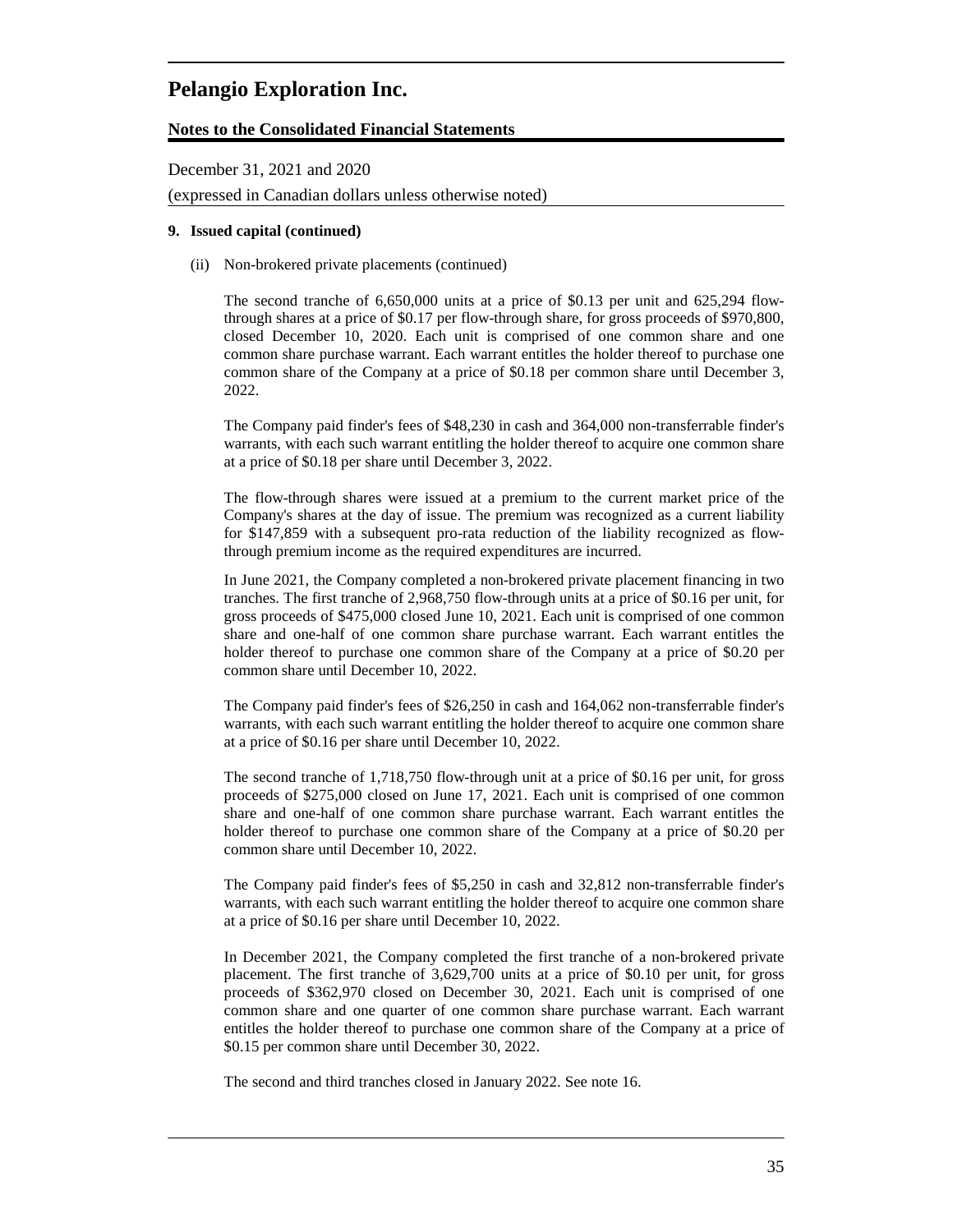### **Notes to the Consolidated Financial Statements**

#### December 31, 2021 and 2020

#### (expressed in Canadian dollars unless otherwise noted)

(iii) Shares issued for properties

In January 2021 the Company issued 100,000 shares pursuant to the Dome West option. The shares issued were valued at \$20,000 based on the quoted market price on the date of issuance

In June 2021 the Company issued 250,000 shares pursuant to the Dankran option. The shares issued were valued at \$37,500 based on the quoted market price on the date of issuance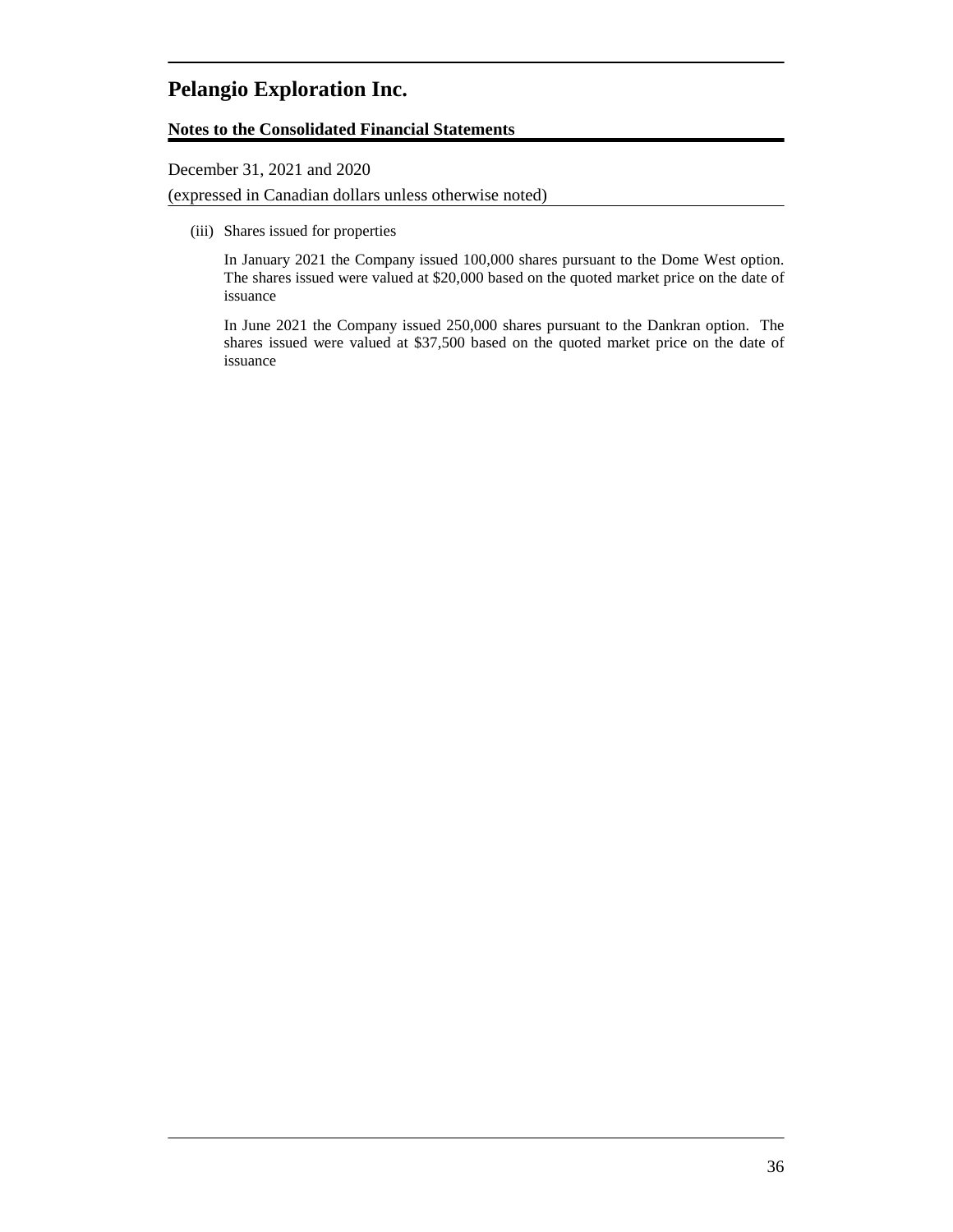### **Notes to the Consolidated Financial Statements**

December 31, 2021 and 2020

(expressed in Canadian dollars unless otherwise noted)

### **10. Equity reserves**

|                             |           |                       | Grant     |             |                       | Grant       |             |  |
|-----------------------------|-----------|-----------------------|-----------|-------------|-----------------------|-------------|-------------|--|
|                             |           |                       | Date Fair |             | Date Fair             |             |             |  |
|                             | No. of    | Weighted Average      | Value of  | No. of      | Weighted Average      | Value of    | Total       |  |
|                             | options   | <b>Exercise Price</b> | options   | warrants    | <b>Exercise Price</b> | warrants    | Value       |  |
|                             | #         | Ф                     | \$        | #           | S                     | \$          | \$          |  |
| December 31, 2019 1,146,500 |           | 0.38                  | 209,556   | 9,252,922   | 0.40                  | 1,203,537   | 1,413,093   |  |
| Granted/Expensed            | 3,787,500 | 0.18                  | 260,901   | 32,424,150  | 0.18                  | 1,712,122   | 1,973,023   |  |
| Exercised                   | (12,500)  | 0.13                  | (1,625)   | (88, 142)   | (0.20)                | (7,859)     | (9, 484)    |  |
| Expired                     | (150,000) | 0.50                  | (45,090)  | (9,164,780) | (0.46)                | (1,195,677) | (1,240,767) |  |
| December 31, 2020           | 4,771,500 | 0.22                  | 423,742   | 32,424,150  | 0.26                  | 1,712,123   | 2,135,865   |  |
| Granted/Expensed            | 2,200,000 | 0.17                  | 378.237   | 3,448,050   | 0.18                  | 171,274     | 549,511     |  |
| Expired/forfeited           | (817,500) | 0.50                  | (112,036) |             |                       |             | (112,036)   |  |
| December 31, 2021           | 6.154.000 | 0.17                  | 689,943   | 35,872,200  | 0.25                  | 1,883,397   | 2,573,340   |  |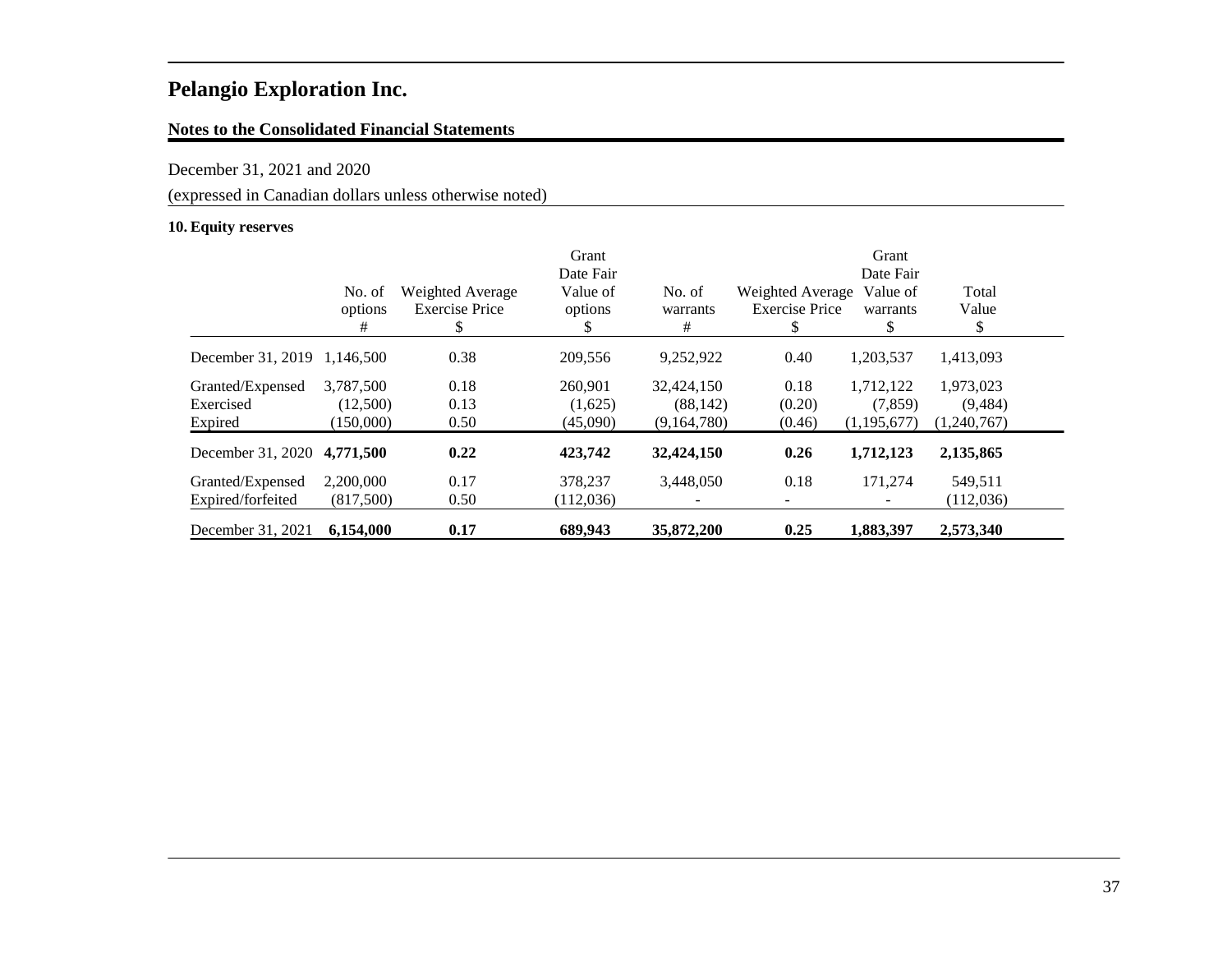#### **Notes to the Consolidated Financial Statements**

#### December 31, 2021 and 2020

(expressed in Canadian dollars unless otherwise noted)

#### **10***.* **Equity reserves (continued)**

#### *Employee share option plan*

The Company has a share option plan to assist the Company in attracting, retaining and motivating directors, key officers, employees and consultants of the Company and to closely align the personal interests of such parties with those of the shareholders by providing them with the opportunity, through options, to acquire common shares of the Company. The maximum number of shares reserved for issuance under the share option plan is limited to 10% of the outstanding common shares of the Company. Share options granted under the share option plan vest in four equal installments, being at the date of grant, and at the end of each sixmonth period ended thereafter.

The following share option arrangements were in existence as at December 31, 2021:

|                   | Options   | Options     | <b>Exercise Price</b> |                    |
|-------------------|-----------|-------------|-----------------------|--------------------|
| Date Granted      | Granted   | Exercisable | \$                    | <b>Expiry Date</b> |
| May 8, 2017       | 139,500   | 139,500     | 0.50                  | May 8, 2022        |
| June 16, 2017     | 37,000    | 37,000      | 0.50                  | June 16, 2022      |
| February 27, 2018 | 20,000    | 20,000      | 0.55                  | February 27, 2023  |
| November 1, 2018  | 350,000   | 350,000     | 0.18                  | November 1, 2023   |
| February 27, 2019 | 125,000   | 125,000     | 0.32                  | February 27, 2024  |
| July 11, 2019     | 15,000    | 15,000      | 0.16                  | July 11, 2024      |
| May 4, 2020       | 487,500   | 487,500     | 0.14                  | May 4, 2022        |
| June 2, 2020      | 160,000   | 160,000     | 0.19                  | June 2, 2025       |
| August 20, 2020   | 65,000    | 48,750      | 0.23                  | August 20, 2025    |
| November 5, 2020  | 2,705,000 | 2,028,750   | 0.17                  | November 5, 2025   |
| March 17, 2021    |           |             | 0.13                  | March 17, 2026     |
| August 24, 2021   | 2,050,000 | 512,500     | 0.115                 | August 24, 2026    |
|                   | 6,154,000 | 3,924,000   | 0.18                  |                    |

The weighted average exercise price of options exercisable at December 31, 2021 was \$0.17 (December 31, 2020 - \$0.21).

The weighted average remaining contractual life of options outstanding at December 31, 2021 is 3.81 years (December 31, 2020 - 4.13 years).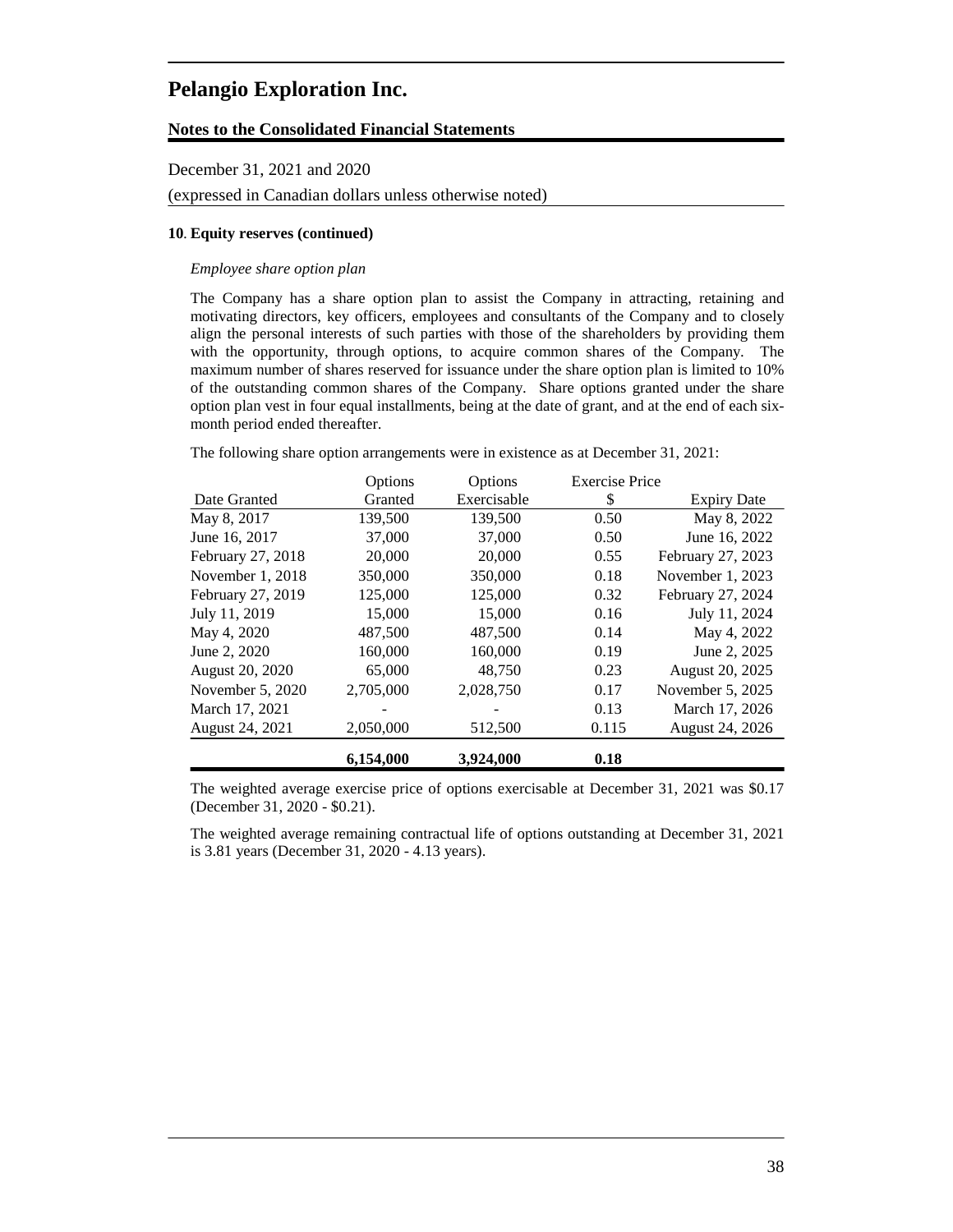#### **Notes to the Consolidated Financial Statements**

#### December 31, 2021 and 2020

(expressed in Canadian dollars unless otherwise noted)

#### **10***.* **Equity reserves (continued)**

The fair value of share options granted has been estimated at the date of the grant using the Black-Scholes option pricing model with the following assumptions:

| Grant date        | Expected<br>dividend yield<br>$\%$ | Risk-free<br>interest rate<br>$\%$ | Expected<br>volatility<br>% | Expected<br>life | Estimated<br>grant date<br>fair value<br>\$ |
|-------------------|------------------------------------|------------------------------------|-----------------------------|------------------|---------------------------------------------|
| May 8, 2017       | $\Omega$                           | 0.50                               | 136                         | 5 years          | 42,000                                      |
| June 16, 2017     | $\theta$                           | 0.50                               | 137                         | 5 years          | 15,000                                      |
| February 27, 2018 | 0                                  | 1.75                               | 148                         | 5 years          | 10,000                                      |
| November 1, 2018  | $\Omega$                           | 2.27                               | 173                         | 5 years          | 133,000                                     |
| February 27, 2019 | $\Omega$                           | 1.91                               | 174                         | 5 years          | 38,000                                      |
| July 11, 2019     | $\Omega$                           | 1.62                               | 164                         | 5 years          | 2,000                                       |
| May 4, 2020       | $\Omega$                           | 0.40                               | 151                         | 5 years          | 65,000                                      |
| June 2, 2020      | $\Omega$                           | 0.38                               | 151                         | 5 years          | 27,000                                      |
| August 20, 2020   | 0                                  | 0.41                               | 141                         | 5 years          | 26,000                                      |
| November 5, 2020  | $\Omega$                           | 0.45                               | 137                         | 5 years          | 390,000                                     |
| March 17, 2021    | 0                                  | 0.99                               | 126                         | 5 years          | 20,168                                      |
| August 24, 2021   | $\Omega$                           | 0.87                               | 116                         | 5 years          | 200,155                                     |

The estimated weighted average grant date fair value of options granted during 2021 was \$0.12  $(2020 - $0.13)$ .

Expected volatility is estimated by considering the historic average share price volatility.

The following warrant arrangements were in existence as at December 31, 2021:

|            |                       | <b>Estimated Grant</b> |                    |
|------------|-----------------------|------------------------|--------------------|
| Warrants   | <b>Exercise Price</b> | Date Fair Value        | <b>Expiry Date</b> |
| #          | S                     | \$                     |                    |
| 3,200,000  | 0.20                  | 194,439                | July 31, 2023      |
| 1,800,000  | 0.20                  | 107,436                | July 31, 2023      |
| 9,420,000  | 0.18                  | 343,164                | May 19, 2022       |
| 260,750    | 0.18                  | 9,987                  | May 19, 2022       |
| 7,950,000  | 0.18                  | 292,527                | December 3, 2022   |
| 379,400    | 0.18                  | 15,224                 | December 3, 2022   |
| 6,650,000  | 0.18                  | 244,693                | December 3, 2022   |
| 364,000    | 0.18                  | 14,607                 | December 3, 2022   |
| 2,400,000  | 0.50                  | 490,046                | December 15, 2022  |
| 1,484,375  | 0.20                  | 84,968                 | December 10, 2022  |
| 164,062    | 0.16                  | 10,530                 | December 10, 2022  |
| 859,375    | 0.20                  | 49,002                 | December 10, 2022  |
| 32,813     | 0.16                  | 2,100                  | December 10, 2022  |
| 907,425    | 0.15                  | 24,675                 | December 30, 2022  |
| 35,872,200 | 0.25                  | 1,883,398              |                    |

The weighted average life of the outstanding warrants is 0.875 years.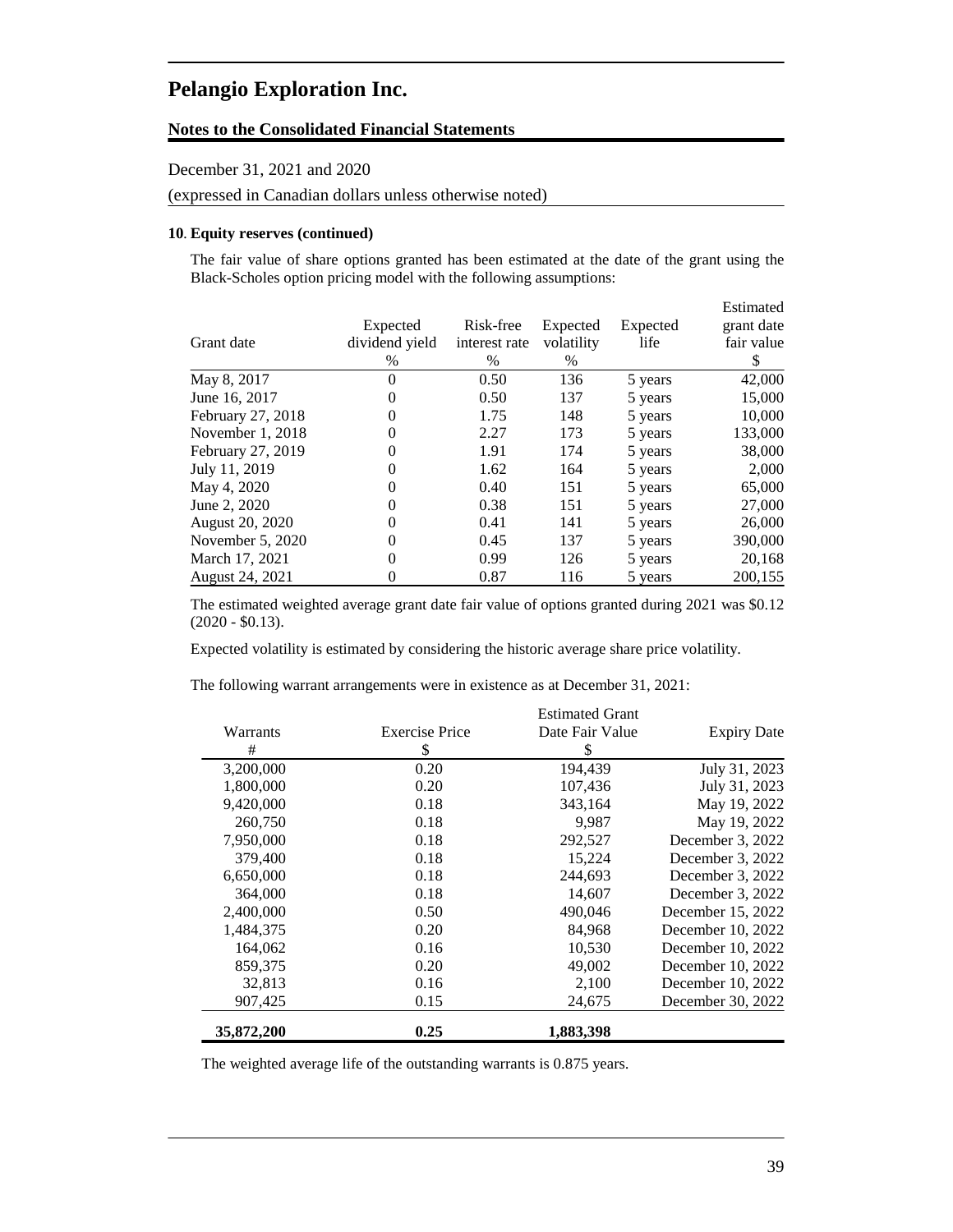#### **Notes to the Consolidated Financial Statements**

#### December 31, 2021 and 2020

(expressed in Canadian dollars unless otherwise noted)

#### **10***.* **Equity reserves (continued)**

On December 10, 2020, the Company announced the extension and amendment of the terms of certain warrants. The warrants were initially issued pursuant to non-brokered private placements closed on December 15, 2017, January 17, 2018, December 18, 2018 and January 18, 2019. The changes are as follows:

| Warrants    | Original | Original          | <b>New</b> | <b>New</b>        |
|-------------|----------|-------------------|------------|-------------------|
| Outstanding | Exercise | Expiry            | Exercise   | Expiration        |
| #           | Price    | Date              | Price      | Date              |
| 2,400,000   | 0.70     | December 15, 2020 | 0.50       | December 15, 2022 |
| 3,200,000   | 0.20     | December 18, 2020 | 0.20       | July 31, 2023     |
| 1,800,000   | 0.20     | January 18, 2021  | 0.20       | July 31, 2023     |

The fair value of warrants granted has been estimated at the date of the grant using the Black-Scholes option pricing model with the following assumptions:

|                   | Expected       | Risk-free     | Expected   |         | Expected Estimated grant |
|-------------------|----------------|---------------|------------|---------|--------------------------|
| Grant date        | dividend yield | interest rate | volatility | life    | date fair value          |
|                   | $\%$           | %             | %          | (Years) |                          |
| December 15, 2017 | $\Omega$       | 1.55          | 149        | 3       | 490,046                  |
| December 18, 2018 |                | 1.90          | 173        |         | 194,439                  |
| January 18, 2019  |                | 1.83          | 171        | 3       | 107,436                  |
| May 19, 2020      |                | 0.42          | 150        | 2       | 38,013                   |
| December 3, 2020  |                | 0.46          | 137        | 2       | 47,013                   |
| December 10, 2020 |                | 0.46          | 136        | 2       | 41,742                   |
| June 10, 2021     |                | 0.82          | 119        | 1.5     | 164,062                  |
| June 17, 2020     | $\theta$       | 0.94          | 119        | 1.5     | 32,812                   |
| December 30, 2021 |                | 1.28          | 111        |         | 24.675                   |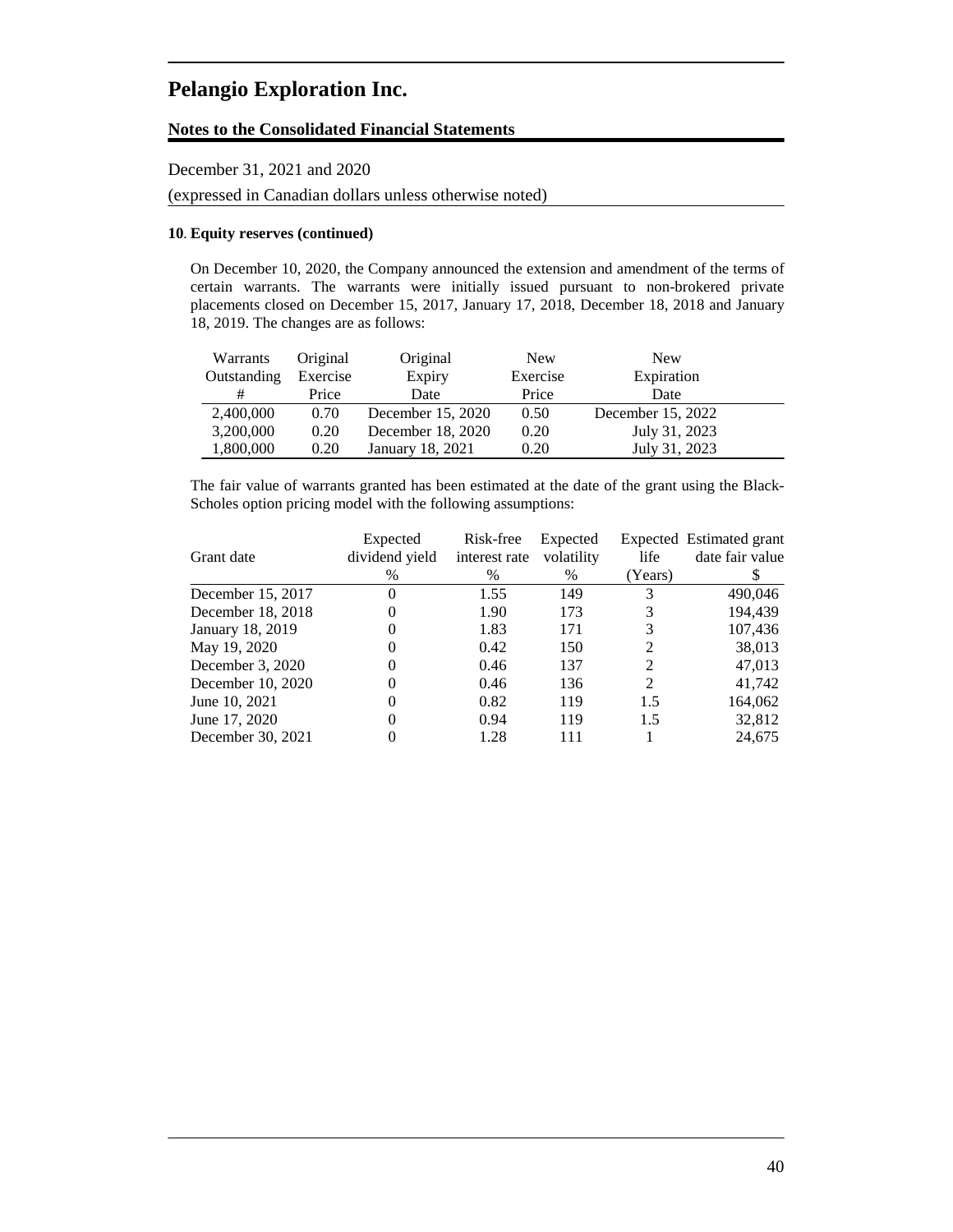#### **Notes to the Consolidated Financial Statements**

#### December 31, 2021 and 2020

(expressed in Canadian dollars unless otherwise noted)

#### **11. Related party information**

These consolidated financial statements include the financial statements of the Company and its subsidiaries and their respective effective ownership listed in the following table:

| Pelangio Mines (B) Inc. (Barbados)            | 100% |
|-----------------------------------------------|------|
| Pelangio Adansi Asaasi (G) Limited (Ghana)    | 100% |
| Pelangio Kyereboso Mining (G) Limited (Ghana) | 100% |
| Pelangio Adansi Gold (G) Limited (Ghana)      | 100% |
| Pelangio Edubiase (G) Limited (Ghana)         | 100% |
| Pelangio Ahafo (B) Inc. (Barbados)            | 100% |
| Pelangio Ahafo (G) Limited (Ghana)            | 100% |
| 5007223 Ontario Inc. (Canada)                 | 100% |
| 2090720 Ontario Inc. (Canada)                 | 100% |
| 2229667 Ontario Inc. (Canada)                 | 100% |

The following transactions were entered into with related parties that are not subsidiaries of the Company during the years ended December 31, 2021 and 2020:

|                                                                     | 2021      | 2020      |
|---------------------------------------------------------------------|-----------|-----------|
|                                                                     | \$        | \$        |
| With a Ghanian corporation controlled by an officer of the Company: |           |           |
| Exploration and evaluation expenses                                 | 139.898   | 44,530    |
|                                                                     |           |           |
| With Canadian corporations controlled by an officer of the Company: |           |           |
| Exploration and evaluation (Senior VP Exploration)                  | 86,273    | 93,748    |
| Consulting services (Senior VP Exploration)                         | 29,467    |           |
| Exploration and evaluation (V.P. Corporate Development)             | 73,046    | 59,367    |
| With a partnership in which an officer of the Company is a partner: |           |           |
| Accounting services                                                 | 133,877   | 117,440   |
|                                                                     |           |           |
| With related parties of the Company:                                |           |           |
| Number of stock options                                             | 1.525,000 | 2.217.500 |

Of the accounting service fees, \$42,372 (2020 - \$28,756) is included in professional fees and \$84,886 (2020 - \$81,668) is included in consulting services on the consolidated statement of operations.

Accounts payable and accrued liabilities as at December 31, 2021 include amounts owing to directors and officers in the amount of \$364,991 (December 31, 2020 - \$337,187). In addition, the Company also received a loan from a related party in the amount of \$75,000. Of this \$75,000, \$50,000 remains in accounts payable as at December 31, 2021. See note 15(b) for further details. These amounts are unsecured, non-interest bearing and have no fixed terms of repayment.

These transactions with related parties were in the normal course of operations and were measured at the exchange amount which is the amount of consideration established and agreed to by the related parties.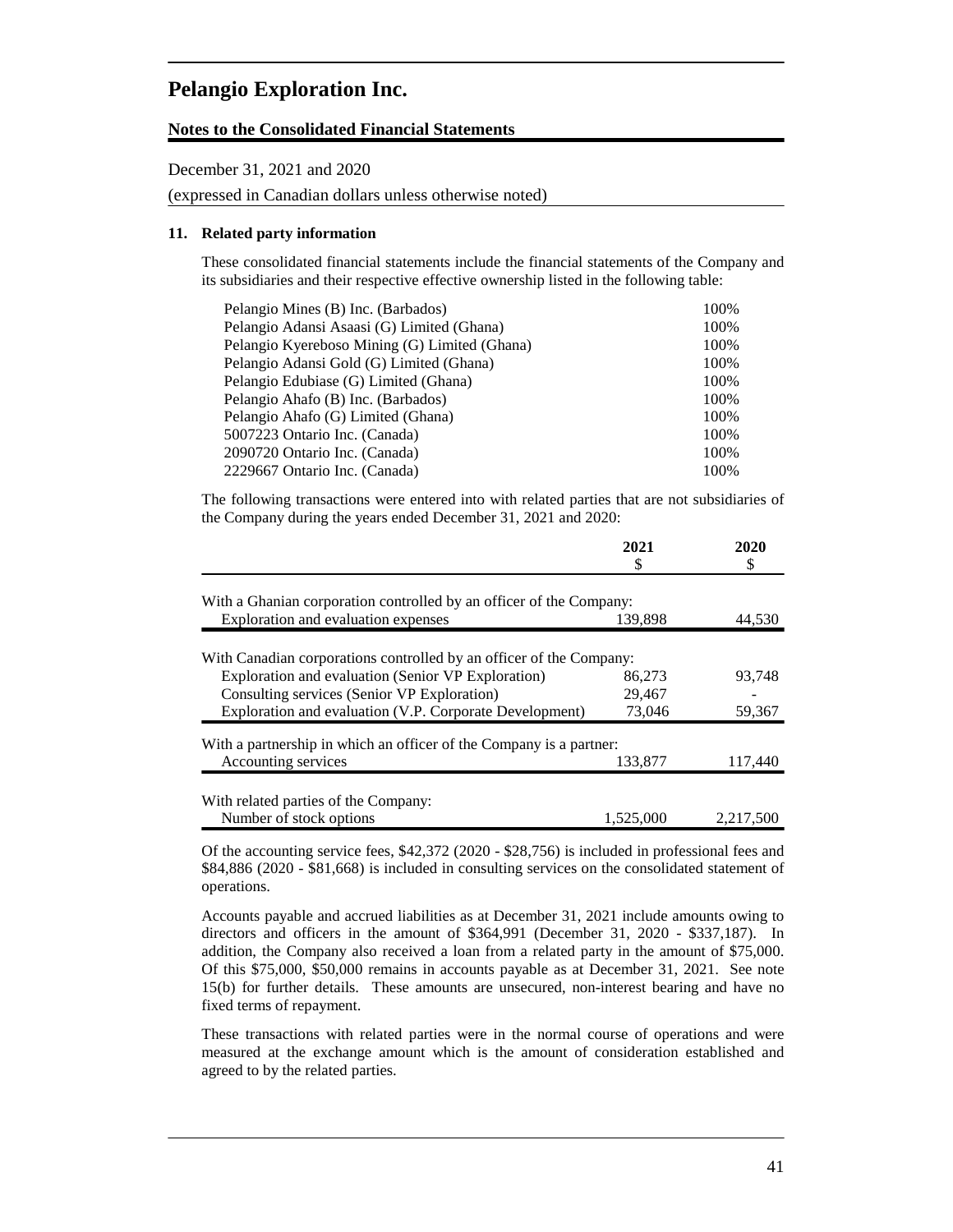#### **Notes to the Consolidated Financial Statements**

#### December 31, 2021 and 2020

(expressed in Canadian dollars unless otherwise noted)

#### **11. Related party information (continued)**

In the 2021 non-brokered private placements described in note  $9(ii)$ , directors and officers of the Company and members of their families subscribed for the following units and gross proceeds:

|                          | Units/Shares | Proceeds $(\$)$ |
|--------------------------|--------------|-----------------|
| June 2021 - Flow through | 1.250,000    | 200,000         |

In the 2020 non-brokered private placements described in note 9(ii), directors and officers of the Company and members of their families subscribed for the following units and gross proceeds:

|                              | Units/Shares | Proceeds (\$) |
|------------------------------|--------------|---------------|
| May 2020                     | 425,000      | 51,000        |
| May 2020 - Flow through      | 143,000      | 20,020        |
| December 2020                | 250,000      | 32,500        |
| December 2020 - Flow through | 300,000      | 51,000        |
|                              | 1.118.000    | 154.520       |

The remuneration of directors and other members of key management personnel during the years ended December 31, 2021 and 2020 were as follows:

| For the year ended December 31, | 2021    | 2020    |
|---------------------------------|---------|---------|
| Short-term benefits             | 48.257  | 48.134  |
| Share-based payments            | 252,216 | 141.900 |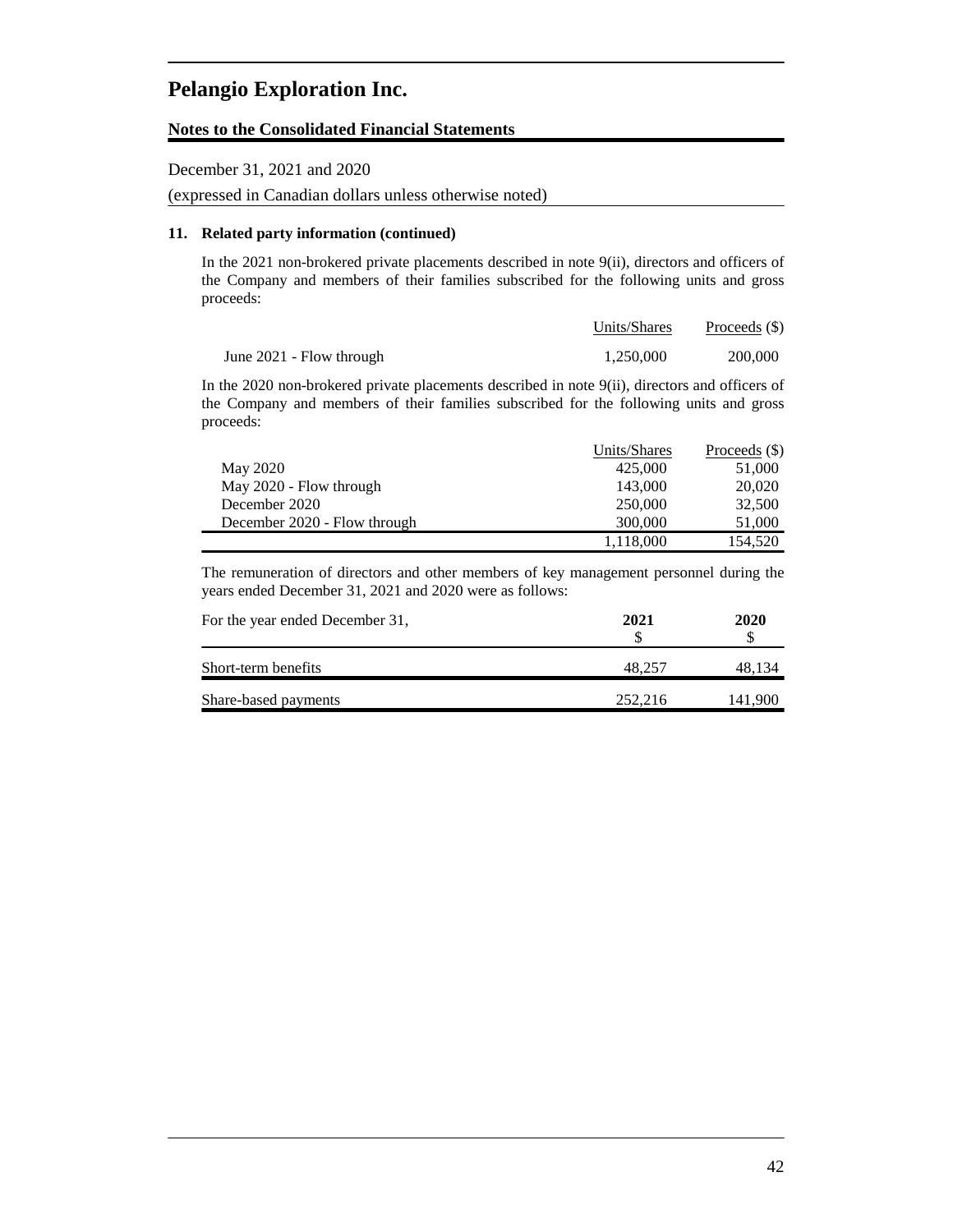#### **Notes to the Consolidated Financial Statements**

#### December 31, 2021 and 2020

#### (expressed in Canadian dollars unless otherwise noted)

#### **12. Commitments and contingencies**

The Company is party to employment agreements with its employees. These contracts contain clauses requiring additional payments to be made upon the occurrence of certain events such as change of control. The additional commitments total approximately \$135,000. As a triggering event has not taken place, the contingent payments have not been reflected in these consolidated financial statements.

The Company's mining and exploration activities are subject to various laws and regulations governing the protection of the environment. These laws and regulations are continually changing and generally becoming more restrictive. The Company believes its operations are materially in compliance with all applicable laws and regulations. The Company has made, and expects to make in the future, expenditures to comply with such laws and regulations.

The Company is, from time to time, involved in various claims, legal proceedings and complaints arising in the ordinary course of business.

The Company has been named in an action involving one of the vendors of the Obuasi Property relating to such vendor's corporate history and founding shareholders and the ownership of the lands covered by the Kyereboso #2 and Kyereboso #3 prospecting licences. The action is the subject of a pre-trial motion and has not yet proceeded to trial. An interlocutory injunction has been granted preventing all parties from selling any interest in the property pending final determination of the matter. Pelangio has appealed against this ruling and such appeal is yet to be determined.

In addition, the Company is involved in litigation regarding the termination of an option agreement in respect of the New Edubiase concession, which the Company considers to be without merit, based on a reasoned assessment by management of all available information including legal advice received regarding the basis in law for the counterparty's claim.

The Company cannot reasonably predict the likelihood or outcome of these actions. The Company does not believe that adverse decisions in any other pending or threatened proceedings related to any matter, or any amount which may be required to be paid by reason thereof, will have a material effect on the financial condition or future results of operations. As at December 31, 2021 and 2020, no amounts have been accrued related to such matters. As at December 31, 2021, the Company has the following flow-through funds to be spent by December 31, 2021:

| Closing date of financing | Remaining funds (\$) |
|---------------------------|----------------------|
| June $2021$               | 393.960              |

The Company indemnifies subscribers to flow-through shares for tax-related amounts that may become due as a result of the Company not meeting its obligations under the flowthrough subscription agreements.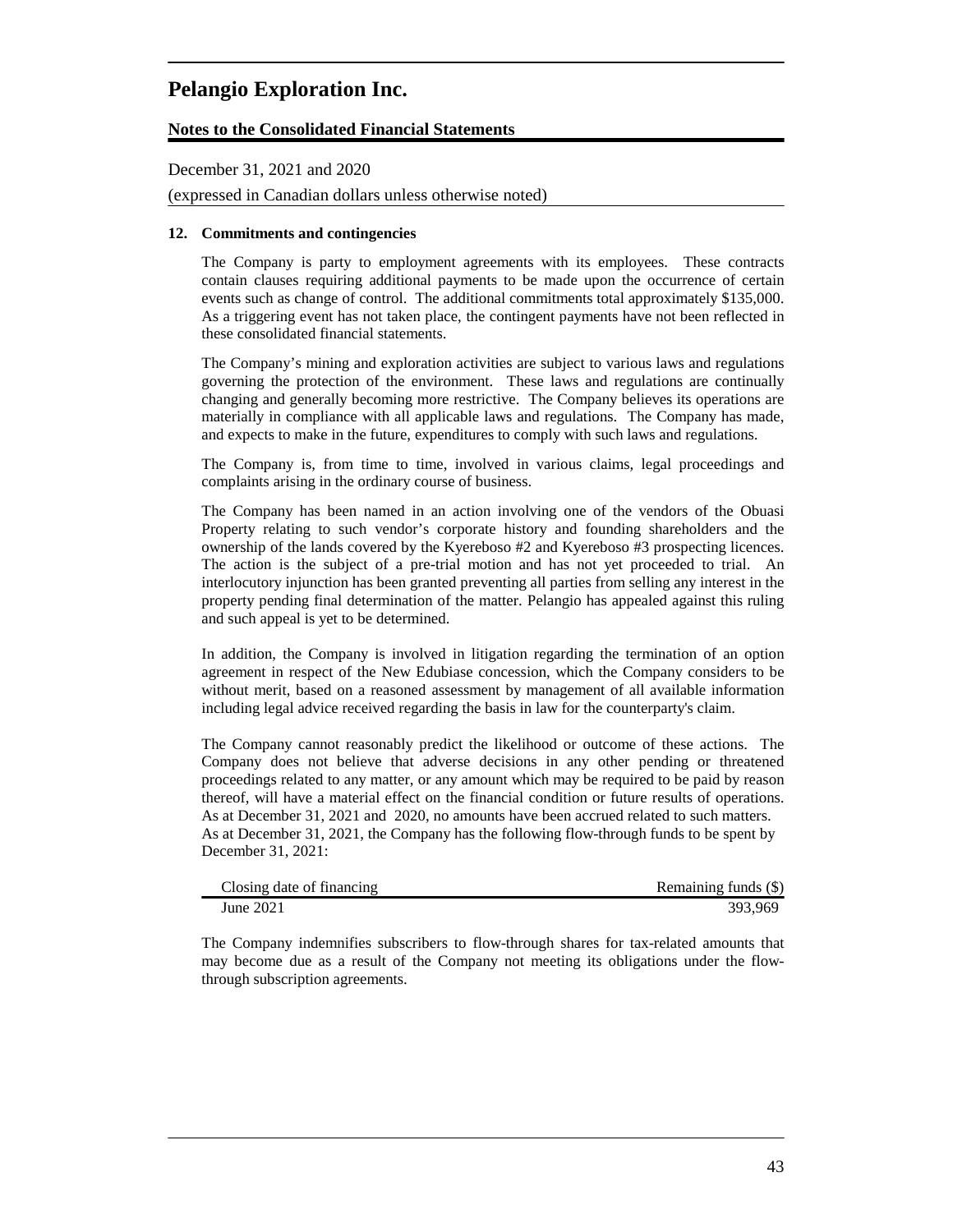#### **Notes to the Consolidated Financial Statements**

#### December 31, 2021 and 2020

(expressed in Canadian dollars unless otherwise noted)

#### **13. Income taxes**

Provisions for income taxes

Major items causing the Company's income tax rate to differ from the combined Canadian Federal and Provincial statutory income tax rate of approximately 26.5% (2020 - 26.5%) approximate the following:

|                                                                                                    | 2021        | 2020<br>S   |
|----------------------------------------------------------------------------------------------------|-------------|-------------|
| Loss before income taxes                                                                           | (2,725,945) | (1,806,508) |
| Expected income tax benefit based on statutory rates<br>Adjustment to expected income tax benefit: | (745,000)   | (550,000)   |
| Non deductible expenses                                                                            | 326,000     | 154,000     |
| Change in benefit of tax assets not recognized                                                     | 517,000     | 372,000     |
| Change in valuation allowance                                                                      | (98,000)    | 24,000      |
| Income tax expense (recovery)                                                                      |             |             |

Deferred Income Tax

Deferred income tax assets (liabilities) recorded in Ghana are as follows:

|                              | 2021     | 2020     |
|------------------------------|----------|----------|
| Equipment                    | (98,000) | 24,000   |
| Non-capital losses           | 98,000   | (24,000) |
| Net tax assets (liabilities) |          |          |

Deferred tax assets in Canada have not been recognized in respect of the following deductible temporary differences:

|                                            | December 31, December 31,<br>2021<br>S | 2020<br>S  |
|--------------------------------------------|----------------------------------------|------------|
|                                            |                                        |            |
| Non-capital losses carried forward         | 14,433,000                             | 13,893,000 |
| Non-capital losses carried forward (Ghana) | 3,672,000                              | 2,106,000  |
| Capital losses carried forward             | 5,179,000                              | 5,179,000  |
| Exploration and evaluation expenditures    | 518,000                                | 372,000    |
| Share issue costs                          | 241,300                                | 283,000    |
| Equipment                                  | 1,200                                  | 1,300      |
|                                            | 24,044,500                             | 21.834.300 |

Deferred tax assets have not been recognized in respect of these items because it is not probable that future taxable profit will be available against which the Company can use the benefits.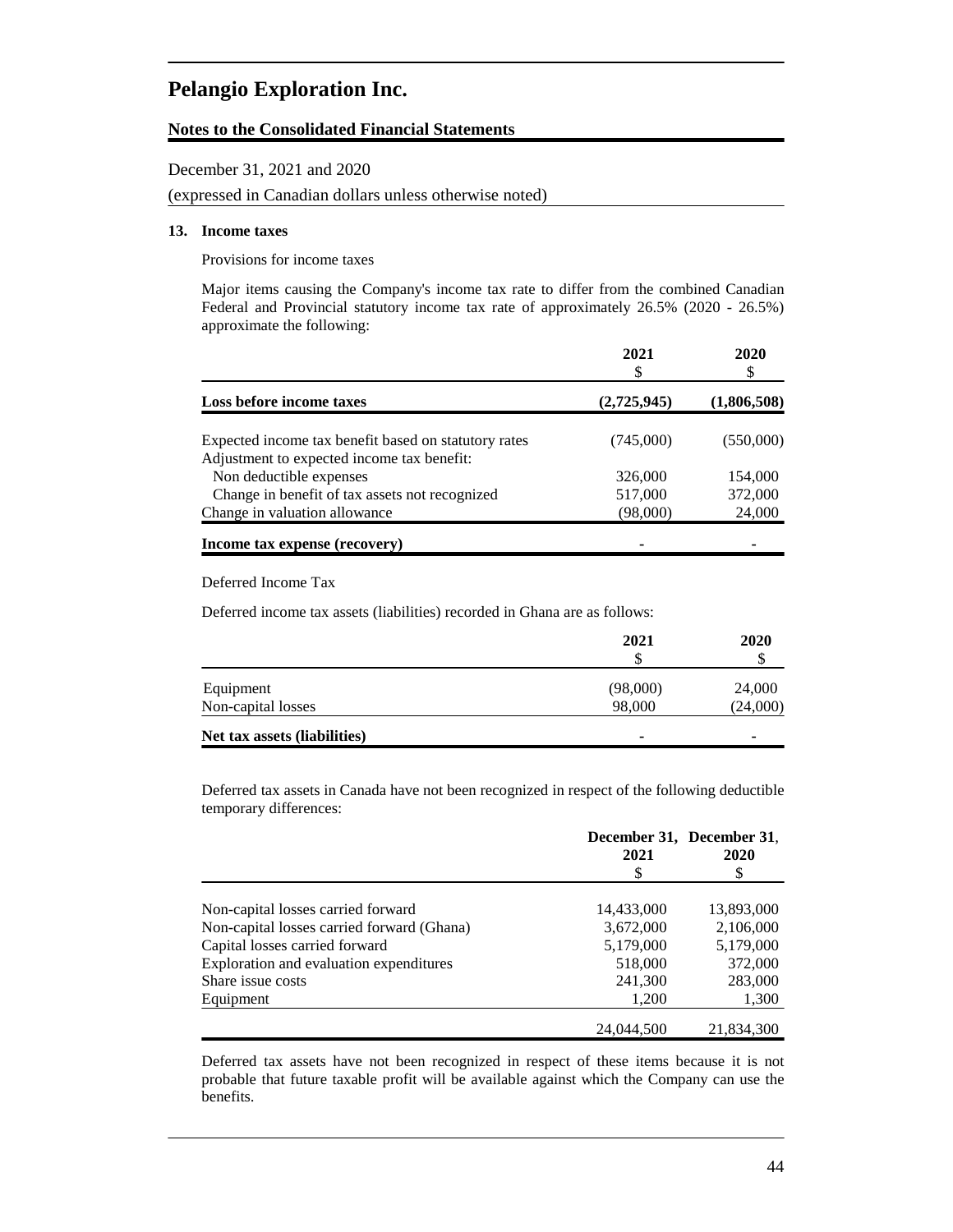#### **Notes to the Consolidated Financial Statements**

#### December 31, 2021 and 2020

(expressed in Canadian dollars unless otherwise noted)

#### **13. Income taxes (continued)**

Deferred Income Tax (continued)

The Company has approximately \$14,433,000 of non-capital losses in Canada, which under certain circumstances can be used to reduce taxable income of future years. The amount and year of expiry of the losses are as follows:  $\ddot{\phantom{a}}$ 

| J          |
|------------|
|            |
| 389,000    |
| 1,693,000  |
| 1,552,000  |
| 2,860,000  |
| 1,919,000  |
| 1,354,000  |
| 888,000    |
| 411,000    |
| 381,000    |
| 283,000    |
| 836,000    |
| 808,000    |
| 519,000    |
| 540,000    |
| 14,433,000 |
|            |

The Company has approximately \$518,000 of Canadian exploration and development expenditures as at December 31, 2021, which under certain circumstances may be utilized to reduce taxable income of future years.

#### **14. Capital management**

The capital of the Company consists of common shares, treasury shares, warrants and options. The Company manages and adjusts its capital structure based on available funds in order to support the acquisition, exploration and development of its exploration and evaluation assets. The Company manages its capital structure and makes adjustments to it in light of changes in economic conditions and the risk characteristics of the underlying assets. In order to maintain or adjust its capital structure, the Company may issue new shares, seek debt financing, or acquire or dispose of assets. The Board of Directors does not establish quantitative return on capital criteria for management, but rather relies on the expertise of the Company's management to sustain future development of the business. The Company is not subject to any externally imposed capital requirements. Management reviews its capital management approach on an on-going basis and believes that this approach, given the relative size of the Company, is reasonable. There have been no significant changes in the risks, objectives, policies and procedures in 2020 or 2021.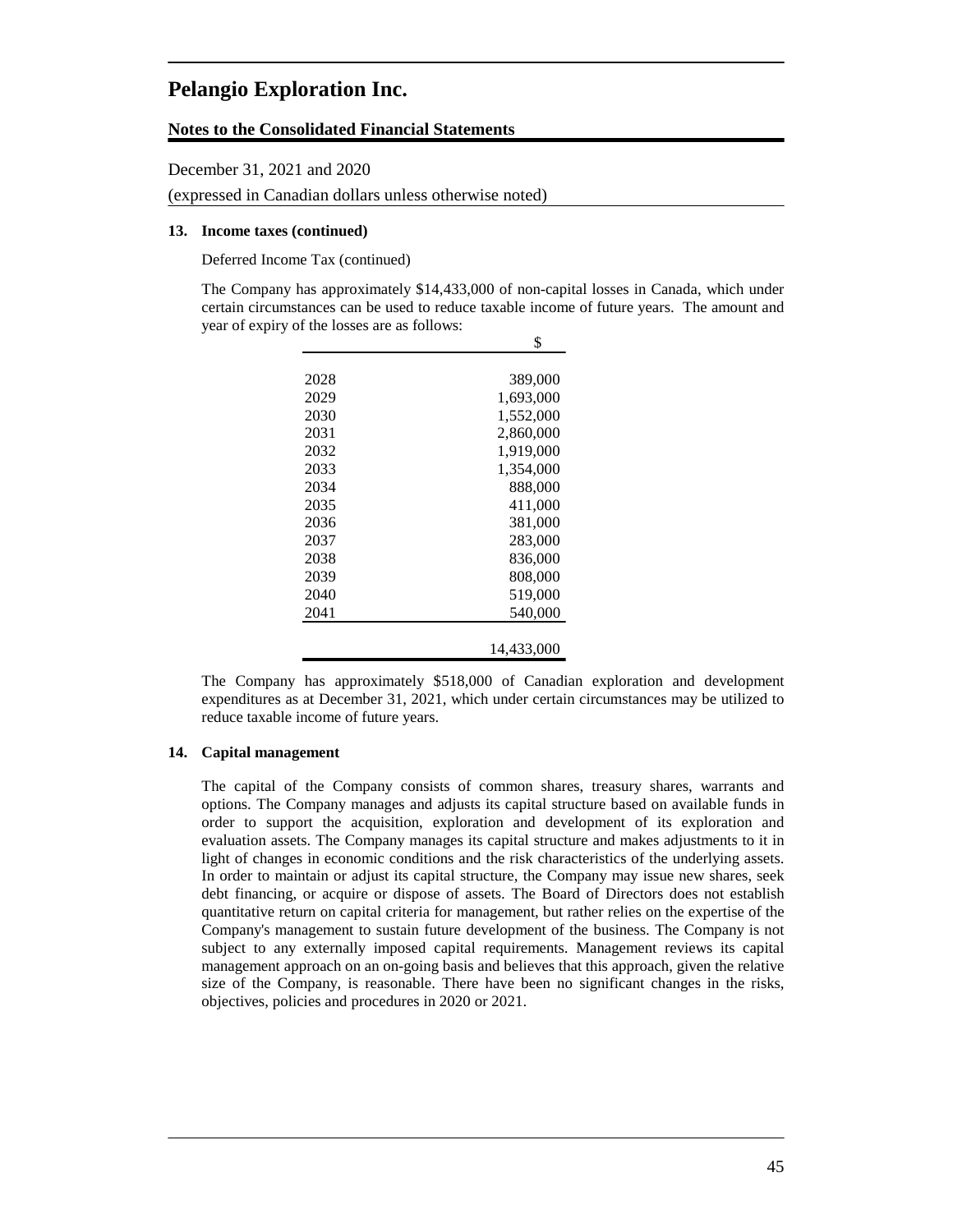#### **Notes to the Consolidated Financial Statements**

#### December 31, 2021 and 2020

(expressed in Canadian dollars unless otherwise noted)

#### **14. Capital management (continued)**

The Company's capital management objectives, policies and processes have remained unchanged during the years ended December 31, 2021 and 2020. The Company is not subject to any capital requirements imposed by a lending institution or regulatory body, other than Policy 2.5 of the TSX Venture Exchange ("TSXV") which requires adequate working capital or financial resources of the greater of (i) \$50,000 and (ii) an amount required in order to maintain operations and cover general and administrative expenses for a period of 6 months. As at December 31, 2021, the Company is compliant with Policy 2.5.

#### **15. Loan Payable**

#### (a) Canada Emergency Business Account Loan

On May 7, 2020, the Company was approved for a \$40,000 non-interest bearing bank loan under the CEBA program funded by the Government of Canada. The CEBA loan may be repaid at any time without notice or penalty. Up to 25% of the loan may be forgiven if 75% of the CEBA loan is repaid by December 31, 2023. In addition, the loan is not subject to any interest charges if repaid prior to December 31, 2023.

(b) Loan from related party

On December 1, 2021, the Company received a non-interest bearing loan in the amount of \$75,000 from the Company president. The loan is repayable on demand and is unsecured. The loan balance at December 31, 2021 was \$50,000 and is disclosed in accounts payable and accrued liabilities. The amount of \$25,000 was used to participate in the financing as disclosed in note 16 and has been disclosed as subscriptions payable at December 31, 2021.